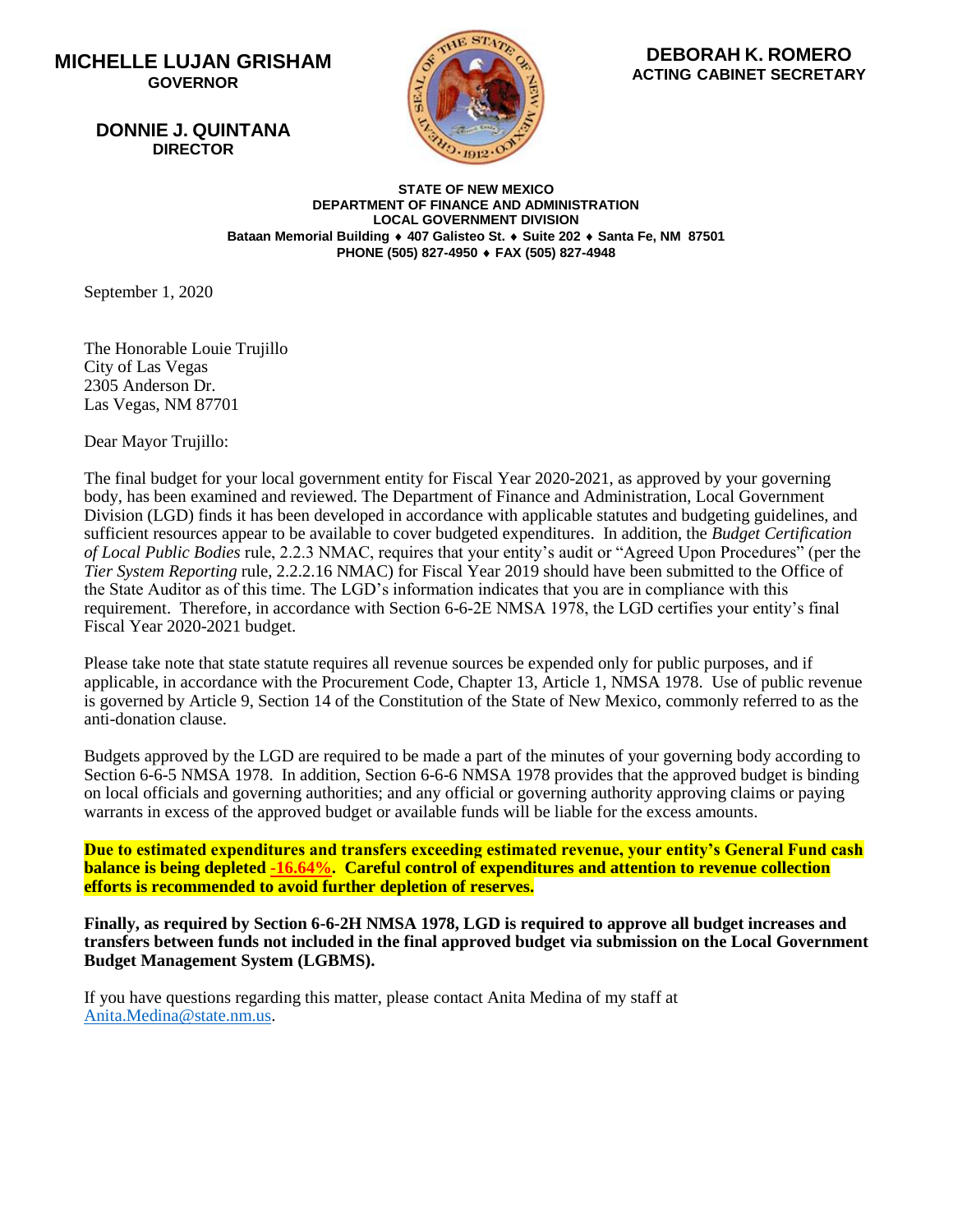Sincerely,<br>Brenk S. Sugo-Dila On behalf of:

Donnie J. Quintana, Director Local Government Division

xc: file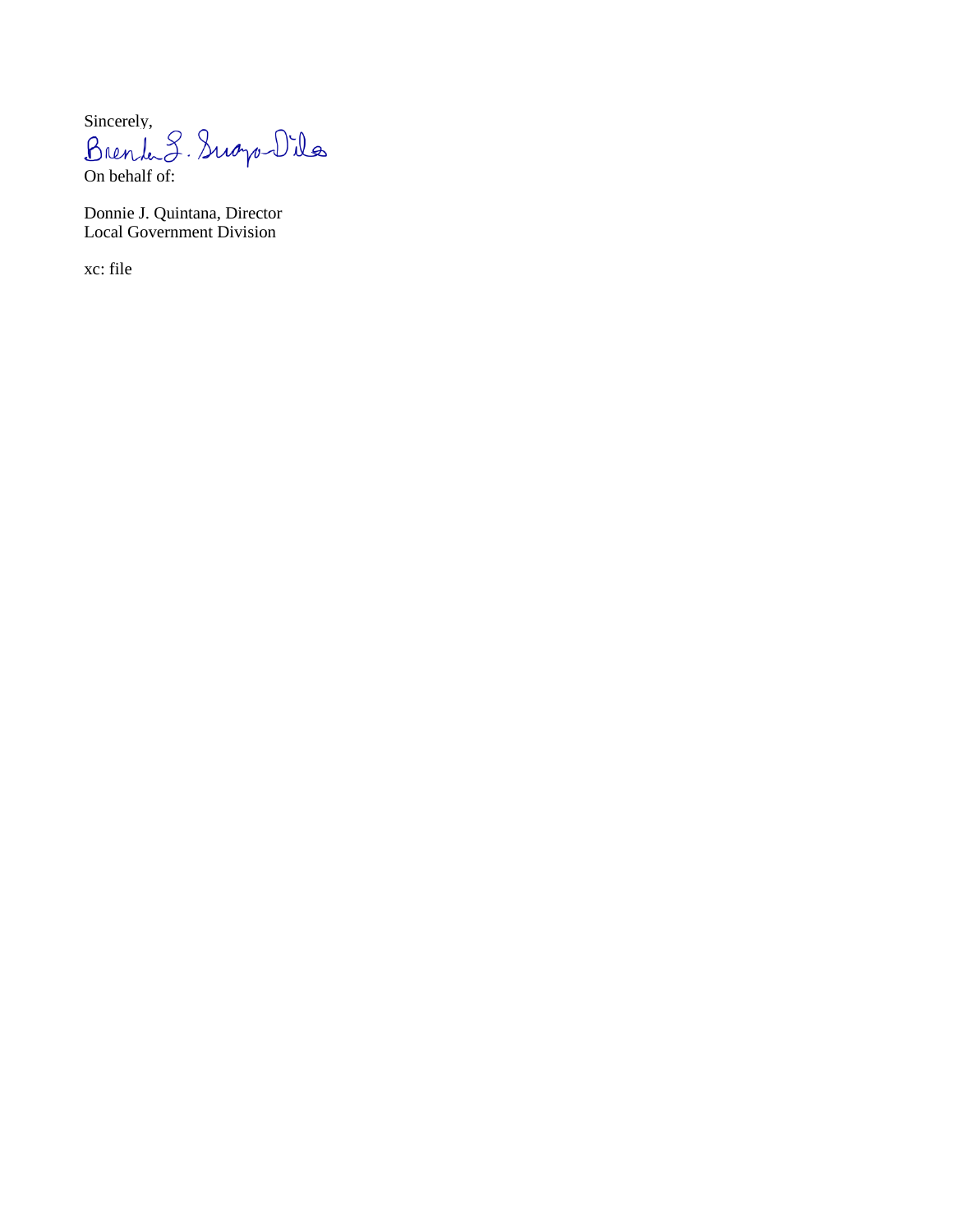# **State of New Mexico Local Government Budget Management System (LGBMS)**

## **Budget Recap - Fiscal Year 2020-2021 Las Vegas (City) - Final - Approved**

## **Printed from LGBMS on 2020-09-14 16:00:56**

| <b>Fund</b>                                      | Cash         | <b>Investments</b> | <b>Revenues</b> | <b>Transfers</b> | <b>Expenditures</b> | <b>Balance</b> | <b>Reserves</b> | <b>Adjusted Balance</b> |
|--------------------------------------------------|--------------|--------------------|-----------------|------------------|---------------------|----------------|-----------------|-------------------------|
| 11000 General Operating Fund                     | 3,053,859.00 | 1,619,693.00       | 10,408,036.00   | $-994,991.00$    | 11,292,684.00       | 2,793,913.00   | 941,057.00      | 1,852,856.00            |
| 20100 Corrections                                | 69.562.00    | 0.00               | 55,000.00       | 0.00             | 55,000.00           | 69,562.00      | 0.00            | 69,562.00               |
| 20600 Emergency Medical Services                 | 10,712.00    | 0.00               | 8,886.00        | 0.00             | 8,886.00            | 10,712.00      | 0.00            | 10,712.00               |
| 20700 E-911 Fund                                 | 0.00         | 0.00               | 324,975.00      | 0.00             | 324,975.00          | 0.00           | 0.00            | 0.00                    |
| 20900 Fire Protection                            | 28,284.00    | 0.00               | 426,135.00      | $-33,528.00$     | 175,585.00          | 245,306.00     | 0.00            | 245,306.00              |
| 21100 Law Enforcement Protection                 | 539.00       | 0.00               | 38,600.00       | $-28,048.00$     | 11,091.00           | 0.00           | 0.00            | 0.00                    |
| 21400 Lodgers' Tax                               | 276,447.00   | 0.00               | 112,000.00      | $-40,002.00$     | 222,320.00          | 126,125.00     | 0.00            | 126,125.00              |
| 21600 Municipal Street                           | 788,333.00   | 0.00               | 923,514.00      | $-15,654.00$     | 1,234,322.00        | 461,871.00     | 0.00            | 461,871.00              |
| 21700 Recreation                                 | 8,291.00     | 0.00               | 79,000.00       | 325,000.00       | 389,650.00          | 22,641.00      | 0.00            | 22,641.00               |
| 21800 Intergovernmental Grants                   | 409.00       | 0.00               | 223,844.00      | 16,000.00        | 203,704.00          | 36,549.00      | 0.00            | 36,549.00               |
| 21900 Senior Citizens                            | 145,550.00   | 0.00               | 1,020,858.00    | 75,000.00        | 1,095,859.00        | 145,549.00     | 0.00            | 145,549.00              |
| 29900 Other Special Revenue                      | 960,412.00   | 0.00               | 276,445.00      | 58,000.00        | 628,168.00          | 666,689.00     | 0.00            | 666,689.00              |
| 30300 State Legislative Appropriation<br>Project | 0.00         | 0.00               | 1,323,520.00    | 0.00             | 1,323,520.00        | 0.00           | 0.00            | 0.00                    |
| 30400 Road/Street Projects                       | 800,490.00   | 0.00               | 1,884,309.00    | 0.00             | 2,647,052.00        | 37,747.00      | 0.00            | 37,747.00               |
| 30500 Gross Receipts Tax Proceeds<br>Project     | 763,492.00   | 0.00               | 614,150.00      | $-401,450.00$    | 271.031.00          | 705,161.00     | 0.00            | 705.161.00              |
| 39900 Other Capital Projects                     | 0.00         | 0.00               | 633,117.00      | 70,654.00        | 702,337.00          | 1,434.00       | 0.00            | 1,434.00                |
| 40200 GRT Revenue Bond Debt<br><b>Service</b>    | 1,123,010.00 | 0.00               | 357,596.00      | 253,450.00       | 480,447.00          | 1,253,609.00   | 0.00            | 1,253,609.00            |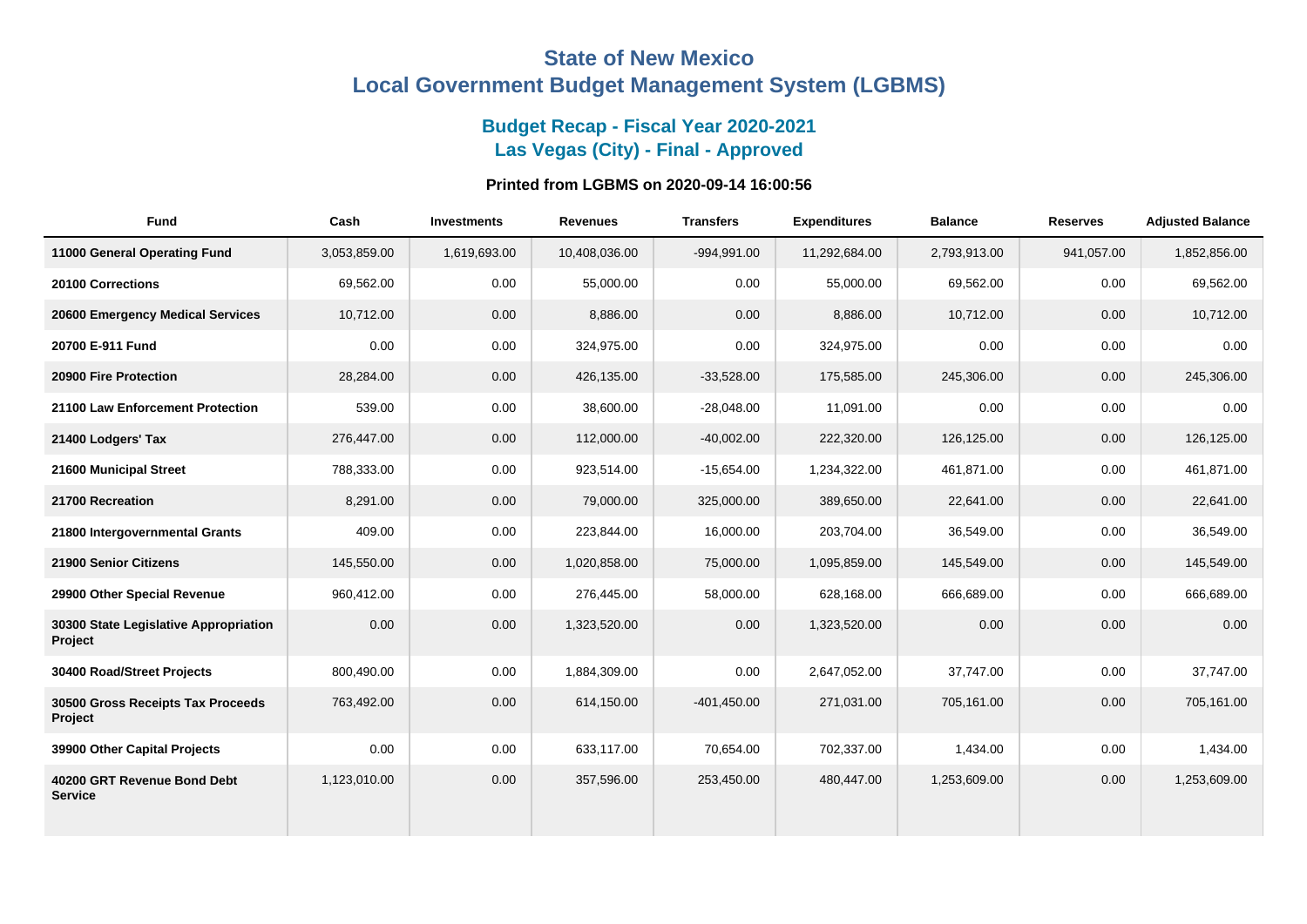| 40400 NMFA Loan Debt Service      | 2,314,672.00  | 0.00         | 13.450.00     | 2,457,888.00    | 2,457,890.00  | 2,328,120.00  | 0.00       | 2,328,120.00  |
|-----------------------------------|---------------|--------------|---------------|-----------------|---------------|---------------|------------|---------------|
| 50100 Water Enterprise            | 10,736,851.00 | 556,156.00   | 6,292,237.00  | $-1,105,099.00$ | 9,787,061.00  | 6,693,084.00  | 0.00       | 6,693,084.00  |
| 50200 Solid Waste Enterprise      | 3,582,286.00  | 0.00         | 3,394,107.00  | $-1,049,115.00$ | 3,845,665.00  | 2,081,613.00  | 0.00       | 2,081,613.00  |
| 50300 Wastewater/Sewer Enterprise | 1,840,470.00  | 888,738.00   | 3,596,600.00  | $-1,128,430.00$ | 3,101,576.00  | 2,095,802.00  | 0.00       | 2,095,802.00  |
| 50700 Housing Enterprise          | 891,492.00    | 0.00         | 3,219,894.00  | 366,368.00      | 3,737,483.00  | 740,271.00    | 0.00       | 740,271.00    |
| 51700 Gas Utility                 | 6,561,687.00  | 1,935,413.00 | 5,051,250.00  | $-505,000.00$   | 6,367,327.00  | 6,676,023.00  | 0.00       | 6,676,023.00  |
| 53200 Transit Enterprise          | 28,369.00     | 0.00         | 366,636.00    | 43,957.00       | 410,476.00    | 28,486.00     | 0.00       | 28,486.00     |
| 69900 Other Internal Service      | 737,560.00    | 0.00         | 2,000.00      | 1,635,000.00    | 2,158,125.00  | 216,435.00    | 0.00       | 216,435.00    |
| <b>Totals</b>                     | 34,722,777.00 | 5,000,000.00 | 40,646,159.00 | 0.00            | 52,932,234.00 | 27,436,702.00 | 941,057.00 | 26,495,645.00 |
|                                   |               |              |               |                 |               |               |            |               |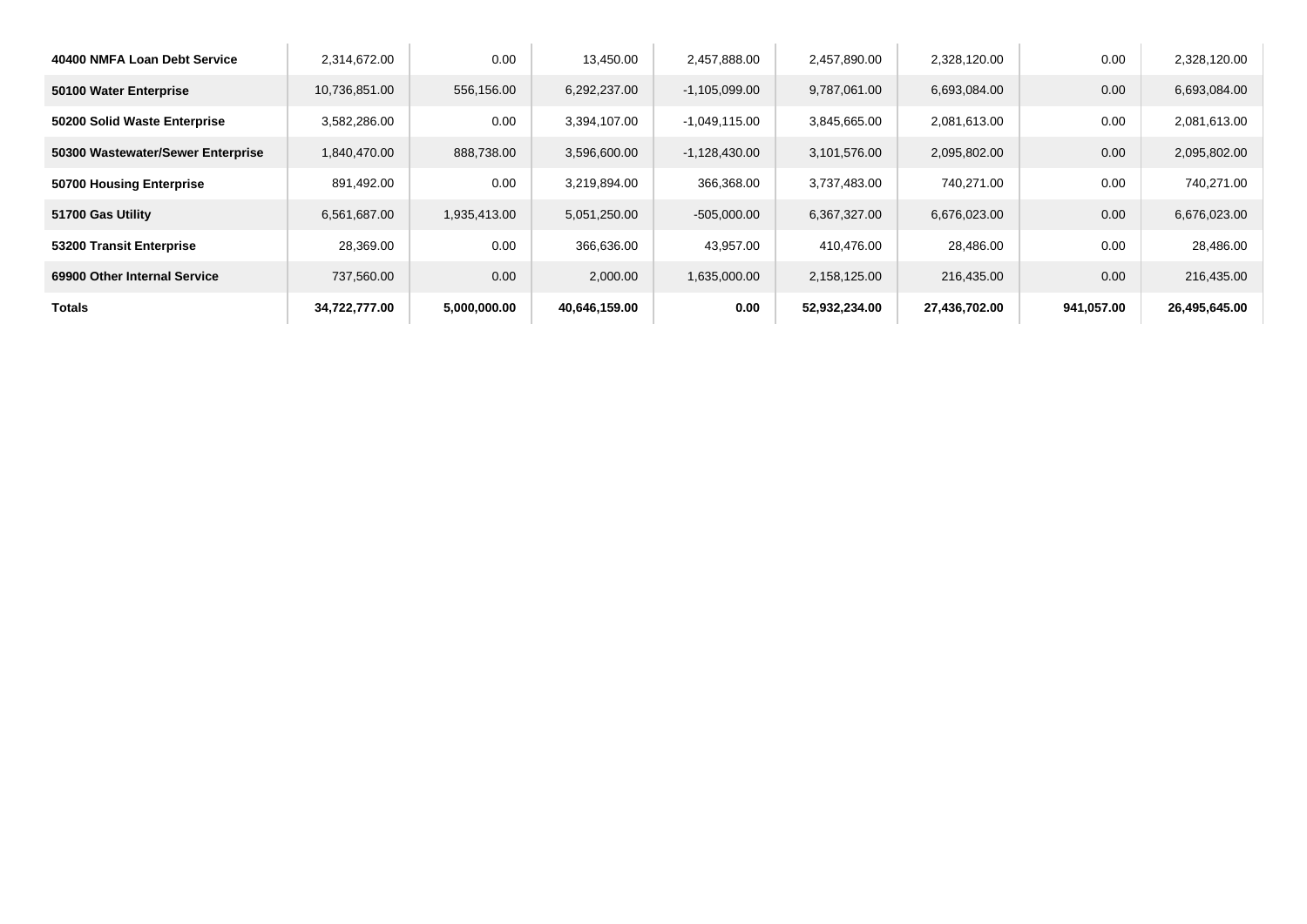# **State of New Mexico Local Government Budget Management System (LGBMS)**

## **Operating Budget - Fiscal Year 2020-2021 Las Vegas (City) - Final - Approved Detail Report Sorted by Fund and Department**

## **Printed from LGBMS on 2020-09-14 15:52:41**

| 11000 General Operating Fund                              |                        |
|-----------------------------------------------------------|------------------------|
| 10000 Assets                                              |                        |
| 0001 No Department                                        |                        |
| 10100 Cash Assets                                         | <b>Original Budget</b> |
| 10101 Unrestricted Cash                                   | 3,053,859.00           |
| 10102 Restricted Cash                                     | 0.00                   |
| 10103 Investments                                         | 1,619,693.00           |
| 10104 State Required Reserve                              | 941,057.00             |
| 10105 Locally Imposed Reserve                             | 0.00                   |
| 10100 Totals                                              | 5,614,609.00           |
| 0001 Totals                                               | 5,614,609.00           |
| 10000 Assets Totals                                       | 5,614,609.00           |
| 40000 Revenues                                            |                        |
| 0001 No Department                                        |                        |
| 41000 Taxes Local Effort                                  | <b>Original Budget</b> |
| 41100 Franchise Tax                                       | 750,000.00             |
| 41250 Gross Receipts Tax - Municipal Local Option General | 2,970,877.00           |
| 41251 Gross Receipts Tax - Municipal Infrastructure       | 318,763.00             |
| 41253 Gross Receipts Tax - Municipal Environmental        | 0.00                   |
| 41258 Gross Receipts Tax - Municipal Hold Harmless        | 0.00                   |
| 41500 Property Tax - Current                              | 1,417,060.00           |
| 41510 Property Tax - Prior Year                           | 0.00                   |
| 41520 Property Tax - Penalty & Interest                   | 0.00                   |
| 41530 Property Tax - Special Assessments                  | 0.00                   |
| 41000 Totals                                              | 5,456,700.00           |
| 42000 Taxes State Shared                                  | <b>Original Budget</b> |
| 42100 Oil & Gas Ad Valorem - Production                   | 0.00                   |
| 42101 Oil & Gas Ad Valorem - Equipment                    | 0.00                   |
| 42401 GRT Shared - Municipal Equivalent Distribution      | 3,058,351.00           |
| 42600 Motor Vehicle Excise Tax                            | 71,500.00              |
| 42900 Other State Shared Taxes                            | 151,485.00             |
| 42000 Totals                                              | 3,281,336.00           |
| 43000 Licenses and Permits                                | <b>Original Budget</b> |
| 43300 Building Permit                                     | 10,000.00              |
| 43400 Business Licenses/Registration                      | 30,000.00              |
| 43500 Liquor Licenses                                     | 7,000.00               |
| 43000 Totals                                              | 47,000.00              |
| 44000 Charges for Services                                | <b>Original Budget</b> |
| 44010 Administrative Fees                                 | 1,387,000.00           |
| 44150 Printing & Copying                                  | 7,000.00               |
| 44990 Other Charges for Services                          | 2,000.00               |
| 44000 Totals                                              | 1,396,000.00           |
| 45000 Fines & Forfeits                                    | <b>Original Budget</b> |
| 45020 Court Fines                                         | 60,000.00              |
| 45040 Library Fees                                        | 0.00                   |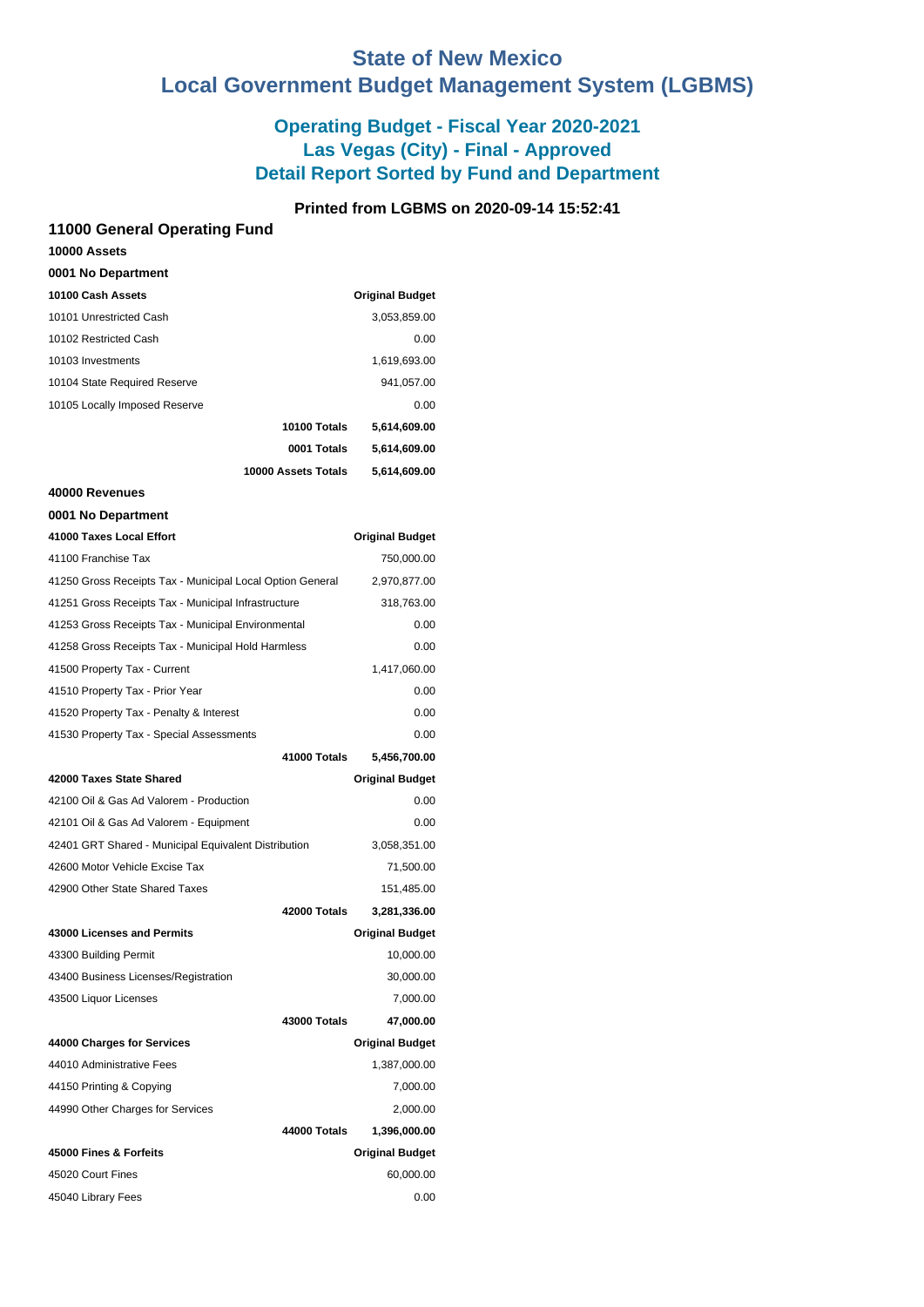|                                            | 45000 Totals          | 60,000.00              |
|--------------------------------------------|-----------------------|------------------------|
| 46000 Miscellaneous Revenues               |                       | <b>Original Budget</b> |
| 46030 Interest Income                      |                       | 20,000.00              |
| 46060 Reimbursements/Refunds               |                       | 38,000.00              |
| 46091 Sale of Fixed Assets                 |                       | 5,000.00               |
| 46900 Miscellaneous - Other                |                       | 104,000.00             |
|                                            | 46000 Totals          | 167,000.00             |
|                                            | 0001 Totals           | 10,408,036.00          |
|                                            | 40000 Revenues Totals | 10,408,036.00          |
| 50000 Expenditures                         |                       |                        |
| 1001 Governing Body                        |                       |                        |
| 51000 Salary & Wages (FTE required)        |                       | <b>Original Budget</b> |
| 51010 Salaries - Elected Officials         |                       | 40,000.00              |
|                                            | 51000 Totals          | 40,000.00              |
| 52000 Employee Benefits                    |                       | <b>Original Budget</b> |
| 52010 FICA - Regular                       |                       | 2,480.00               |
| 52011 FICA - Medicare                      |                       | 580.00                 |
| 52020 Retirement                           |                       | 3,920.00               |
| 52021 Retiree Health Care                  |                       | 200.00                 |
| 52030 Health and Medical Premiums          |                       | 14,191.00              |
| 52050 Dental Insurance Premiums            |                       | 460.00                 |
| 52060 Vision Insurance Medical Premiums    |                       | 81.00                  |
| 52090 Unemployment Compensation            |                       | 300.00                 |
| 52100 Workers' Compensation Premium        |                       | 134.00                 |
| 52110 Workers' Compensation Employer's Fee |                       | 37.00                  |
|                                            | 52000 Totals          | 22,383.00              |
|                                            |                       |                        |
|                                            | 1001 Totals           | 62,383.00              |
| 1007 Mayor                                 |                       |                        |
| 51000 Salary & Wages (FTE required)        |                       | <b>Original Budget</b> |
| 51010 Salaries - Elected Officials         |                       | 10,000.00              |
| 51020 Salaries - Full-Time Positions       |                       | 62,234.00              |
|                                            | 51000 Totals          | 72,234.00              |
| 52000 Employee Benefits                    |                       | <b>Original Budget</b> |
| 52010 FICA - Regular                       |                       | 4,478.00               |
| 52011 FICA - Medicare                      |                       | 1,047.00               |
| 52020 Retirement                           |                       | 6,099.00               |
| 52021 Retiree Health Care                  |                       | 1,245.00               |
| 52030 Health and Medical Premiums          |                       | 11,274.00              |
| 52050 Dental Insurance Premiums            |                       | 599.00                 |
| 52060 Vision Insurance Medical Premiums    |                       | 103.00                 |
| 52090 Unemployment Compensation            |                       | 212.00                 |
| 52100 Workers' Compensation Premium        |                       | 242.00                 |
| 52110 Workers' Compensation Employer's Fee |                       | 18.00                  |
|                                            | 52000 Totals          | 25,317.00              |
| 56000 Supplies                             |                       | <b>Original Budget</b> |
| 56999 Supplies - Other                     |                       | 10.00                  |
|                                            | 56000 Totals          | 10.00                  |
|                                            | 1007 Totals           | 97,561.00              |
| <b>1009 Municipal Court</b>                |                       |                        |
| 51000 Salary & Wages (FTE required)        |                       | <b>Original Budget</b> |
| 51010 Salaries - Elected Officials         |                       | 81,099.00              |
| 51020 Salaries - Full-Time Positions       |                       | 129,626.00             |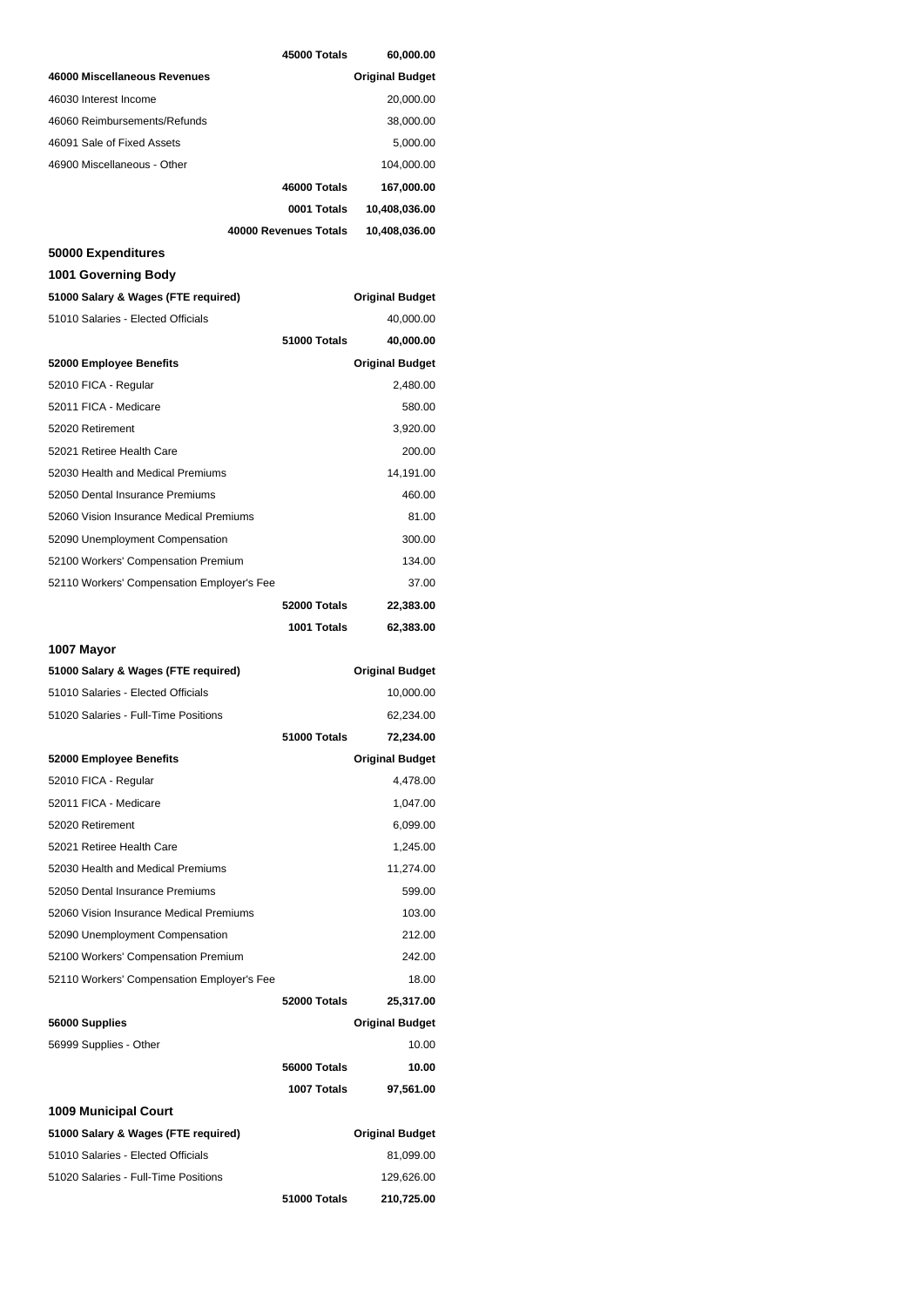| 52000 Employee Benefits                                     |                     | <b>Original Budget</b> |
|-------------------------------------------------------------|---------------------|------------------------|
| 52010 FICA - Regular                                        |                     | 13,065.00              |
| 52011 FICA - Medicare                                       |                     | 3,055.00               |
| 52020 Retirement                                            |                     | 20,652.00              |
| 52021 Retiree Health Care                                   |                     | 4,215.00               |
| 52030 Health and Medical Premiums                           |                     | 27,706.00              |
| 52050 Dental Insurance Premiums                             |                     | 1,098.00               |
| 52060 Vision Insurance Medical Premiums                     |                     | 177.00                 |
| 52090 Unemployment Compensation                             |                     | 649.00                 |
| 52100 Workers' Compensation Premium                         |                     | 705.00                 |
| 52110 Workers' Compensation Employer's Fee                  |                     | 46.00                  |
|                                                             | 52000 Totals        | 71,368.00              |
| 53000 Travel Costs                                          |                     | <b>Original Budget</b> |
| 53030 Travel - Employees                                    |                     | 2,500.00               |
|                                                             | 53000 Totals        | 2,500.00               |
| 54000 Purchased Property Services                           |                     | <b>Original Budget</b> |
| 54040 Maintenance & Repairs - Vehicles                      |                     | 150.00                 |
| 54050 Maintenance & Repair - Furniture/Fixtures/Equipment   |                     | 1,500.00               |
|                                                             | 54000 Totals        | 1,650.00               |
| <b>55000 Contractual Services</b>                           |                     | <b>Original Budget</b> |
| 55020 Contract - Attorney Fees                              |                     | 0.00                   |
| 55030 Contract - Professional Services                      |                     | 0.00                   |
|                                                             | <b>55000 Totals</b> | 0.00                   |
| 56000 Supplies                                              |                     | <b>Original Budget</b> |
| 56020 Supplies - General Office                             |                     | 900.00                 |
| 56040 Supplies - Furniture/Fixtures/Equipment (Non-Capital) |                     | 0.00                   |
| 56110 Supplies - Uniforms/Linen                             |                     | 0.00                   |
| 56120 Supplies - Vehicle Fuel                               |                     | 200.00                 |
| 56999 Supplies - Other                                      |                     | 100.00                 |
|                                                             | 56000 Totals        | 1,200.00               |
| 57000 Operating Costs                                       |                     | <b>Original Budget</b> |
| 57050 Employee Training                                     |                     | 1,000.00               |
| 57080 Postage                                               |                     | 2,000.00               |
| 57090 Printing/Publishing/Advertising                       |                     | 100.00                 |
| 57150 Subscriptions & Dues                                  |                     | 500.00                 |
| 57160 Telecommunications                                    |                     | 6,000.00               |
| 57999 Other Operating Costs                                 |                     | 0.00                   |
|                                                             | 57000 Totals        | 9,600.00               |
|                                                             | 1009 Totals         | 297,043.00             |
| 2001 Manager                                                |                     |                        |
| 51000 Salary & Wages (FTE required)                         |                     | <b>Original Budget</b> |
| 51020 Salaries - Full-Time Positions                        |                     | 144,851.00             |
|                                                             | 51000 Totals        | 144,851.00             |
| 52000 Employee Benefits                                     |                     | <b>Original Budget</b> |
| 52010 FICA - Regular                                        |                     | 8,980.00               |
| 52011 FICA - Medicare                                       |                     | 2,100.00               |
| 52020 Retirement                                            |                     | 14,196.00              |
| 52021 Retiree Health Care                                   |                     | 2,897.00               |
| 52030 Health and Medical Premiums                           |                     | 5,902.00               |
| 52050 Dental Insurance Premiums                             |                     | 460.00                 |
| 52060 Vision Insurance Medical Premiums                     |                     | 81.00                  |
| 52090 Unemployment Compensation                             |                     | 274.00                 |
| 52100 Workers' Compensation Premium                         |                     | 484.00                 |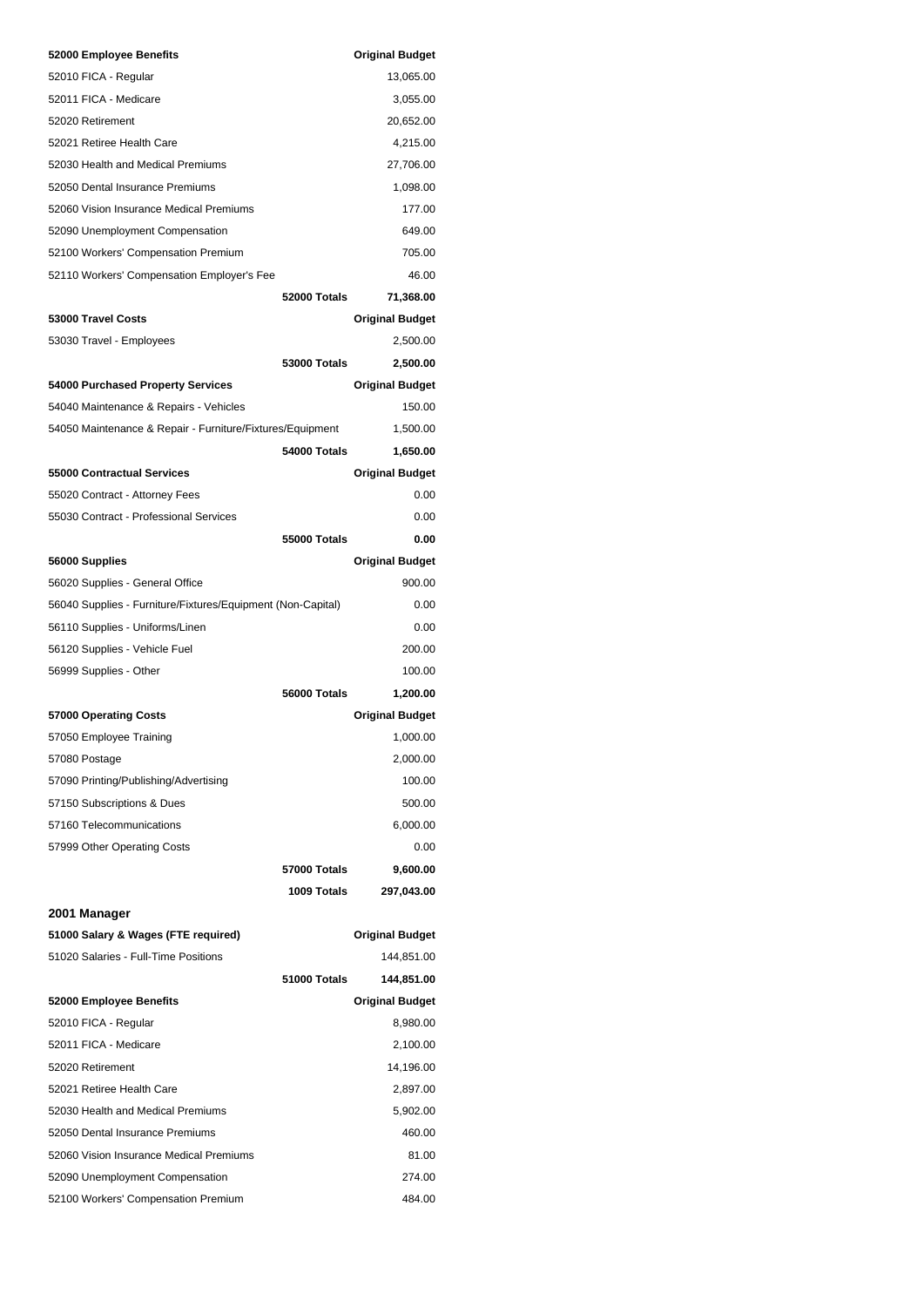| 52110 Workers' Compensation Employer's Fee                            |                     | 18.00                  |
|-----------------------------------------------------------------------|---------------------|------------------------|
|                                                                       | 52000 Totals        | 35,392.00              |
| 53000 Travel Costs                                                    |                     | <b>Original Budget</b> |
| 53030 Travel - Employees                                              |                     | 5,000.00               |
|                                                                       | <b>53000 Totals</b> | 5,000.00               |
| 54000 Purchased Property Services                                     |                     | <b>Original Budget</b> |
| 54040 Maintenance & Repairs - Vehicles                                |                     | 100.00                 |
|                                                                       | 54000 Totals        | 100.00                 |
| 55000 Contractual Services                                            |                     | <b>Original Budget</b> |
| 55030 Contract - Professional Services                                |                     | 250.00                 |
|                                                                       | 55000 Totals        | 250.00                 |
| 56000 Supplies                                                        |                     | <b>Original Budget</b> |
| 56020 Supplies - General Office                                       |                     | 2,000.00               |
| 56040 Supplies - Furniture/Fixtures/Equipment (Non-Capital)           |                     | 500.00                 |
| 56120 Supplies - Vehicle Fuel                                         |                     | 800.00                 |
| 56999 Supplies - Other                                                |                     | 220.00                 |
|                                                                       | 56000 Totals        | 3,520.00               |
| 57000 Operating Costs                                                 |                     | <b>Original Budget</b> |
| 57050 Employee Training                                               |                     | 1,000.00               |
| 57080 Postage                                                         |                     | 100.00                 |
| 57090 Printing/Publishing/Advertising                                 |                     | 22,000.00              |
| 57150 Subscriptions & Dues                                            |                     | 3,800.00               |
| 57160 Telecommunications                                              |                     | 3,000.00               |
| 57999 Other Operating Costs                                           |                     | 3,000.00               |
|                                                                       | 57000 Totals        | 32,900.00              |
| 58000 Capital Purchases                                               |                     | <b>Original Budget</b> |
| 58020 Equipment & Machinery                                           |                     | 0.00                   |
|                                                                       | 58000 Totals        | 0.00                   |
|                                                                       | 2001 Totals         | 222,013.00             |
| 2002 General Administration                                           |                     |                        |
| 51000 Salary & Wages (FTE required)                                   |                     | <b>Original Budget</b> |
| 51050 Salaries - Temporary Positions                                  |                     | 0.00                   |
|                                                                       | 51000 Totals        | 0.00                   |
| 54000 Purchased Property Services                                     |                     | <b>Original Budget</b> |
| 54999 Other Maintenance                                               |                     | 0.00                   |
|                                                                       | 54000 Totals        | 0.00                   |
| 55000 Contractual Services                                            |                     | <b>Original Budget</b> |
| 55010 Contract - Audit                                                |                     | 69,749.00              |
| 55020 Contract - Attorney Fees                                        |                     | 15,000.00              |
| 55030 Contract - Professional Services                                |                     | 220,000.00             |
| 55999 Contract - Other Services                                       |                     | 50,000.00              |
|                                                                       | 55000 Totals        | 354,749.00             |
| 57000 Operating Costs<br>57070 Insurance - General Liability/Property |                     | <b>Original Budget</b> |
|                                                                       |                     | 650,000.00             |
| 57100 Property Tax Administration Fees<br>57150 Subscriptions & Dues  |                     | 15,500.00<br>19,100.00 |
| 57160 Telecommunications                                              |                     | 6,500.00               |
| 57170 Utilities - Electricity                                         |                     | 380,000.00             |
| 57171 Utilities - Natural Gas                                         |                     | 85,000.00              |
| 57173 Utilities - Water                                               |                     | 120,000.00             |
| 57999 Other Operating Costs                                           |                     | 241,500.00             |
|                                                                       | 57000 Totals        | 1,517,600.00           |
|                                                                       |                     |                        |
| 58000 Capital Purchases                                               |                     | <b>Original Budget</b> |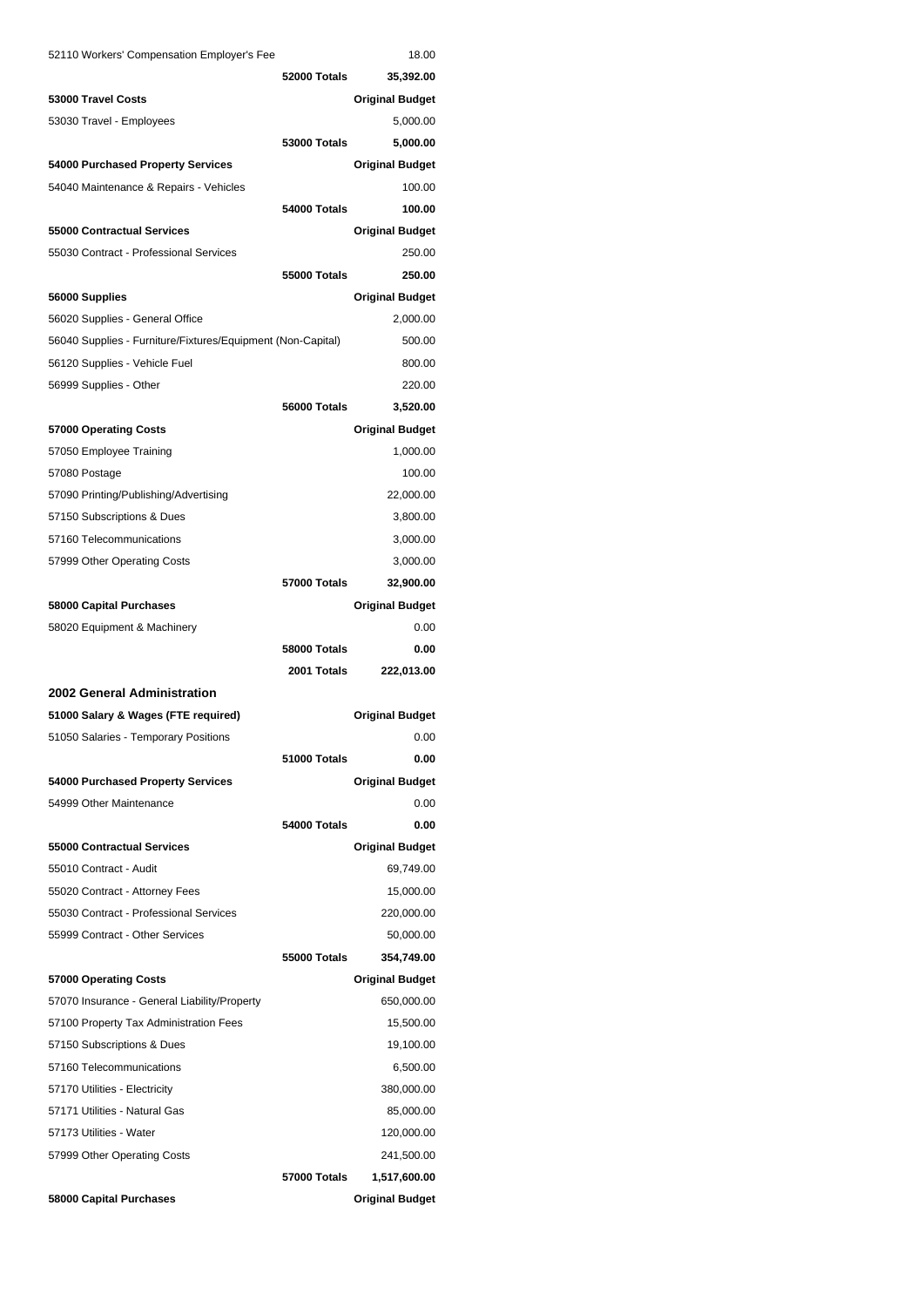| 58010 Buildings & Structures |  |  |
|------------------------------|--|--|
|------------------------------|--|--|

| 58010 Buildings & Structures                                |                     | 0.00                   |
|-------------------------------------------------------------|---------------------|------------------------|
|                                                             | 58000 Totals        | 0.00                   |
|                                                             | 2002 Totals         | 1,872,349.00           |
| 2003 Attorney                                               |                     |                        |
| 51000 Salary & Wages (FTE required)                         |                     | <b>Original Budget</b> |
| 51020 Salaries - Full-Time Positions                        |                     | 153,504.00             |
| 51021 Salaries - Full-Time Positions (Job Class Applies)    |                     | 0.00                   |
| 51060 Salaries - Overtime                                   |                     | 0.00                   |
|                                                             | 51000 Totals        | 153,504.00             |
| 52000 Employee Benefits                                     |                     | <b>Original Budget</b> |
| 52010 FICA - Regular                                        |                     | 9,517.00               |
| 52011 FICA - Medicare                                       |                     | 2,226.00               |
| 52020 Retirement                                            |                     | 15,044.00              |
| 52021 Retiree Health Care                                   |                     | 3,070.00               |
| 52030 Health and Medical Premiums                           |                     | 23,359.00              |
| 52050 Dental Insurance Premiums                             |                     | 899.00                 |
| 52060 Vision Insurance Medical Premiums                     |                     | 154.00                 |
| 52090 Unemployment Compensation                             |                     | 274.00                 |
| 52100 Workers' Compensation Premium                         |                     | 443.00                 |
| 52110 Workers' Compensation Employer's Fee                  |                     | 18.00                  |
|                                                             | 52000 Totals        | 55,004.00              |
| 53000 Travel Costs                                          |                     | <b>Original Budget</b> |
| 53030 Travel - Employees                                    |                     | 600.00                 |
|                                                             | <b>53000 Totals</b> | 600.00                 |
| 55000 Contractual Services                                  |                     | <b>Original Budget</b> |
| 55020 Contract - Attorney Fees                              |                     | 10,000.00              |
| 55030 Contract - Professional Services                      |                     | 0.00                   |
|                                                             | 55000 Totals        | 10,000.00              |
| 56000 Supplies                                              |                     | <b>Original Budget</b> |
| 56020 Supplies - General Office                             |                     | 600.00                 |
| 56040 Supplies - Furniture/Fixtures/Equipment (Non-Capital) |                     | 1,300.00               |
| 56999 Supplies - Other                                      |                     | 670.00                 |
|                                                             | 56000 Totals        | 2,570.00               |
| 57000 Operating Costs                                       |                     | <b>Original Budget</b> |
| 57050 Employee Training                                     |                     | 600.00                 |
| 57080 Postage                                               |                     | 300.00                 |
| 57090 Printing/Publishing/Advertising                       |                     | 950.00                 |
| 57130 Rent of Equipment/Machinery                           |                     | 500.00                 |
| 57150 Subscriptions & Dues                                  |                     | 600.00                 |
| 57160 Telecommunications                                    |                     | 2,000.00               |
| 57999 Other Operating Costs                                 |                     | 300.00                 |
|                                                             | 57000 Totals        | 5,250.00               |
| 58000 Capital Purchases                                     |                     | <b>Original Budget</b> |
| 58030 Furniture & Fixtures                                  |                     | 0.00                   |
|                                                             | 58000 Totals        | 0.00                   |
|                                                             | 2003 Totals         | 226,928.00             |
| 2004 Finance/Budget/Accounting                              |                     |                        |
| 51000 Salary & Wages (FTE required)                         |                     | <b>Original Budget</b> |
| 51020 Salaries - Full-Time Positions                        |                     | 383,822.00             |
| 51060 Salaries - Overtime                                   |                     | 0.00                   |
|                                                             | 51000 Totals        | 383,822.00             |
| 52000 Employee Benefits                                     |                     | <b>Original Budget</b> |
| 52010 FICA - Regular                                        |                     | 23,796.00              |
|                                                             |                     |                        |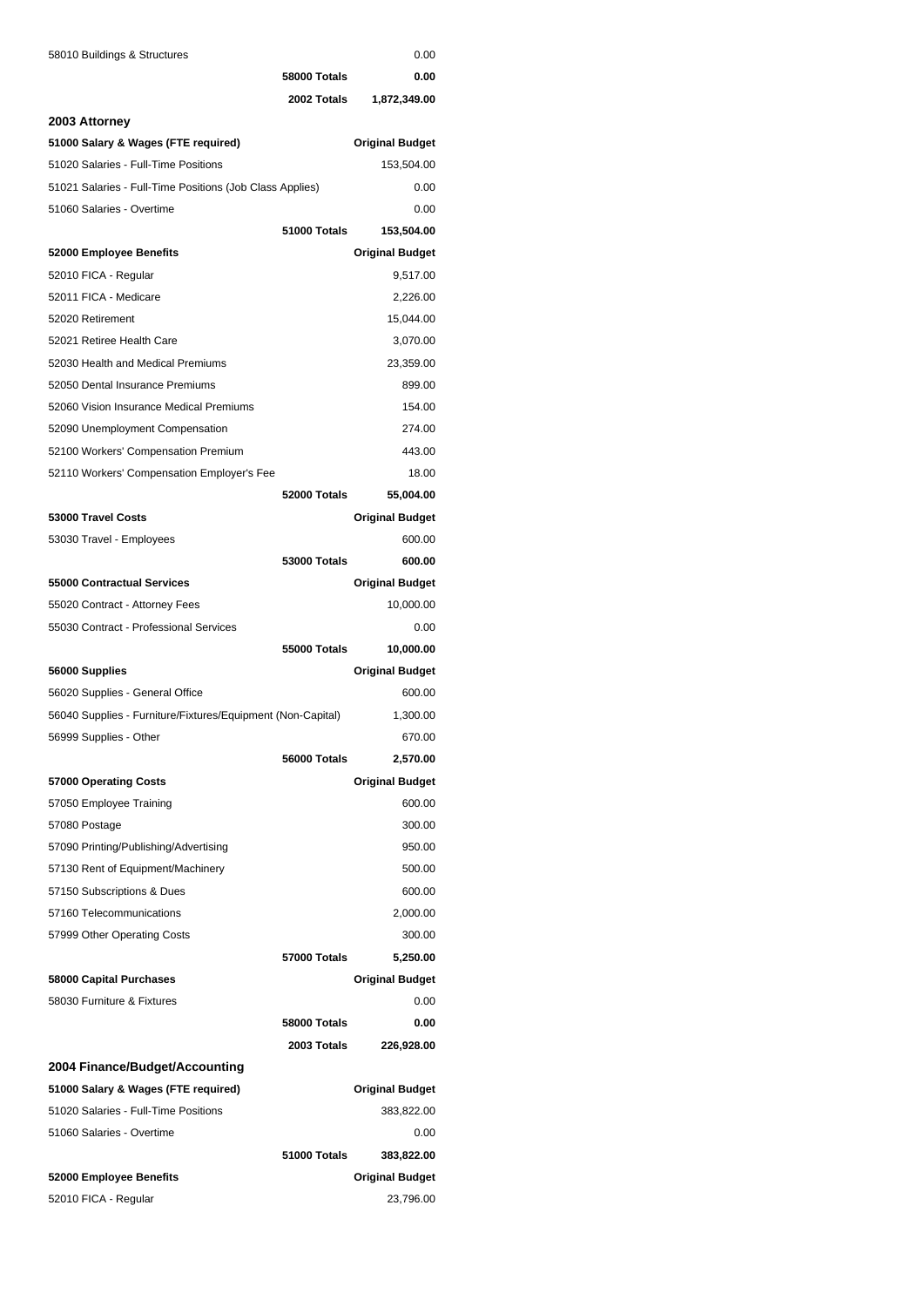| 52060 Vision Insurance Medical Premiums<br>52090 Unemployment Compensation<br>52100 Workers' Compensation Premium<br>52110 Workers' Compensation Employer's Fee |                     | 535.00<br>562.00<br>46.00 |
|-----------------------------------------------------------------------------------------------------------------------------------------------------------------|---------------------|---------------------------|
|                                                                                                                                                                 |                     |                           |
|                                                                                                                                                                 |                     |                           |
|                                                                                                                                                                 |                     | 210.00                    |
| 52050 Dental Insurance Premiums                                                                                                                                 |                     | 1,198.00                  |
| 52030 Health and Medical Premiums                                                                                                                               |                     | 27,294.00                 |
| 52021 Retiree Health Care                                                                                                                                       |                     | 3,420.00                  |
| 52020 Retirement                                                                                                                                                |                     | 16,758.00                 |
| 52011 FICA - Medicare                                                                                                                                           |                     | 2,480.00                  |
| 52010 FICA - Regular                                                                                                                                            |                     | 10,601.00                 |
| 52000 Employee Benefits                                                                                                                                         |                     | <b>Original Budget</b>    |
|                                                                                                                                                                 | 51000 Totals        | 170,997.00                |
| 51030 Salaries - Term Position                                                                                                                                  |                     | 0.00                      |
| 51020 Salaries - Full-Time Positions                                                                                                                            |                     | 170,997.00                |
| 51000 Salary & Wages (FTE required)                                                                                                                             |                     | <b>Original Budget</b>    |
| 2008 Municipal Clerk                                                                                                                                            |                     |                           |
|                                                                                                                                                                 | 2004 Totals         | 537,566.00                |
|                                                                                                                                                                 | 58000 Totals        | 1,500.00                  |
| 58030 Furniture & Fixtures                                                                                                                                      |                     | 0.00                      |
| 58020 Equipment & Machinery                                                                                                                                     |                     | 1,500.00                  |
| 58000 Capital Purchases                                                                                                                                         |                     | <b>Original Budget</b>    |
|                                                                                                                                                                 | 57000 Totals        | 10,650.00                 |
| 57160 Telecommunications                                                                                                                                        |                     | 3,500.00                  |
| 57150 Subscriptions & Dues                                                                                                                                      |                     | 50.00                     |
| 57090 Printing/Publishing/Advertising                                                                                                                           |                     | 4,100.00                  |
| 57080 Postage                                                                                                                                                   |                     | 1,800.00                  |
| 57050 Employee Training                                                                                                                                         |                     | 1,200.00                  |
| 57000 Operating Costs                                                                                                                                           |                     | <b>Original Budget</b>    |
|                                                                                                                                                                 | 56000 Totals        | 5,680.00                  |
| 56999 Supplies - Other                                                                                                                                          |                     | 80.00                     |
| 56120 Supplies - Vehicle Fuel                                                                                                                                   |                     | 100.00                    |
| 56040 Supplies - Furniture/Fixtures/Equipment (Non-Capital)                                                                                                     |                     | 500.00                    |
| 56020 Supplies - General Office                                                                                                                                 |                     | 5,000.00                  |
| 56000 Supplies                                                                                                                                                  |                     | <b>Original Budget</b>    |
|                                                                                                                                                                 | 54000 Totals        | 800.00                    |
| 54050 Maintenance & Repair - Furniture/Fixtures/Equipment                                                                                                       |                     | 500.00                    |
| 54040 Maintenance & Repairs - Vehicles                                                                                                                          |                     | 300.00                    |
| 54000 Purchased Property Services                                                                                                                               |                     | <b>Original Budget</b>    |
|                                                                                                                                                                 | <b>53000 Totals</b> | 1,300.00                  |
| 53030 Travel - Employees                                                                                                                                        |                     | 1,300.00                  |
| 53000 Travel Costs                                                                                                                                              |                     | <b>Original Budget</b>    |
|                                                                                                                                                                 | 52000 Totals        | 133,814.00                |
| 52110 Workers' Compensation Employer's Fee                                                                                                                      |                     | 74.00                     |
| 52100 Workers' Compensation Premium                                                                                                                             |                     | 4,307.00                  |
| 52090 Unemployment Compensation                                                                                                                                 |                     | 1,093.00                  |
| 52060 Vision Insurance Medical Premiums                                                                                                                         |                     | 359.00                    |
| 52050 Dental Insurance Premiums                                                                                                                                 |                     | 1,998.00                  |
| 52030 Health and Medical Premiums                                                                                                                               |                     | 51,330.00                 |
| 52021 Retiree Health Care                                                                                                                                       |                     | 7,676.00                  |
| 52020 Retirement                                                                                                                                                |                     | 37,615.00                 |
| 52011 FICA - Medicare                                                                                                                                           |                     | 5,566.00                  |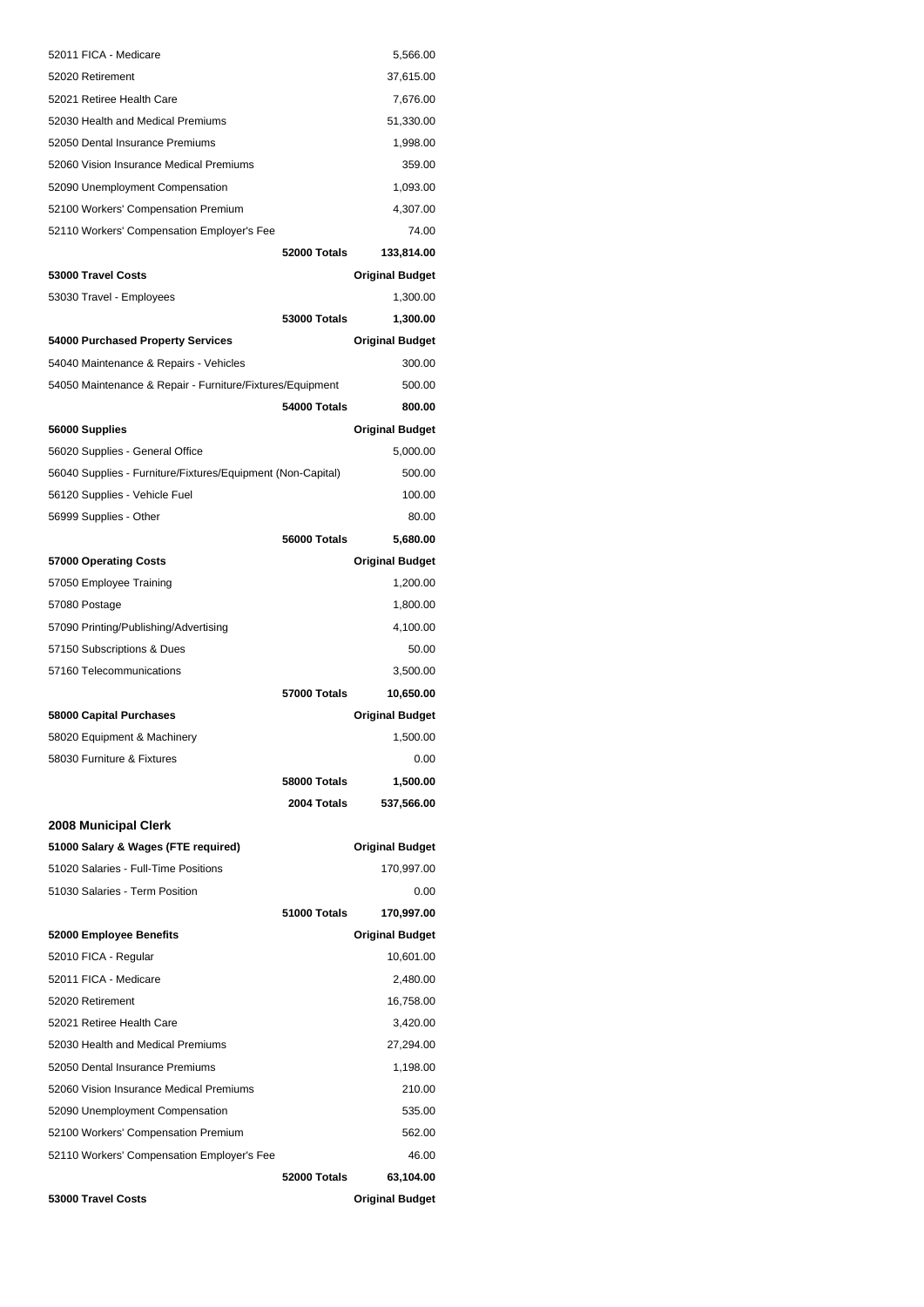| 53030 Travel - Employees                                    |                     | 2,000.00               |
|-------------------------------------------------------------|---------------------|------------------------|
|                                                             | <b>53000 Totals</b> | 2,000.00               |
| 55000 Contractual Services                                  |                     | <b>Original Budget</b> |
| 55030 Contract - Professional Services                      |                     | 3,000.00               |
|                                                             | 55000 Totals        | 3,000.00               |
| 56000 Supplies                                              |                     | <b>Original Budget</b> |
| 56020 Supplies - General Office                             |                     | 2,500.00               |
| 56999 Supplies - Other                                      |                     | 40.00                  |
|                                                             | 56000 Totals        | 2,540.00               |
| 57000 Operating Costs                                       |                     | <b>Original Budget</b> |
| 57040 Election Costs                                        |                     | 0.00                   |
| 57050 Employee Training                                     |                     | 1,500.00               |
| 57080 Postage                                               |                     | 700.00                 |
| 57090 Printing/Publishing/Advertising                       |                     | 4,000.00               |
| 57130 Rent of Equipment/Machinery                           |                     | 3,500.00               |
| 57150 Subscriptions & Dues                                  |                     | 500.00                 |
| 57160 Telecommunications                                    |                     | 2,000.00               |
|                                                             | <b>57000 Totals</b> | 12,200.00              |
| 58000 Capital Purchases                                     |                     | <b>Original Budget</b> |
| 58020 Equipment & Machinery                                 |                     | 0.00                   |
|                                                             | 58000 Totals        | 0.00                   |
|                                                             | 2008 Totals         | 253,841.00             |
| 2010 Human Resources/Payroll                                |                     |                        |
| 51000 Salary & Wages (FTE required)                         |                     | <b>Original Budget</b> |
| 51020 Salaries - Full-Time Positions                        |                     | 215,582.00             |
| 51030 Salaries - Term Position                              |                     | 0.00                   |
|                                                             | 51000 Totals        | 215,582.00             |
| 52000 Employee Benefits                                     |                     | <b>Original Budget</b> |
| 52010 FICA - Regular                                        |                     | 13,366.00              |
| 52011 FICA - Medicare                                       |                     | 3,127.00               |
| 52020 Retirement                                            |                     | 21,127.00              |
| 52021 Retiree Health Care                                   |                     | 4,311.00               |
| 52030 Health and Medical Premiums                           |                     | 27,934.00              |
| 52050 Dental Insurance Premiums                             |                     | 1,359.00               |
| 52060 Vision Insurance Medical Premiums                     |                     | 277.00                 |
| 52090 Unemployment Compensation                             |                     | 671.00                 |
| 52100 Workers' Compensation Premium                         |                     | 1,234.00               |
| 52110 Workers' Compensation Employer's Fee                  |                     | 46.00                  |
|                                                             | 52000 Totals        | 73,452.00              |
| 53000 Travel Costs                                          |                     | <b>Original Budget</b> |
| 53030 Travel - Employees                                    |                     | 500.00                 |
|                                                             | <b>53000 Totals</b> | 500.00                 |
| 54000 Purchased Property Services                           |                     | <b>Original Budget</b> |
| 54040 Maintenance & Repairs - Vehicles                      |                     | 250.00                 |
| 54050 Maintenance & Repair - Furniture/Fixtures/Equipment   |                     | 0.00                   |
|                                                             | 54000 Totals        | 250.00                 |
| 55000 Contractual Services                                  |                     | <b>Original Budget</b> |
| 55030 Contract - Professional Services                      |                     | 5,000.00               |
|                                                             | 55000 Totals        | 5,000.00               |
| 56000 Supplies                                              |                     | <b>Original Budget</b> |
| 56020 Supplies - General Office                             |                     | 2,000.00               |
| 56040 Supplies - Furniture/Fixtures/Equipment (Non-Capital) |                     | 300.00                 |
| 56120 Supplies - Vehicle Fuel                               |                     | 600.00                 |
|                                                             |                     |                        |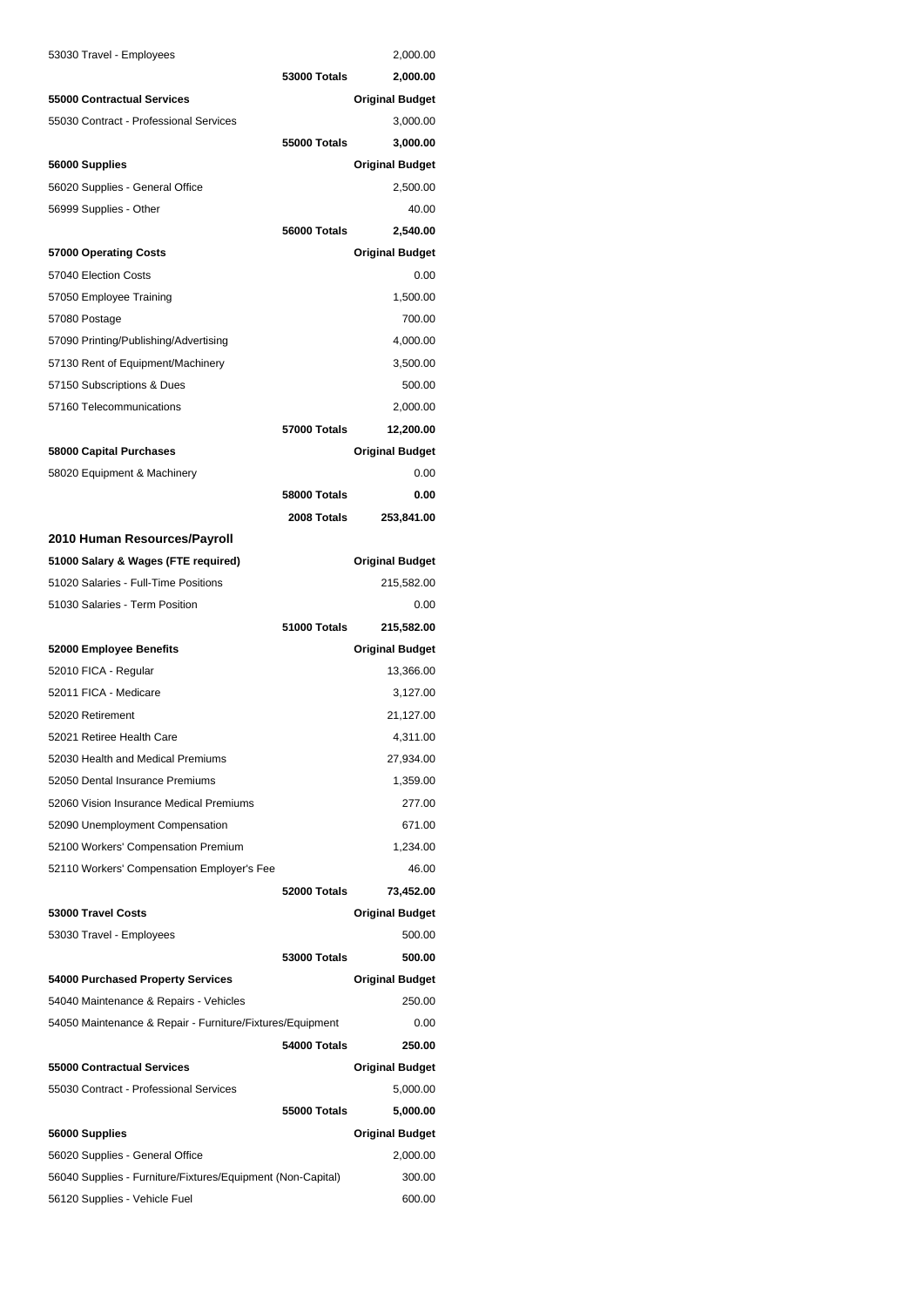| 56999 Supplies - Other                                      |                     | 17,150.00              |
|-------------------------------------------------------------|---------------------|------------------------|
|                                                             | 56000 Totals        | 20,050.00              |
| 57000 Operating Costs                                       |                     | <b>Original Budget</b> |
| 57050 Employee Training                                     |                     | 500.00                 |
| 57080 Postage                                               |                     | 500.00                 |
| 57090 Printing/Publishing/Advertising                       |                     | 2,300.00               |
| 57150 Subscriptions & Dues                                  |                     | 100.00                 |
| 57160 Telecommunications                                    |                     | 1,800.00               |
|                                                             | <b>57000 Totals</b> | 5,200.00               |
| 58000 Capital Purchases                                     |                     | <b>Original Budget</b> |
| 58020 Equipment & Machinery                                 |                     | 0.00                   |
|                                                             | 58000 Totals        | 0.00                   |
|                                                             | 2010 Totals         | 320,034.00             |
| 2014 Economic/Community Development                         |                     |                        |
| 51000 Salary & Wages (FTE required)                         |                     | <b>Original Budget</b> |
| 51020 Salaries - Full-Time Positions                        |                     | 391,206.00             |
| 51060 Salaries - Overtime                                   |                     | 1,992.00               |
|                                                             | 51000 Totals        | 393,198.00             |
| 52000 Employee Benefits                                     |                     | <b>Original Budget</b> |
| 52010 FICA - Regular                                        |                     | 24,379.00              |
| 52011 FICA - Medicare                                       |                     | 5,702.00               |
| 52020 Retirement                                            |                     | 38,339.00              |
| 52021 Retiree Health Care                                   |                     | 7,864.00               |
| 52030 Health and Medical Premiums                           |                     | 40,964.00              |
| 52050 Dental Insurance Premiums                             |                     | 1,798.00               |
| 52060 Vision Insurance Medical Premiums                     |                     | 288.00                 |
| 52090 Unemployment Compensation                             |                     | 1,216.00               |
| 52100 Workers' Compensation Premium                         |                     | 2,316.00               |
| 52110 Workers' Compensation Employer's Fee                  |                     | 83.00                  |
|                                                             | 52000 Totals        | 122,949.00             |
| 53000 Travel Costs                                          |                     | <b>Original Budget</b> |
| 53030 Travel - Employees                                    |                     | 2.000.00               |
|                                                             | 53000 Totals        | 2,000.00               |
| 54000 Purchased Property Services                           |                     | <b>Original Budget</b> |
| 54010 Maintenance & Repairs - Building/Structure            |                     | 0.00                   |
| 54040 Maintenance & Repairs - Vehicles                      |                     | 200.00                 |
|                                                             | 54000 Totals        | 200.00                 |
| 55000 Contractual Services                                  |                     | <b>Original Budget</b> |
| 55030 Contract - Professional Services                      |                     | 9,000.00               |
|                                                             | 55000 Totals        | 9,000.00               |
| 56000 Supplies                                              |                     | <b>Original Budget</b> |
| 56020 Supplies - General Office                             |                     | 6,500.00               |
| 56040 Supplies - Furniture/Fixtures/Equipment (Non-Capital) |                     | 0.00                   |
| 56120 Supplies - Vehicle Fuel                               |                     | 2,000.00               |
| 56999 Supplies - Other                                      |                     | 190.00                 |
|                                                             | 56000 Totals        | 8,690.00               |
|                                                             |                     |                        |
| 57000 Operating Costs                                       |                     | <b>Original Budget</b> |
| 57050 Employee Training                                     |                     | 500.00                 |
| 57080 Postage                                               |                     | 3,000.00               |
| 57090 Printing/Publishing/Advertising                       |                     | 5,050.00               |
| 57130 Rent of Equipment/Machinery                           |                     | 3,700.00               |
| 57150 Subscriptions & Dues                                  |                     | 4,000.00               |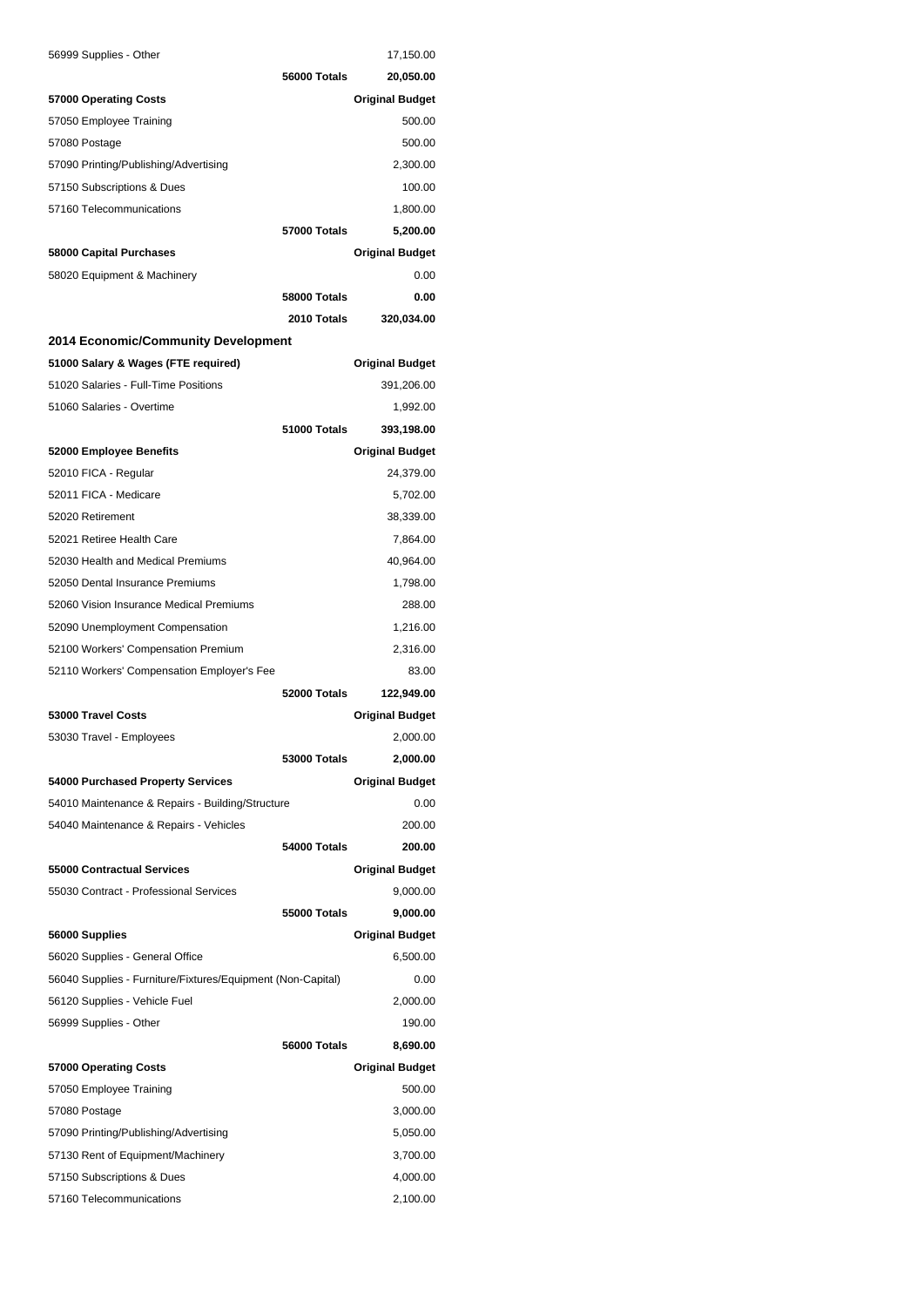| 57171 Utilities - Natural Gas                               |                     | 2,200.00                               |
|-------------------------------------------------------------|---------------------|----------------------------------------|
| 57173 Utilities - Water                                     |                     | 240.00                                 |
| 57999 Other Operating Costs                                 |                     | 400.00                                 |
|                                                             | <b>57000 Totals</b> | 21,190.00                              |
| 58000 Capital Purchases                                     |                     | <b>Original Budget</b>                 |
| 58020 Equipment & Machinery                                 |                     | 0.00                                   |
|                                                             | 58000 Totals        | 0.00                                   |
|                                                             | 2014 Totals         | 557,227.00                             |
| 3001 Law Enforcement                                        |                     |                                        |
| 51000 Salary & Wages (FTE required)                         |                     | <b>Original Budget</b>                 |
| 51020 Salaries - Full-Time Positions                        |                     | 2,265,072.00                           |
| 51060 Salaries - Overtime                                   |                     | 174,928.00                             |
| 51900 Salaries - Other Wages                                |                     | 8,000.00                               |
|                                                             | 51000 Totals        | 2,448,000.00                           |
| 52000 Employee Benefits                                     |                     | <b>Original Budget</b>                 |
| 52010 FICA - Regular                                        |                     | 151,279.00                             |
| 52011 FICA - Medicare                                       |                     | 35,382.00                              |
| 52020 Retirement                                            |                     | 430,762.00                             |
| 52021 Retiree Health Care                                   |                     | 57,098.00                              |
| 52030 Health and Medical Premiums                           |                     | 292,180.00                             |
| 52050 Dental Insurance Premiums                             |                     | 11,423.00                              |
| 52060 Vision Insurance Medical Premiums                     |                     | 2,049.00                               |
|                                                             |                     | 7,370.00                               |
| 52090 Unemployment Compensation                             |                     |                                        |
| 52100 Workers' Compensation Premium                         |                     | 69,314.00                              |
| 52110 Workers' Compensation Employer's Fee                  | 52000 Totals        | 515.00                                 |
| 53000 Travel Costs                                          |                     | 1,057,372.00<br><b>Original Budget</b> |
| 53030 Travel - Employees                                    |                     | 5,000.00                               |
|                                                             | <b>53000 Totals</b> | 5,000.00                               |
|                                                             |                     |                                        |
| 54000 Purchased Property Services                           |                     | <b>Original Budget</b>                 |
| 54010 Maintenance & Repairs - Building/Structure            |                     | 7,000.00                               |
| 54040 Maintenance & Repairs - Vehicles                      |                     | 42,000.00                              |
| 54050 Maintenance & Repair - Furniture/Fixtures/Equipment   |                     | 50,000.00                              |
|                                                             | 54000 Totals        | 99,000.00                              |
| <b>55000 Contractual Services</b>                           |                     | <b>Original Budget</b>                 |
| 55030 Contract - Professional Services                      |                     | 15,000.00                              |
|                                                             | 55000 Totals        | 15,000.00                              |
| 56000 Supplies                                              |                     | <b>Original Budget</b>                 |
| 56020 Supplies - General Office                             |                     | 4,000.00                               |
| 56040 Supplies - Furniture/Fixtures/Equipment (Non-Capital) |                     | 5,000.00                               |
| 56090 Supplies - Safety                                     |                     | 2,000.00                               |
| 56110 Supplies - Uniforms/Linen                             |                     | 32,000.00                              |
| 56120 Supplies - Vehicle Fuel                               |                     | 60,000.00                              |
| 56121 Supplies - Vehicle Lubricants/Anti-Freeze             |                     | 0.00                                   |
| 56122 Supplies - Vehicle Tires                              |                     | 6,000.00                               |
| 56999 Supplies - Other                                      |                     | 14,500.00                              |
|                                                             | 56000 Totals        | 123,500.00                             |
| 57000 Operating Costs                                       |                     | <b>Original Budget</b>                 |
| 57050 Employee Training                                     |                     | 8,000.00                               |
| 57080 Postage                                               |                     | 500.00                                 |
| 57090 Printing/Publishing/Advertising                       |                     | 8,750.00                               |
| 57130 Rent of Equipment/Machinery                           |                     | 10,000.00                              |
|                                                             |                     |                                        |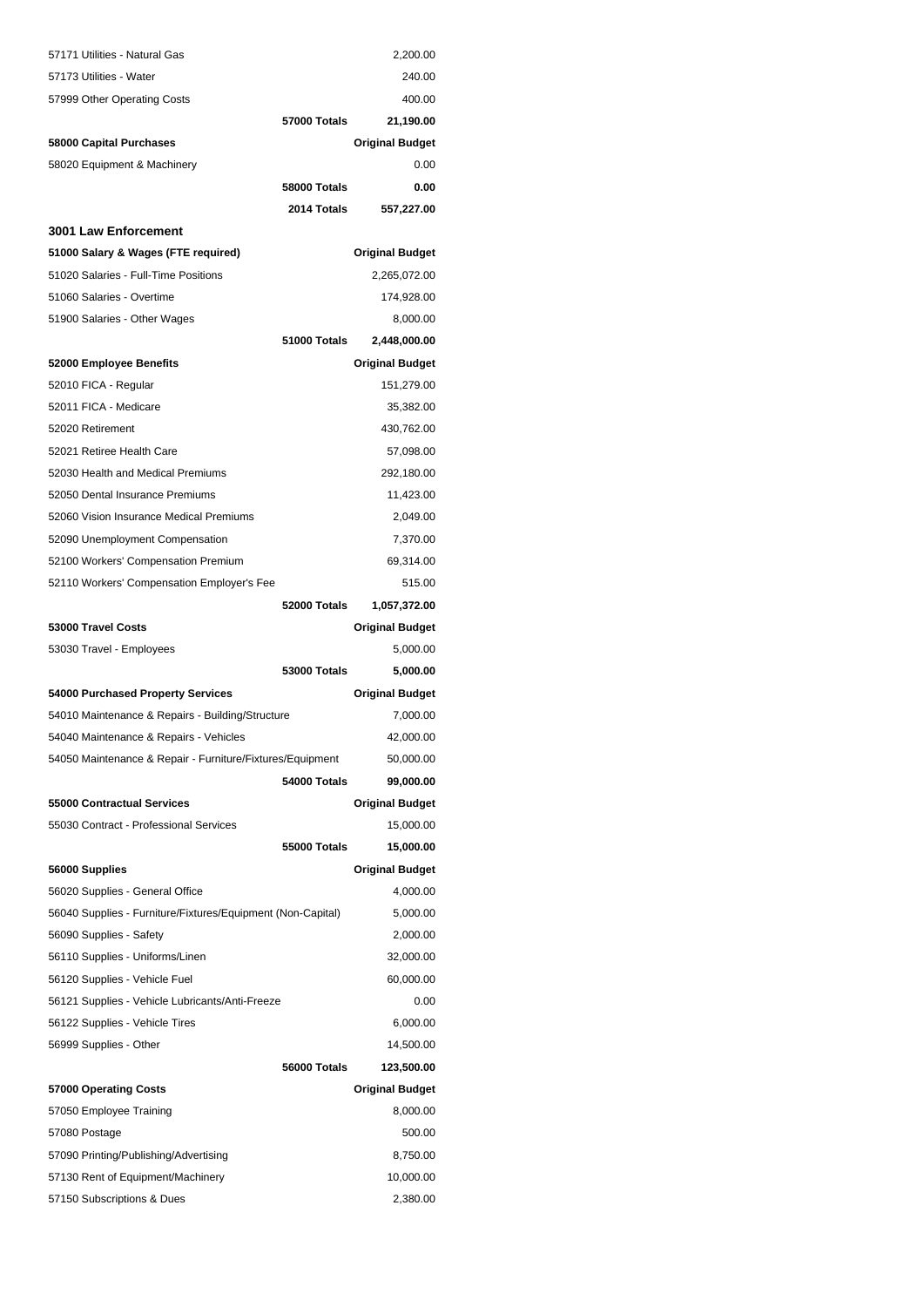| 57160 Telecommunications                                                   |                     | 26,000.00              |
|----------------------------------------------------------------------------|---------------------|------------------------|
| 57170 Utilities - Electricity                                              |                     | 36,000.00              |
| 57171 Utilities - Natural Gas                                              |                     | 11,000.00              |
| 57173 Utilities - Water                                                    |                     | 5,500.00               |
| 57999 Other Operating Costs                                                |                     | 59,100.00              |
|                                                                            | 57000 Totals        | 167,230.00             |
| 58000 Capital Purchases                                                    |                     | <b>Original Budget</b> |
| 58020 Equipment & Machinery                                                |                     | 4,000.00               |
| 58080 Vehicles                                                             |                     | 0.00                   |
|                                                                            | 58000 Totals        | 4,000.00               |
|                                                                            | 3001 Totals         | 3,919,102.00           |
| <b>3002 Fire Protection</b>                                                |                     |                        |
| 51000 Salary & Wages (FTE required)                                        |                     | <b>Original Budget</b> |
| 51020 Salaries - Full-Time Positions                                       |                     | 824,953.00             |
| 51060 Salaries - Overtime                                                  |                     | 85,010.00              |
|                                                                            | 51000 Totals        | 909,963.00             |
| 52000 Employee Benefits                                                    |                     | <b>Original Budget</b> |
| 52010 FICA - Regular                                                       |                     | 56,417.00              |
| 52011 FICA - Medicare                                                      |                     | 13,198.00              |
| 52020 Retirement                                                           |                     | 176,177.00             |
| 52021 Retiree Health Care                                                  |                     | 22,561.00              |
| 52030 Health and Medical Premiums                                          |                     | 153,896.00             |
| 52050 Dental Insurance Premiums                                            |                     | 11,598.00              |
| 52060 Vision Insurance Medical Premiums                                    |                     | 1,071.00               |
| 52090 Unemployment Compensation                                            |                     | 3,152.00               |
| 52100 Workers' Compensation Premium                                        |                     | 29,491.00              |
| 52110 Workers' Compensation Employer's Fee                                 |                     |                        |
|                                                                            |                     | 212.00                 |
|                                                                            | 52000 Totals        | 467,773.00             |
| 53000 Travel Costs                                                         |                     | <b>Original Budget</b> |
| 53030 Travel - Employees                                                   |                     | 1,500.00               |
|                                                                            | 53000 Totals        | 1,500.00               |
| 54000 Purchased Property Services                                          |                     | <b>Original Budget</b> |
| 54010 Maintenance & Repairs - Building/Structure                           |                     | 2,500.00               |
| 54040 Maintenance & Repairs - Vehicles                                     |                     | 3,100.00               |
| 54050 Maintenance & Repair - Furniture/Fixtures/Equipment                  |                     | 250.00                 |
|                                                                            | 54000 Totals        | 5,850.00               |
| 55000 Contractual Services                                                 |                     | <b>Original Budget</b> |
| 55030 Contract - Professional Services                                     |                     | 4,000.00               |
|                                                                            | <b>55000 Totals</b> | 4,000.00               |
| 56000 Supplies                                                             |                     | <b>Original Budget</b> |
| 56020 Supplies - General Office                                            |                     | 400.00                 |
| 56030 Supplies - Field Supplies                                            |                     | 2,000.00               |
| 56050 Supplies - Janitorial/Maintenance                                    |                     | 1,050.00               |
| 56090 Supplies - Safety                                                    |                     | 1,000.00               |
| 56110 Supplies - Uniforms/Linen                                            |                     | 8,000.00               |
| 56120 Supplies - Vehicle Fuel                                              |                     | 0.00                   |
| 56999 Supplies - Other                                                     |                     | 500.00                 |
|                                                                            | 56000 Totals        | 12,950.00              |
| 57000 Operating Costs                                                      |                     | <b>Original Budget</b> |
| 57050 Employee Training                                                    |                     | 1,500.00               |
| 57080 Postage                                                              |                     | 400.00                 |
| 57090 Printing/Publishing/Advertising<br>57130 Rent of Equipment/Machinery |                     | 230.00                 |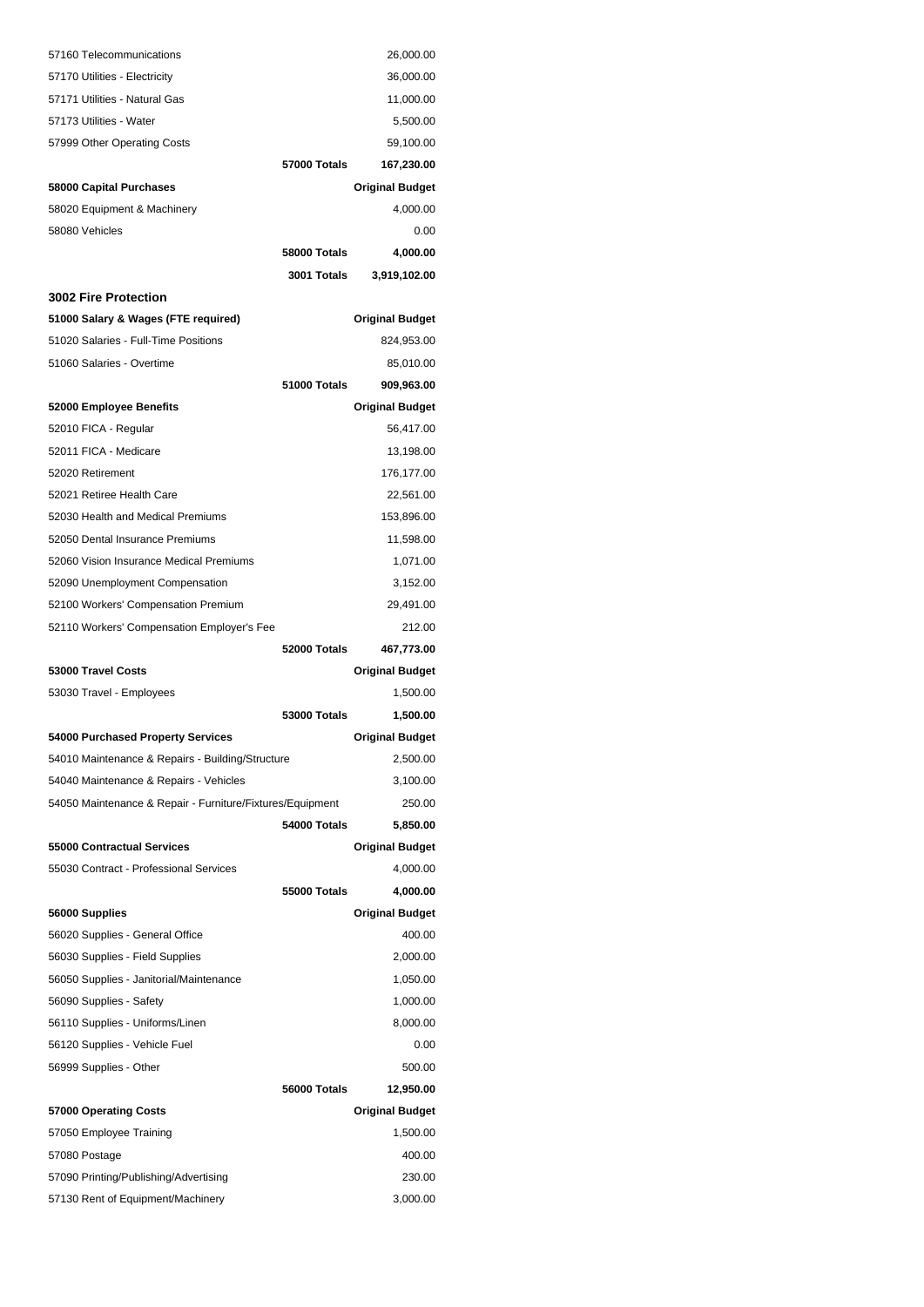| 57150 Subscriptions & Dues                                                 |                     | 350.00                 |
|----------------------------------------------------------------------------|---------------------|------------------------|
| 57160 Telecommunications                                                   |                     | 12,000.00              |
| 57170 Utilities - Electricity                                              |                     | 300.00                 |
| 57171 Utilities - Natural Gas                                              |                     | 9,500.00               |
| 57173 Utilities - Water                                                    |                     | 9,000.00               |
| 57999 Other Operating Costs                                                |                     | 8,000.00               |
|                                                                            | <b>57000 Totals</b> | 44,280.00              |
|                                                                            | 3002 Totals         | 1,446,316.00           |
| <b>3004 Animal Control</b>                                                 |                     |                        |
| 51000 Salary & Wages (FTE required)                                        |                     | <b>Original Budget</b> |
| 51020 Salaries - Full-Time Positions                                       |                     | 48,006.00              |
| 51060 Salaries - Overtime                                                  |                     | 4,056.00               |
|                                                                            | 51000 Totals        | 52,062.00              |
| 52000 Employee Benefits                                                    |                     | <b>Original Budget</b> |
| 52010 FICA - Regular                                                       |                     | 3,227.00               |
| 52011 FICA - Medicare                                                      |                     | 755.00                 |
| 52020 Retirement                                                           |                     | 9,892.00               |
| 52021 Retiree Health Care                                                  |                     | 1,281.00               |
| 52030 Health and Medical Premiums                                          |                     | 110.00                 |
| 52050 Dental Insurance Premiums<br>52060 Vision Insurance Medical Premiums |                     | 213.00                 |
|                                                                            |                     | 0.00<br>298.00         |
| 52090 Unemployment Compensation                                            |                     |                        |
| 52100 Workers' Compensation Premium                                        |                     | 3,061.00<br>18.00      |
| 52110 Workers' Compensation Employer's Fee                                 | 52000 Totals        | 18,855.00              |
| 53000 Travel Costs                                                         |                     | <b>Original Budget</b> |
| 53030 Travel - Employees                                                   |                     | 1,300.00               |
|                                                                            | <b>53000 Totals</b> | 1,300.00               |
| 54000 Purchased Property Services                                          |                     | <b>Original Budget</b> |
| 54040 Maintenance & Repairs - Vehicles                                     |                     | 2,500.00               |
|                                                                            | 54000 Totals        | 2,500.00               |
| 55000 Contractual Services                                                 |                     | <b>Original Budget</b> |
| 55030 Contract - Professional Services                                     |                     | 126,550.00             |
|                                                                            | <b>55000 Totals</b> | 126,550.00             |
| 56000 Supplies                                                             |                     | <b>Original Budget</b> |
| 56020 Supplies - General Office                                            |                     | 800.00                 |
| 56040 Supplies - Furniture/Fixtures/Equipment (Non-Capital)                |                     | 0.00                   |
| 56110 Supplies - Uniforms/Linen                                            |                     | 800.00                 |
| 56120 Supplies - Vehicle Fuel                                              |                     | 2,000.00               |
| 56999 Supplies - Other                                                     |                     | 200.00                 |
|                                                                            | 56000 Totals        | 3,800.00               |
| 57000 Operating Costs                                                      |                     | <b>Original Budget</b> |
| 57050 Employee Training                                                    |                     | 700.00                 |
| 57080 Postage                                                              |                     | 100.00                 |
| 57090 Printing/Publishing/Advertising                                      |                     | 0.00                   |
| 57130 Rent of Equipment/Machinery                                          |                     | 1,786.00               |
| 57160 Telecommunications                                                   |                     | 2,000.00               |
| 57170 Utilities - Electricity                                              |                     | 3,000.00               |
| 57171 Utilities - Natural Gas                                              |                     | 7,000.00               |
| 57173 Utilities - Water                                                    |                     | 5,000.00               |
| 57999 Other Operating Costs                                                |                     | 2,614.00               |
|                                                                            | <b>57000 Totals</b> | 22,200.00              |
|                                                                            | 3004 Totals         | 227,267.00             |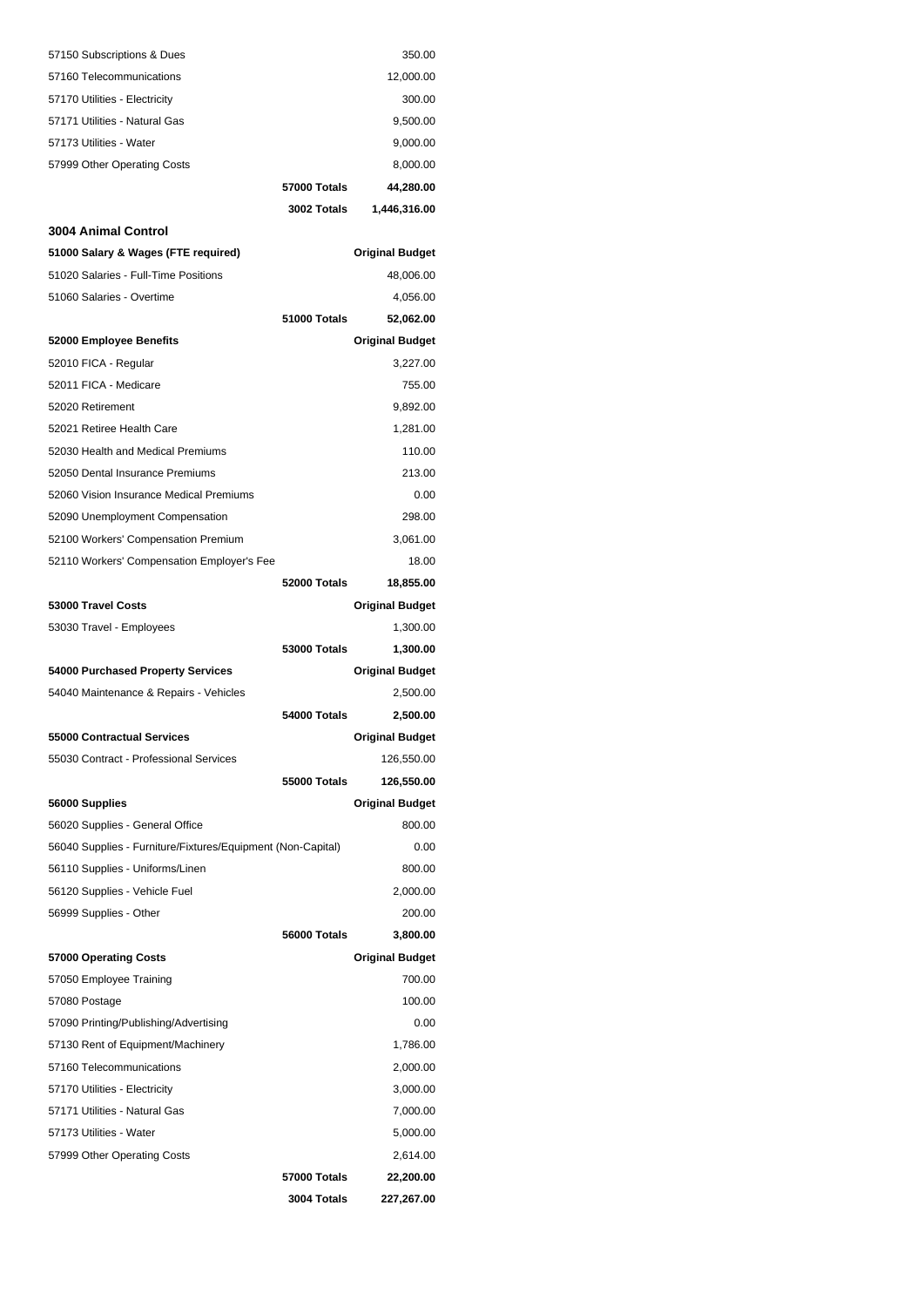#### **4003 Parks & Recreation**

| 51000 Salary & Wages (FTE required)                         |                     | <b>Original Budget</b> |
|-------------------------------------------------------------|---------------------|------------------------|
| 51020 Salaries - Full-Time Positions                        |                     | 300,201.00             |
| 51060 Salaries - Overtime                                   |                     | 4,014.00               |
|                                                             | 51000 Totals        | 304,215.00             |
| 52000 Employee Benefits                                     |                     | <b>Original Budget</b> |
| 52010 FICA - Regular                                        |                     | 18,862.00              |
| 52011 FICA - Medicare                                       |                     | 4,412.00               |
| 52020 Retirement                                            |                     | 29,813.00              |
| 52021 Retiree Health Care                                   |                     | 5,963.00               |
| 52030 Health and Medical Premiums                           |                     | 26,200.00              |
| 52050 Dental Insurance Premiums                             |                     | 884.00                 |
| 52060 Vision Insurance Medical Premiums                     |                     | 124.00                 |
| 52090 Unemployment Compensation                             |                     | 1,316.00               |
| 52100 Workers' Compensation Premium                         |                     | 7,843.00               |
| 52110 Workers' Compensation Employer's Fee                  |                     | 110.00                 |
|                                                             | 52000 Totals        | 95,527.00              |
| 53000 Travel Costs                                          |                     | <b>Original Budget</b> |
| 53030 Travel - Employees                                    |                     | 0.00                   |
|                                                             | 53000 Totals        | 0.00                   |
| 54000 Purchased Property Services                           |                     | <b>Original Budget</b> |
| 54010 Maintenance & Repairs - Building/Structure            |                     | 0.00                   |
| 54030 Maintenance & Repairs - Grounds/Roadways              |                     | 10,000.00              |
| 54040 Maintenance & Repairs - Vehicles                      |                     | 2,500.00               |
| 54050 Maintenance & Repair - Furniture/Fixtures/Equipment   |                     | 2,000.00               |
|                                                             | 54000 Totals        | 14,500.00              |
| 55000 Contractual Services                                  |                     | <b>Original Budget</b> |
| 55030 Contract - Professional Services                      |                     | 0.00                   |
|                                                             | 55000 Totals        | 0.00                   |
| 56000 Supplies                                              |                     | <b>Original Budget</b> |
| 56020 Supplies - General Office                             |                     | 0.00                   |
| 56030 Supplies - Field Supplies                             |                     | 2,500.00               |
| 56040 Supplies - Furniture/Fixtures/Equipment (Non-Capital) |                     | 0.00                   |
| 56050 Supplies - Janitorial/Maintenance                     |                     | 0.00                   |
| 56090 Supplies - Safety                                     |                     | 0.00                   |
| 56110 Supplies - Uniforms/Linen                             |                     | 4,000.00               |
| 56120 Supplies - Vehicle Fuel                               |                     | 5,000.00               |
| 56999 Supplies - Other                                      |                     | 250.00                 |
|                                                             | 56000 Totals        | 11,750.00              |
| 57000 Operating Costs                                       |                     | <b>Original Budget</b> |
| 57050 Employee Training                                     |                     | 0.00                   |
| 57080 Postage                                               |                     | 0.00                   |
| 57090 Printing/Publishing/Advertising                       |                     | 0.00                   |
| 57130 Rent of Equipment/Machinery                           |                     | 0.00                   |
| 57150 Subscriptions & Dues                                  |                     | 0.00                   |
| 57160 Telecommunications                                    |                     | 0.00                   |
|                                                             |                     |                        |
| 57999 Other Operating Costs                                 |                     | 10,000.00              |
|                                                             | <b>57000 Totals</b> | 10,000.00              |
| 58000 Capital Purchases                                     |                     | <b>Original Budget</b> |
| 58020 Equipment & Machinery                                 |                     | 0.00                   |
|                                                             | 58000 Totals        | 0.00                   |
|                                                             | 4003 Totals         | 435,992.00             |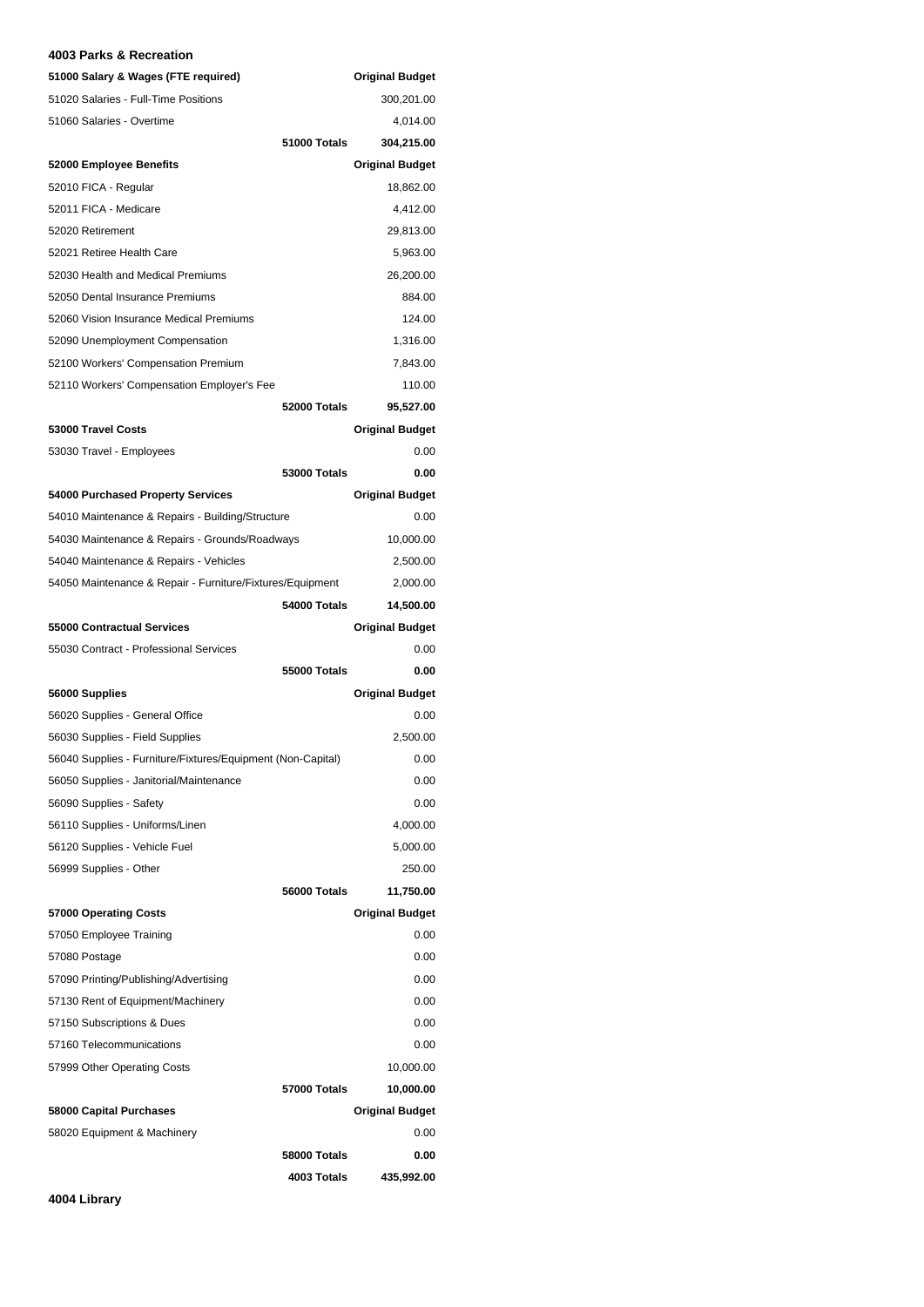| 51000 Salary & Wages (FTE required)              |                     | <b>Original Budget</b> |
|--------------------------------------------------|---------------------|------------------------|
| 51020 Salaries - Full-Time Positions             |                     | 116,142.00             |
|                                                  | 51000 Totals        | 116,142.00             |
| 52000 Employee Benefits                          |                     | <b>Original Budget</b> |
| 52010 FICA - Regular                             |                     | 7,200.00               |
| 52011 FICA - Medicare                            |                     | 1,683.00               |
| 52020 Retirement                                 |                     | 11,382.00              |
| 52021 Retiree Health Care                        |                     | 2,322.00               |
| 52030 Health and Medical Premiums                |                     | 15,434.00              |
| 52050 Dental Insurance Premiums                  |                     | 998.00                 |
| 52060 Vision Insurance Medical Premiums          |                     | 173.00                 |
| 52090 Unemployment Compensation                  |                     | 565.00                 |
| 52100 Workers' Compensation Premium              |                     | 543.00                 |
| 52110 Workers' Compensation Employer's Fee       |                     | 46.00                  |
|                                                  | 52000 Totals        | 40,346.00              |
| 53000 Travel Costs                               |                     | <b>Original Budget</b> |
| 53030 Travel - Employees                         |                     | 700.00                 |
|                                                  | <b>53000 Totals</b> | 700.00                 |
| 54000 Purchased Property Services                |                     | <b>Original Budget</b> |
| 54010 Maintenance & Repairs - Building/Structure |                     | 1,000.00               |
|                                                  | 54000 Totals        | 1,000.00               |
| 56000 Supplies                                   |                     | <b>Original Budget</b> |
| 56020 Supplies - General Office                  |                     | 1,000.00               |
| 56050 Supplies - Janitorial/Maintenance          |                     | 500.00                 |
| 56999 Supplies - Other                           |                     | 3,050.00               |
|                                                  | 56000 Totals        | 4,550.00               |
| 57000 Operating Costs                            |                     | <b>Original Budget</b> |
| 57050 Employee Training                          |                     | 300.00                 |
| 57080 Postage                                    |                     | 100.00                 |
| 57130 Rent of Equipment/Machinery                |                     | 1,700.00               |
| 57150 Subscriptions & Dues                       |                     | 8,000.00               |
| 57160 Telecommunications                         |                     | 4,500.00               |
| 57170 Utilities - Electricity                    |                     | 1,250.00               |
| 57171 Utilities - Natural Gas                    |                     | 2,000.00               |
| 57173 Utilities - Water                          |                     | 6,300.00               |
| 57999 Other Operating Costs                      |                     | 1,600.00               |
|                                                  | 57000 Totals        | 25,750.00              |
|                                                  | 4004 Totals         | 188,488.00             |
| 4005 Museums                                     |                     |                        |
| 51000 Salary & Wages (FTE required)              |                     | <b>Original Budget</b> |
|                                                  |                     |                        |
| 51020 Salaries - Full-Time Positions             |                     | 87,542.00              |
| 51040 Salaries - Part-Time Positions             |                     | 10,920.00              |
|                                                  | 51000 Totals        | 98,462.00              |
| 52000 Employee Benefits                          |                     | <b>Original Budget</b> |
| 52010 FICA - Regular                             |                     | 6,104.00               |
| 52011 FICA - Medicare                            |                     | 1,426.00               |
| 52020 Retirement                                 |                     | 9,648.00               |
| 52021 Retiree Health Care                        |                     | 1,969.00               |
| 52030 Health and Medical Premiums                |                     | 15,199.00              |
| 52050 Dental Insurance Premiums                  |                     | 600.00                 |
| 52060 Vision Insurance Medical Premiums          |                     | 112.00                 |
| 52090 Unemployment Compensation                  |                     | 414.00                 |
| 52100 Workers' Compensation Premium              |                     | 451.00                 |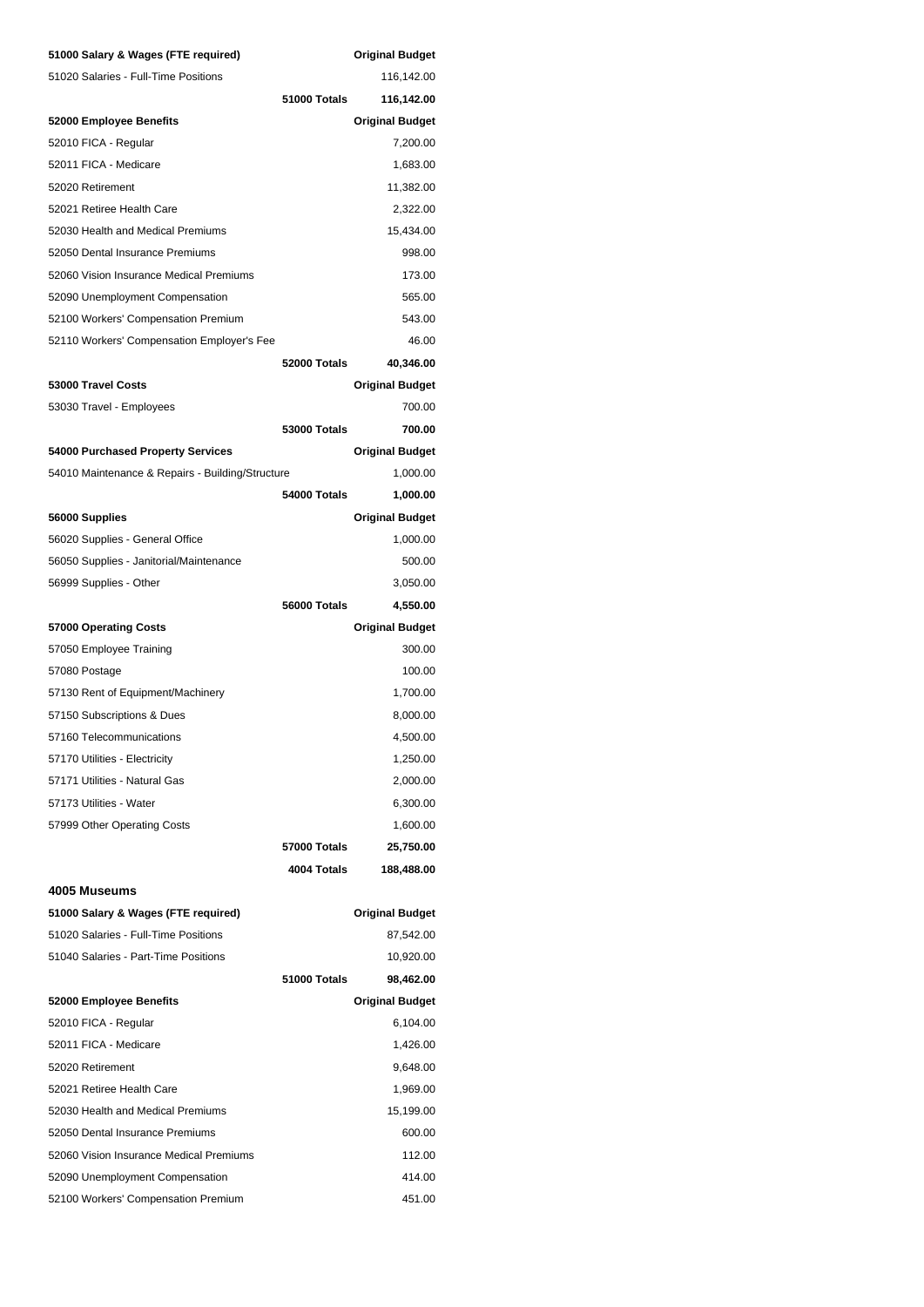| 52110 Workers' Compensation Employer's Fee                             |                     | 46.00                  |
|------------------------------------------------------------------------|---------------------|------------------------|
|                                                                        | 52000 Totals        | 35,969.00              |
| 53000 Travel Costs                                                     |                     | <b>Original Budget</b> |
| 53030 Travel - Employees                                               |                     | 200.00                 |
|                                                                        | 53000 Totals        | 200.00                 |
| 54000 Purchased Property Services                                      |                     | <b>Original Budget</b> |
| 54010 Maintenance & Repairs - Building/Structure                       |                     | 500.00                 |
|                                                                        | 54000 Totals        | 500.00                 |
| 55000 Contractual Services                                             |                     | <b>Original Budget</b> |
| 55030 Contract - Professional Services                                 |                     | 600.00                 |
|                                                                        | 55000 Totals        | 600.00                 |
| 56000 Supplies                                                         |                     | <b>Original Budget</b> |
| 56020 Supplies - General Office                                        |                     | 300.00                 |
| 56040 Supplies - Furniture/Fixtures/Equipment (Non-Capital)            |                     | 1,000.00               |
| 56050 Supplies - Janitorial/Maintenance                                |                     | 800.00                 |
| 56090 Supplies - Safety                                                |                     | 0.00                   |
| 56999 Supplies - Other                                                 |                     | 1,600.00               |
|                                                                        | 56000 Totals        | 3,700.00               |
| 57000 Operating Costs                                                  |                     | <b>Original Budget</b> |
| 57050 Employee Training                                                |                     | 200.00                 |
| 57080 Postage                                                          |                     | 50.00                  |
| 57090 Printing/Publishing/Advertising                                  |                     | 3,000.00               |
| 57130 Rent of Equipment/Machinery                                      |                     | 2,500.00               |
| 57150 Subscriptions & Dues                                             |                     | 300.00                 |
| 57160 Telecommunications                                               |                     | 400.00                 |
| 57999 Other Operating Costs                                            |                     | 3,000.00               |
|                                                                        |                     |                        |
|                                                                        | <b>57000 Totals</b> | 9,450.00               |
|                                                                        | 4005 Totals         | 148,881.00             |
| 5101 Public Works                                                      |                     |                        |
| 51000 Salary & Wages (FTE required)                                    |                     | <b>Original Budget</b> |
| 51020 Salaries - Full-Time Positions                                   |                     | 264,859.00             |
| 51060 Salaries - Overtime                                              |                     | 12,022.00              |
|                                                                        | 51000 Totals        | 276,881.00             |
| 52000 Employee Benefits                                                |                     | <b>Original Budget</b> |
| 52010 FICA - Regular                                                   |                     | 17,166.00              |
| 52011 FICA - Medicare                                                  |                     | 4,013.00               |
| 52020 Retirement                                                       |                     | 27,134.00              |
| 52021 Retiree Health Care                                              |                     | 5,538.00               |
| 52030 Health and Medical Premiums                                      |                     | 50,266.00              |
| 52050 Dental Insurance Premiums                                        |                     | 1,858.00               |
| 52060 Vision Insurance Medical Premiums                                |                     | 329.00                 |
|                                                                        |                     | 951.00                 |
| 52090 Unemployment Compensation<br>52100 Workers' Compensation Premium |                     | 18,858.00              |
| 52110 Workers' Compensation Employer's Fee                             |                     | 74.00                  |
|                                                                        | 52000 Totals        | 126,187.00             |
| 53000 Travel Costs                                                     |                     | <b>Original Budget</b> |
| 53030 Travel - Employees                                               |                     | 500.00                 |
|                                                                        | <b>53000 Totals</b> | 500.00                 |
| 54000 Purchased Property Services                                      |                     | <b>Original Budget</b> |
| 54010 Maintenance & Repairs - Building/Structure                       |                     | 20,000.00              |
| 54040 Maintenance & Repairs - Vehicles                                 |                     | 5,000.00               |
| 54050 Maintenance & Repair - Furniture/Fixtures/Equipment              |                     | 500.00                 |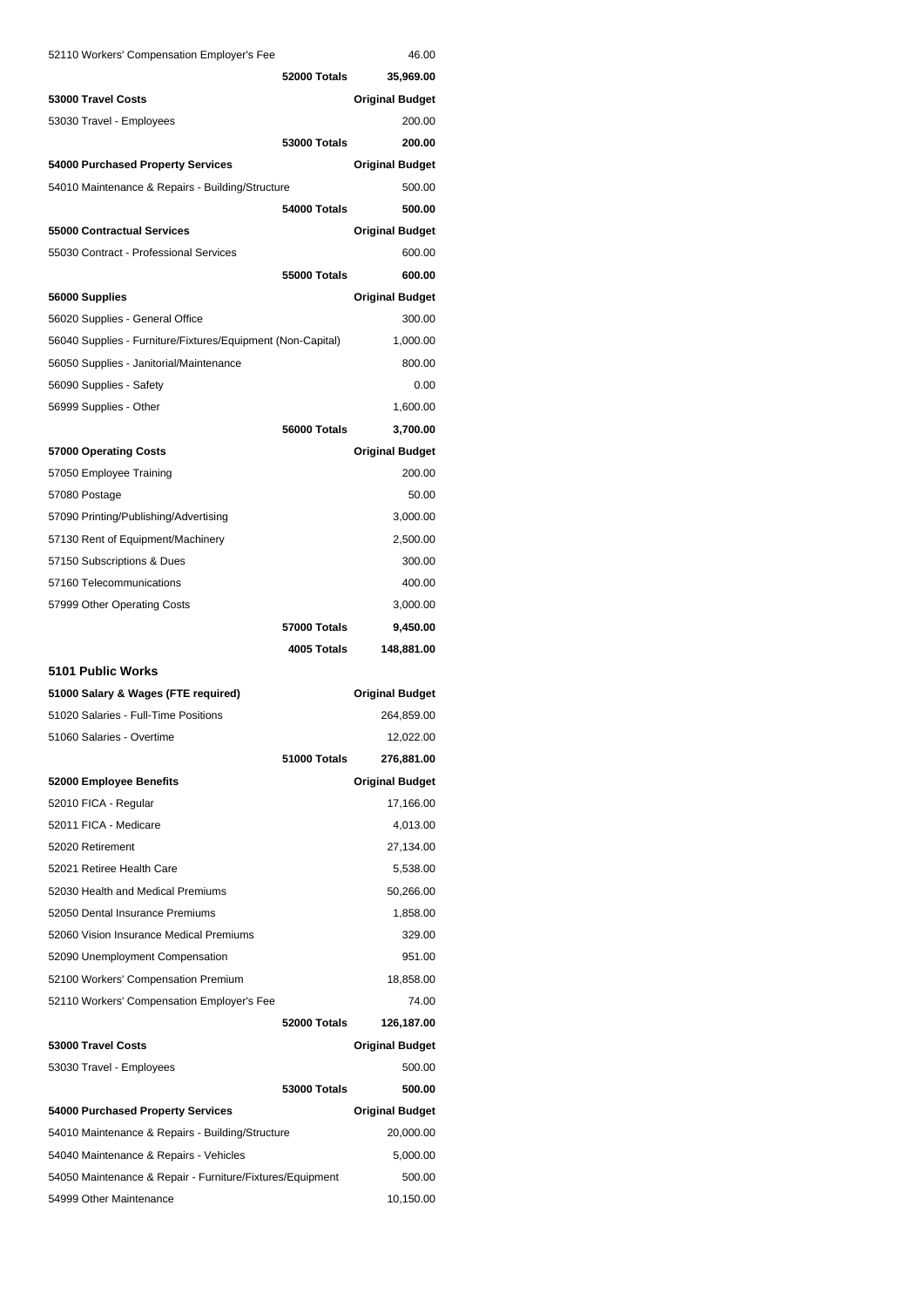|                                              | 54000 Totals                             | 35,650.00                           |
|----------------------------------------------|------------------------------------------|-------------------------------------|
| 55000 Contractual Services                   |                                          | <b>Original Budget</b>              |
| 55030 Contract - Professional Services       |                                          | 500.00                              |
|                                              | 55000 Totals                             | 500.00                              |
| 56000 Supplies                               |                                          | <b>Original Budget</b>              |
| 56020 Supplies - General Office              |                                          | 75.00                               |
| 56120 Supplies - Vehicle Fuel                |                                          | 3,000.00                            |
| 56999 Supplies - Other                       |                                          | 16,500.00                           |
|                                              | 56000 Totals                             | 19,575.00                           |
| 57000 Operating Costs                        |                                          | <b>Original Budget</b>              |
| 57050 Employee Training                      |                                          | 500.00                              |
| 57080 Postage                                |                                          | 100.00                              |
| 57090 Printing/Publishing/Advertising        |                                          | 200.00                              |
| 57130 Rent of Equipment/Machinery            |                                          | 2,000.00                            |
| 57150 Subscriptions & Dues                   |                                          | 100.00                              |
| 57160 Telecommunications                     |                                          | 11,000.00                           |
| 57999 Other Operating Costs                  |                                          | 5,000.00                            |
|                                              | 57000 Totals                             | 18,900.00                           |
| 58000 Capital Purchases                      |                                          | <b>Original Budget</b>              |
| 58020 Equipment & Machinery                  |                                          | 1,500.00                            |
|                                              | 58000 Totals                             | 1,500.00                            |
|                                              | 5101 Totals                              | 479,693.00                          |
|                                              | 50000 Expenditures Totals                | 11,292,684.00                       |
| 60000 Other Financing Sources                |                                          |                                     |
| 0001 No Department                           |                                          |                                     |
| 61000 Transfers                              |                                          | <b>Original Budget</b>              |
| 61100 Transfers In                           |                                          | 170,000.00                          |
| 61200 Transfers Out                          |                                          | (1, 164, 991.00)                    |
|                                              | 61000 Totals                             | (994, 991.00)                       |
|                                              | 0001 Totals                              |                                     |
|                                              |                                          | (994, 991.00)                       |
| 60000 Other Financing Sources Totals         |                                          | (994, 991.00)                       |
| <b>20100 Corrections</b>                     |                                          |                                     |
| 10000 Assets                                 |                                          |                                     |
| 0001 No Department                           |                                          |                                     |
| 10100 Cash Assets                            |                                          | <b>Original Budget</b>              |
| 10101 Unrestricted Cash                      |                                          | 69,562.00                           |
|                                              | 10100 Totals                             | 69,562.00                           |
|                                              | 0001 Totals                              | 69,562.00                           |
|                                              | 10000 Assets Totals                      | 69,562.00                           |
| 40000 Revenues                               |                                          |                                     |
|                                              |                                          |                                     |
| 0001 No Department<br>45000 Fines & Forfeits |                                          |                                     |
| 45010 Correction Fees                        |                                          | <b>Original Budget</b><br>55,000.00 |
|                                              | 45000 Totals                             |                                     |
|                                              | 0001 Totals                              | 55,000.00                           |
|                                              | 40000 Revenues Totals                    | 55,000.00                           |
|                                              |                                          | 55,000.00                           |
| 50000 Expenditures                           |                                          |                                     |
| <b>8003 General Corrections</b>              |                                          |                                     |
| 57000 Operating Costs                        |                                          | <b>Original Budget</b>              |
| 57010 Care of Prisoners                      |                                          | 55,000.00                           |
|                                              | <b>57000 Totals</b>                      | 55,000.00                           |
|                                              | 8003 Totals<br>50000 Expenditures Totals | 55,000.00<br>55,000.00              |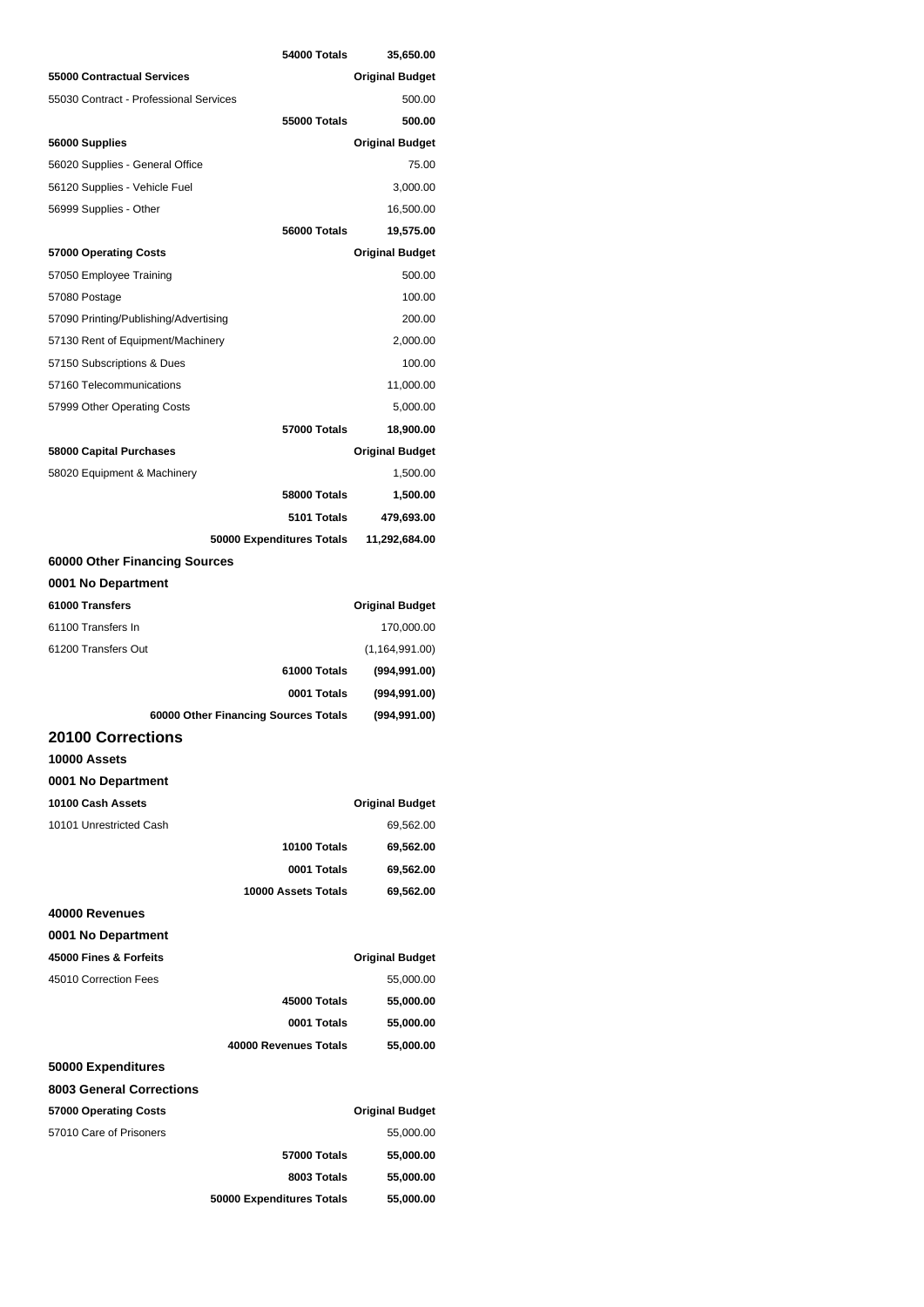## **20600 Emergency Medical Services**

#### **10000 Assets**

#### **0001 No Department**

| <b>0001 No Department</b>                                   |                           |                        |
|-------------------------------------------------------------|---------------------------|------------------------|
| 10100 Cash Assets                                           |                           | <b>Original Budget</b> |
| 10101 Unrestricted Cash                                     |                           | 10,712.00              |
|                                                             | 10100 Totals              | 10,712.00              |
|                                                             | 0001 Totals               | 10,712.00              |
|                                                             | 10000 Assets Totals       | 10,712.00              |
| 40000 Revenues                                              |                           |                        |
| 0001 No Department                                          |                           |                        |
| 47000 Intergovernmental Grants (Distributions)              |                           | <b>Original Budget</b> |
| 47090 State - EMS Grant (DOH)                               |                           | 8,886.00               |
|                                                             | 47000 Totals              | 8,886.00               |
|                                                             | 0001 Totals               | 8,886.00               |
|                                                             | 40000 Revenues Totals     | 8,886.00               |
| 50000 Expenditures                                          |                           |                        |
| 3003 Emergency Services/Ambulance                           |                           |                        |
| 55000 Contractual Services                                  |                           | <b>Original Budget</b> |
| 55030 Contract - Professional Services                      |                           | 4,000.00               |
|                                                             | 55000 Totals              | 4,000.00               |
| 56000 Supplies                                              |                           | <b>Original Budget</b> |
| 56070 Supplies - Medical                                    |                           | 3,386.00               |
|                                                             | 56000 Totals              | 3,386.00               |
| 57000 Operating Costs                                       |                           | <b>Original Budget</b> |
| 57050 Employee Training                                     |                           | 1,500.00               |
|                                                             | 57000 Totals              | 1,500.00               |
| 58000 Capital Purchases                                     |                           | <b>Original Budget</b> |
| 58020 Equipment & Machinery                                 |                           | 0.00                   |
|                                                             | 58000 Totals              | 0.00                   |
|                                                             | 3003 Totals               | 8,886.00               |
|                                                             | 50000 Expenditures Totals | 8,886.00               |
| 20700 E-911 Fund                                            |                           |                        |
| 40000 Revenues                                              |                           |                        |
| 0001 No Department                                          |                           |                        |
| 47000 Intergovernmental Grants (Distributions)              |                           | <b>Original Budget</b> |
| 47080 State - E911 Enhanced (DFA)                           |                           | 324,975.00             |
|                                                             | 47000 Totals              | 324,975.00             |
|                                                             | 0001 Totals               | 324,975.00             |
|                                                             | 40000 Revenues Totals     | 324,975.00             |
| 50000 Expenditures                                          |                           |                        |
| 3005 Dispatch/E911                                          |                           |                        |
| 53000 Travel Costs                                          |                           | <b>Original Budget</b> |
| 53030 Travel - Employees                                    |                           | 6,000.00               |
|                                                             | <b>53000 Totals</b>       | 6,000.00               |
| 55000 Contractual Services                                  |                           | <b>Original Budget</b> |
| 55030 Contract - Professional Services                      |                           | 400.00                 |
| 55999 Contract - Other Services                             |                           | 310,575.00             |
|                                                             | 55000 Totals              | 310,975.00             |
| 56000 Supplies                                              |                           | <b>Original Budget</b> |
| 56040 Supplies - Furniture/Fixtures/Equipment (Non-Capital) |                           | 4,000.00               |
|                                                             | 56000 Totals              | 4,000.00               |
| 57000 Operating Costs                                       |                           | <b>Original Budget</b> |
| 57050 Employee Training                                     |                           | 4,000.00               |
|                                                             |                           |                        |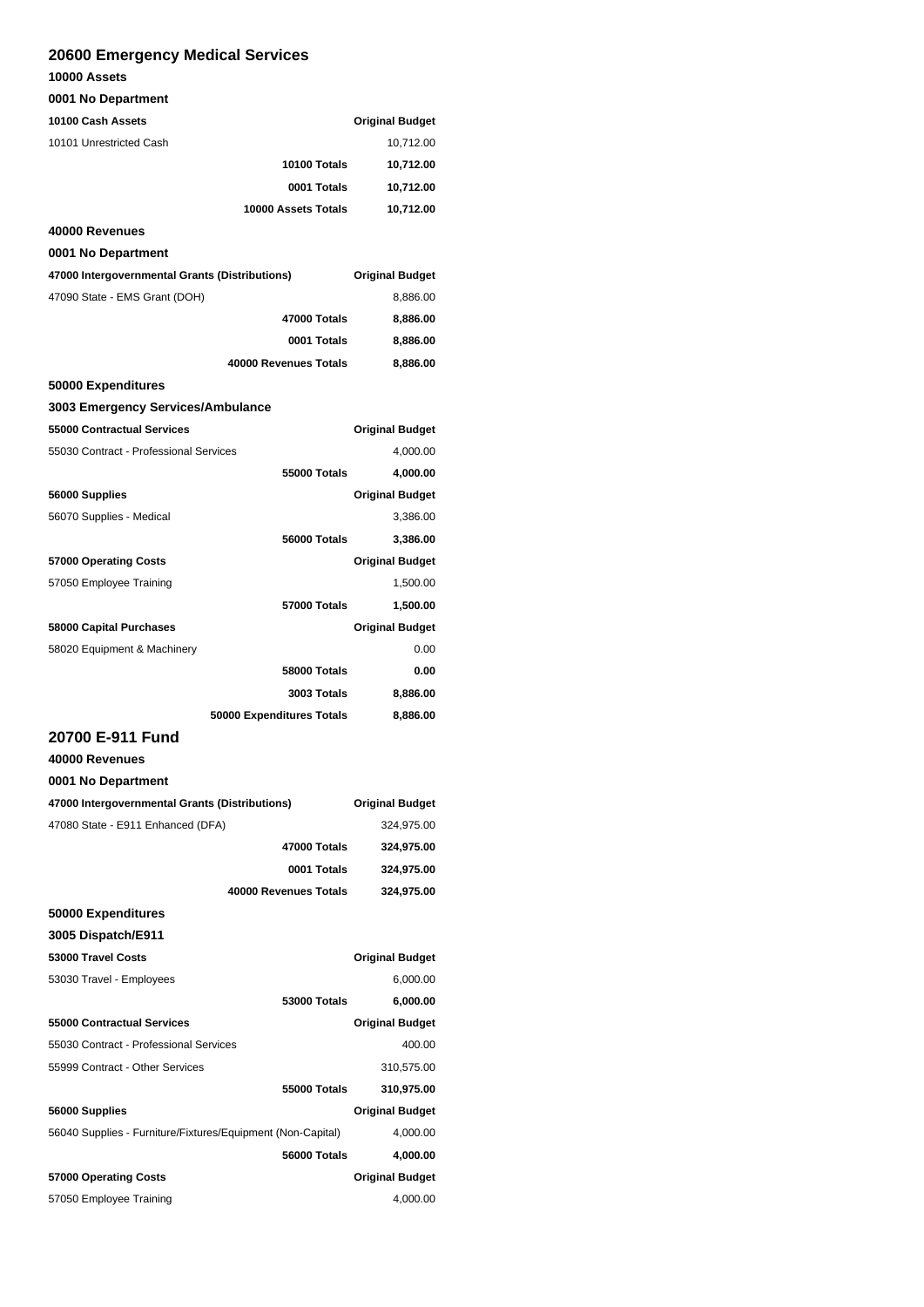| 3005 Totals                                                 | 4,000.00               |
|-------------------------------------------------------------|------------------------|
|                                                             | 324,975.00             |
| 50000 Expenditures Totals                                   | 324,975.00             |
| 20900 Fire Protection                                       |                        |
| 10000 Assets                                                |                        |
| 0001 No Department                                          |                        |
| 10100 Cash Assets                                           | <b>Original Budget</b> |
| 10101 Unrestricted Cash                                     | 28,284.00              |
| 10100 Totals                                                | 28,284.00              |
| 0001 Totals                                                 | 28,284.00              |
| 10000 Assets Totals                                         | 28,284.00              |
| 40000 Revenues                                              |                        |
| 0001 No Department                                          |                        |
| 46000 Miscellaneous Revenues                                | <b>Original Budget</b> |
| 46030 Interest Income                                       | 1,000.00               |
| 46900 Miscellaneous - Other                                 | 217,522.00             |
| 46000 Totals                                                | 218,522.00             |
|                                                             |                        |
| 47000 Intergovernmental Grants (Distributions)              | <b>Original Budget</b> |
| 47100 State - Fire Marshall Allotment                       | 207,613.00             |
| 47000 Totals                                                | 207,613.00             |
| 0001 Totals                                                 | 426,135.00             |
| 40000 Revenues Totals                                       | 426,135.00             |
| 50000 Expenditures                                          |                        |
| <b>3002 Fire Protection</b>                                 |                        |
| 53000 Travel Costs                                          | <b>Original Budget</b> |
| 53030 Travel - Employees                                    | 10,000.00              |
| <b>53000 Totals</b>                                         | 10,000.00              |
| 54000 Purchased Property Services                           | <b>Original Budget</b> |
| 54010 Maintenance & Repairs - Building/Structure            | 10,000.00              |
| 54040 Maintenance & Repairs - Vehicles                      | 30,000.00              |
| 54050 Maintenance & Repair - Furniture/Fixtures/Equipment   | 9,500.00               |
| 54999 Other Maintenance                                     | 3,000.00               |
| 54000 Totals                                                | 52,500.00              |
| 55000 Contractual Services                                  | <b>Original Budget</b> |
| 55030 Contract - Professional Services                      | 2,000.00               |
| 55000 Totals                                                | 2,000.00               |
| 56000 Supplies                                              | <b>Original Budget</b> |
| 56020 Supplies - General Office                             | 1,000.00               |
| 56040 Supplies - Furniture/Fixtures/Equipment (Non-Capital) | 3,000.00               |
| 56120 Supplies - Vehicle Fuel                               | 15,000.00              |
| 56999 Supplies - Other                                      | 12,500.00              |
| 56000 Totals                                                | 31,500.00              |
|                                                             | <b>Original Budget</b> |
| 57000 Operating Costs                                       | 3,000.00               |
| 57050 Employee Training                                     |                        |
| 57150 Subscriptions & Dues                                  | 500.00                 |
| 57171 Utilities - Natural Gas                               | 0.00                   |
| 57173 Utilities - Water                                     | 0.00                   |
| 57999 Other Operating Costs                                 | 0.00                   |
| <b>57000 Totals</b>                                         | 3,500.00               |
| 58000 Capital Purchases                                     | <b>Original Budget</b> |
| 58020 Equipment & Machinery                                 | 76,085.00              |
| 58080 Vehicles                                              | 0.00                   |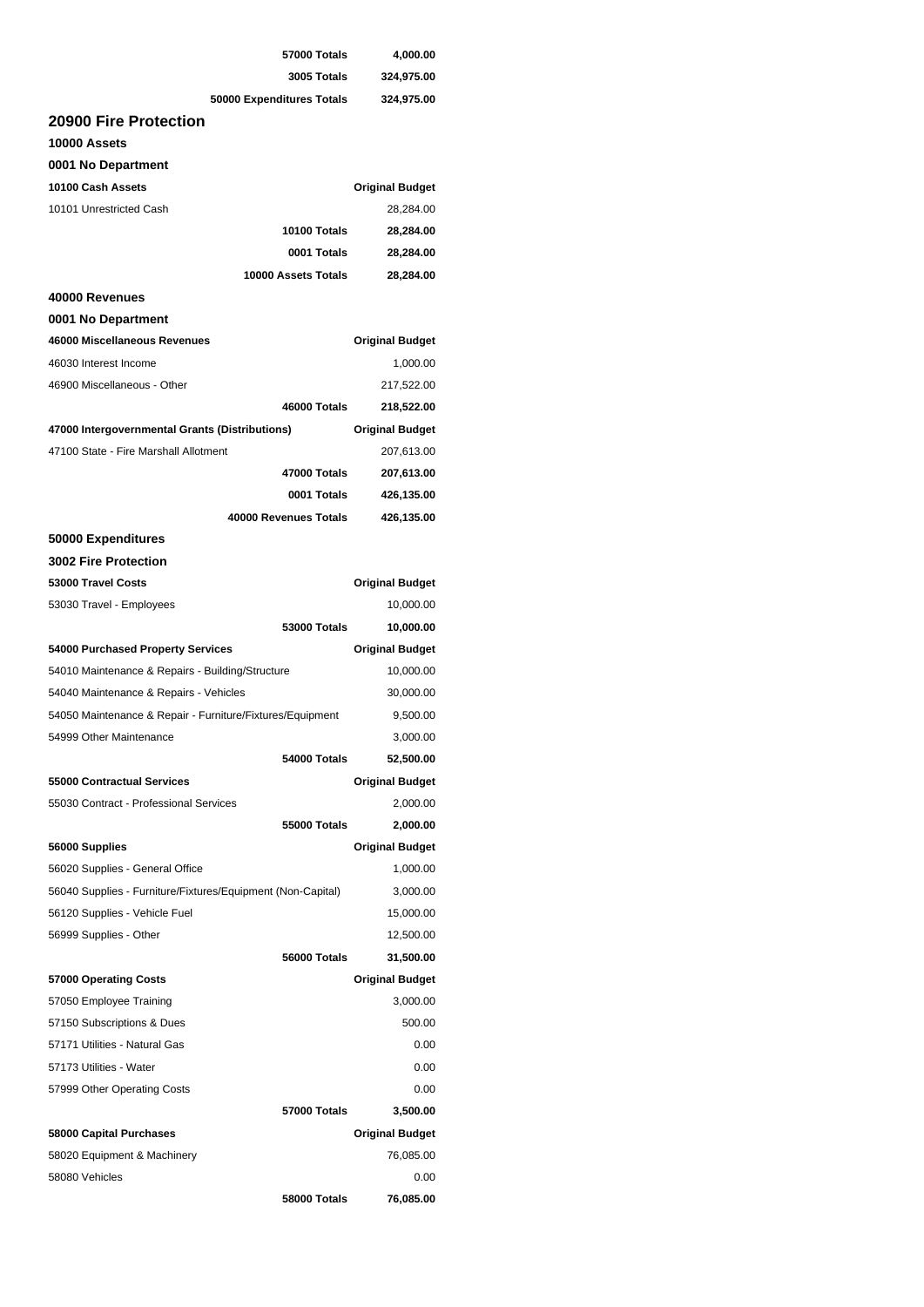| 59000 Debt Service                                          | <b>Original Budget</b> |
|-------------------------------------------------------------|------------------------|
| 59020 Debt Service - Interest Payments                      | 0.00                   |
| <b>59000 Totals</b>                                         | 0.00                   |
| 3002 Totals                                                 | 175,585.00             |
| 50000 Expenditures Totals                                   | 175,585.00             |
| 60000 Other Financing Sources                               |                        |
| 0001 No Department                                          |                        |
| 61000 Transfers                                             | <b>Original Budget</b> |
| 61200 Transfers Out                                         | (33,528.00)            |
| 61000 Totals                                                | (33,528.00)            |
| 0001 Totals                                                 | (33,528.00)            |
| 60000 Other Financing Sources Totals                        | (33,528.00)            |
| 21100 Law Enforcement Protection                            |                        |
| 10000 Assets                                                |                        |
| 0001 No Department                                          |                        |
| 10100 Cash Assets                                           | <b>Original Budget</b> |
| 10101 Unrestricted Cash                                     | 539.00                 |
| 10100 Totals                                                | 539.00                 |
| 0001 Totals                                                 | 539.00                 |
| 10000 Assets Totals                                         | 539.00                 |
| 40000 Revenues                                              |                        |
| 0001 No Department                                          |                        |
| 47000 Intergovernmental Grants (Distributions)              | <b>Original Budget</b> |
| 47110 State - Law Enforcement Protection (DFA)              | 38,600.00              |
| 47000 Totals                                                | 38,600.00              |
| 0001 Totals                                                 | 38,600.00              |
| 40000 Revenues Totals                                       | 38,600.00              |
| 50000 Expenditures                                          |                        |
| <b>3001 Law Enforcement</b>                                 |                        |
| 53000 Travel Costs                                          | <b>Original Budget</b> |
| 53030 Travel - Employees                                    | 5,287.00               |
| 53000 Totals                                                | 5,287.00               |
| 56000 Supplies                                              | <b>Original Budget</b> |
| 56040 Supplies - Furniture/Fixtures/Equipment (Non-Capital) | 839.00                 |
|                                                             |                        |
| 56000 Totals                                                | 839.00                 |
| 57000 Operating Costs                                       | <b>Original Budget</b> |
| 57050 Employee Training                                     | 4,965.00               |
| 57000 Totals                                                | 4,965.00               |
| 3001 Totals                                                 | 11,091.00              |
| 50000 Expenditures Totals                                   | 11,091.00              |
| 60000 Other Financing Sources                               |                        |
| 0001 No Department                                          |                        |
| 61000 Transfers                                             | <b>Original Budget</b> |
| 61200 Transfers Out                                         | (28,048.00)            |
| 61000 Totals                                                | (28,048.00)            |
| 0001 Totals                                                 | (28,048.00)            |
| 60000 Other Financing Sources Totals                        | (28,048.00)            |
| 21400 Lodgers' Tax                                          |                        |
| 10000 Assets                                                |                        |
| 0001 No Department                                          |                        |
| 10100 Cash Assets                                           | <b>Original Budget</b> |
| 10101 Unrestricted Cash                                     | 276,447.00             |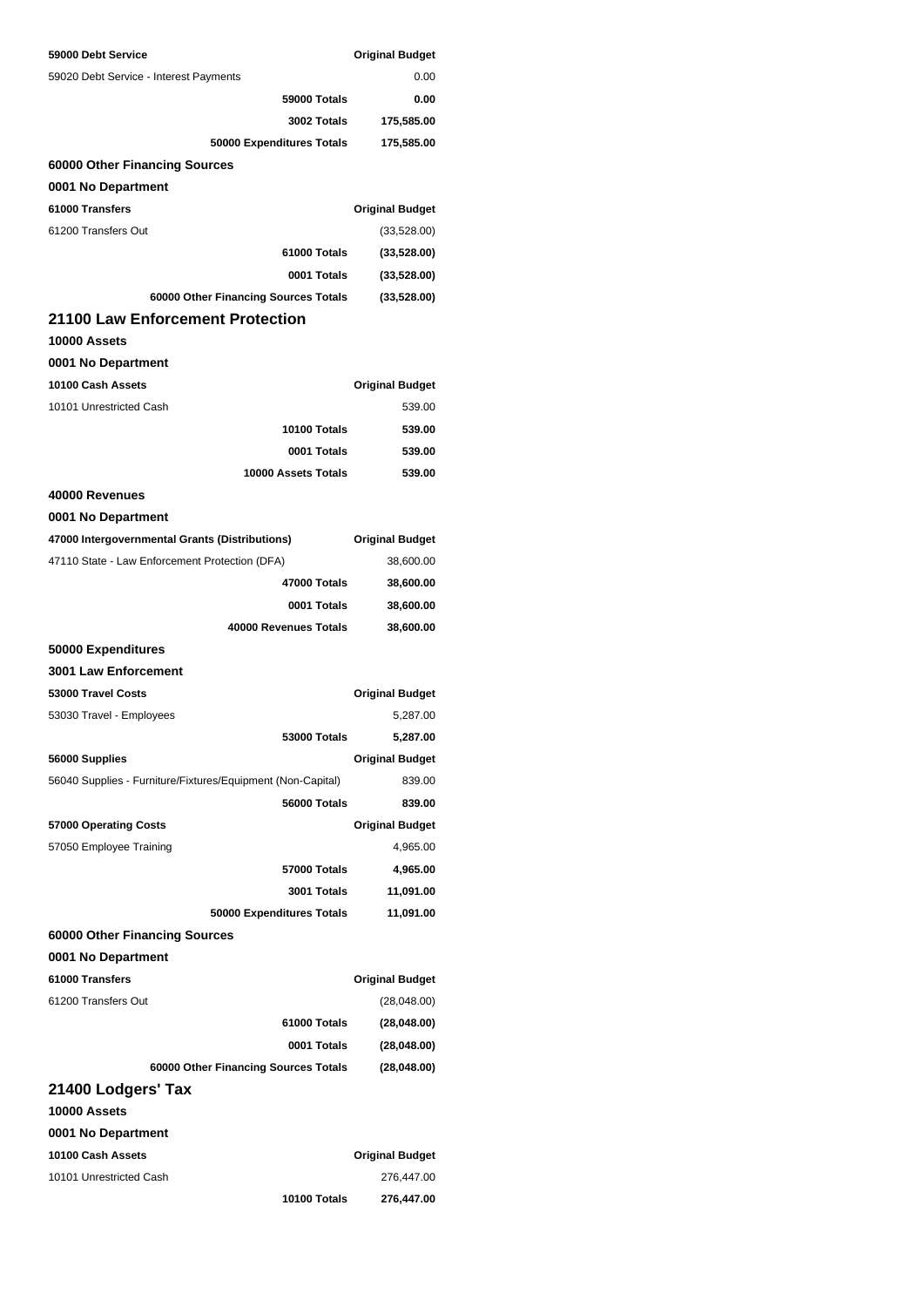|                                                             | 0001 Totals               | 276,447.00             |
|-------------------------------------------------------------|---------------------------|------------------------|
|                                                             | 10000 Assets Totals       | 276,447.00             |
| 40000 Revenues                                              |                           |                        |
| 0001 No Department                                          |                           |                        |
| 41000 Taxes Local Effort                                    |                           | <b>Original Budget</b> |
| 41300 Lodgers' Tax                                          |                           | 112,000.00             |
|                                                             | 41000 Totals              | 112,000.00             |
|                                                             | 0001 Totals               | 112,000.00             |
|                                                             | 40000 Revenues Totals     | 112,000.00             |
| 50000 Expenditures                                          |                           |                        |
| 2002 General Administration                                 |                           |                        |
| 51000 Salary & Wages (FTE required)                         |                           | <b>Original Budget</b> |
| 51040 Salaries - Part-Time Positions                        |                           | 1,838.00               |
|                                                             | 51000 Totals              | 1,838.00               |
| 52000 Employee Benefits                                     |                           | <b>Original Budget</b> |
| 52010 FICA - Regular                                        |                           | 114.00                 |
| 52011 FICA - Medicare                                       |                           | 27.00                  |
| 52020 Retirement                                            |                           | 180.00                 |
| 52021 Retiree Health Care                                   |                           | 37.00                  |
| 52030 Health and Medical Premiums                           |                           | 55.00                  |
| 52090 Unemployment Compensation                             |                           | 48.00                  |
| 52100 Workers' Compensation Premium                         |                           | 17.00                  |
| 52110 Workers' Compensation Employer's Fee                  |                           | 4.00                   |
|                                                             | 52000 Totals              | 482.00                 |
| 53000 Travel Costs                                          |                           | <b>Original Budget</b> |
| 53030 Travel - Employees                                    |                           | 0.00                   |
|                                                             | <b>53000 Totals</b>       | 0.00                   |
| 55000 Contractual Services                                  |                           | <b>Original Budget</b> |
| 55010 Contract - Audit                                      |                           | 2,000.00               |
| 55030 Contract - Professional Services                      |                           | 100,000.00             |
|                                                             | 55000 Totals              | 102,000.00             |
| 56000 Supplies                                              |                           | <b>Original Budget</b> |
| 56020 Supplies - General Office                             |                           | 0.00                   |
| 56040 Supplies - Furniture/Fixtures/Equipment (Non-Capital) |                           | 0.00                   |
|                                                             | 56000 Totals              | 0.00                   |
| 57000 Operating Costs                                       |                           | <b>Original Budget</b> |
| 57050 Employee Training                                     |                           | 0.00                   |
| 57090 Printing/Publishing/Advertising                       |                           | 65,000.00              |
| 57140 Rent of Land/Building                                 |                           | 0.00                   |
| 57150 Subscriptions & Dues                                  |                           | 0.00                   |
| 57160 Telecommunications                                    |                           | 2,600.00               |
| 57999 Other Operating Costs                                 |                           | 50,400.00              |
|                                                             | <b>57000 Totals</b>       | 118,000.00             |
| 58000 Capital Purchases                                     |                           | <b>Original Budget</b> |
| 58020 Equipment & Machinery                                 |                           | 0.00                   |
|                                                             | 58000 Totals              | 0.00                   |
|                                                             | 2002 Totals               | 222,320.00             |
|                                                             | 50000 Expenditures Totals | 222,320.00             |
| 60000 Other Financing Sources                               |                           |                        |
| 0001 No Department                                          |                           |                        |
| 61000 Transfers                                             |                           | <b>Original Budget</b> |
| 61200 Transfers Out                                         |                           | (40,002.00)            |
|                                                             | 61000 Totals              | (40,002.00)            |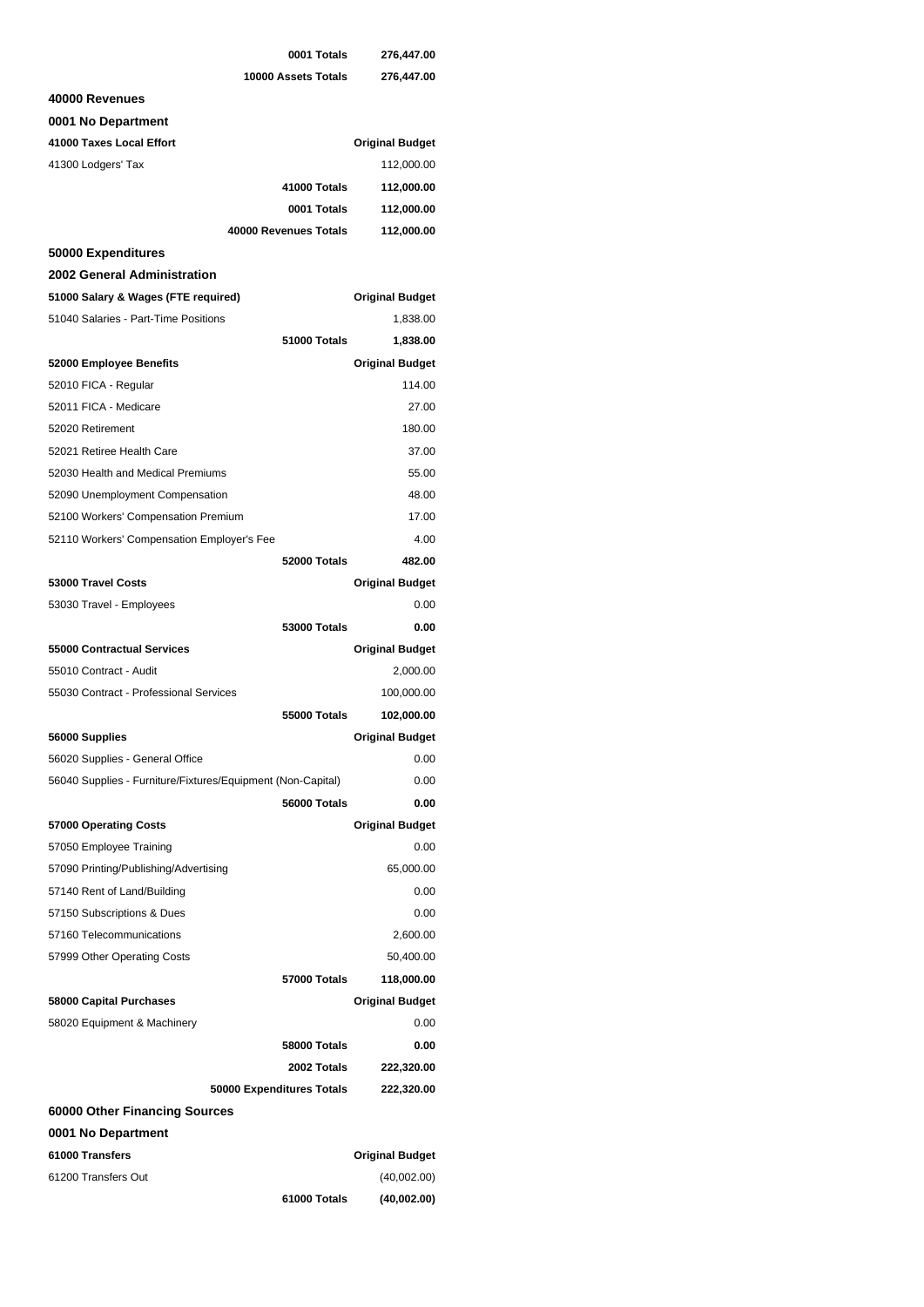| 0001 Totals                                               | (40,002.00)            |
|-----------------------------------------------------------|------------------------|
| 60000 Other Financing Sources Totals                      | (40,002.00)            |
| 21600 Municipal Street                                    |                        |
| 10000 Assets                                              |                        |
| 0001 No Department                                        |                        |
| 10100 Cash Assets                                         | <b>Original Budget</b> |
| 10101 Unrestricted Cash                                   | 788,333.00             |
| 10100 Totals                                              | 788,333.00             |
| 0001 Totals                                               | 788,333.00             |
| 10000 Assets Totals                                       | 788,333.00             |
| 40000 Revenues                                            |                        |
| 0001 No Department                                        |                        |
| 41000 Taxes Local Effort                                  | <b>Original Budget</b> |
| 41250 Gross Receipts Tax - Municipal Local Option General | 566,993.00             |
| 41000 Totals                                              | 566,993.00             |
| 42000 Taxes State Shared                                  | <b>Original Budget</b> |
| 42300 Gas Tax for General Purposes                        | 194,381.00             |
| 42301 Gas Tax Restricted                                  | 162,140.00             |
| 42000 Totals                                              | 356,521.00             |
| 0001 Totals                                               | 923,514.00             |
| 40000 Revenues Totals                                     |                        |
|                                                           | 923,514.00             |
| 50000 Expenditures                                        |                        |
| 5002 Municipal Streets                                    |                        |
| 51000 Salary & Wages (FTE required)                       | <b>Original Budget</b> |
| 51020 Salaries - Full-Time Positions                      | 320,424.00             |
| 51060 Salaries - Overtime                                 | 4,599.00               |
| 51000 Totals                                              | 325,023.00             |
| 52000 Employee Benefits                                   | <b>Original Budget</b> |
| 52010 FICA - Regular                                      | 20,152.00              |
| 52011 FICA - Medicare                                     | 4,713.00               |
| 52020 Retirement                                          | 31,852.00              |
| 52021 Retiree Health Care                                 | 6,502.00               |
| 52030 Health and Medical Premiums                         | 74,887.00              |
| 52050 Dental Insurance Premiums                           | 2,518.00               |
| 52060 Vision Insurance Medical Premiums                   | 452.00                 |
| 52090 Unemployment Compensation                           | 1,365.00               |
| 52100 Workers' Compensation Premium                       | 19,391.00              |
| 52110 Workers' Compensation Employer's Fee                | 101.00                 |
| 52000 Totals                                              | 161,933.00             |
| 53000 Travel Costs                                        | <b>Original Budget</b> |
| 53030 Travel - Employees                                  | 500.00                 |
| <b>53000 Totals</b>                                       | 500.00                 |
| 54000 Purchased Property Services                         | <b>Original Budget</b> |
| 54010 Maintenance & Repairs - Building/Structure          | 1,000.00               |
| 54030 Maintenance & Repairs - Grounds/Roadways            | 40,500.00              |
| 54040 Maintenance & Repairs - Vehicles                    | 15,000.00              |
| 54050 Maintenance & Repair - Furniture/Fixtures/Equipment | 5,000.00               |
| 54999 Other Maintenance                                   | 10,000.00              |
| 54000 Totals                                              | 71,500.00              |
| 55000 Contractual Services                                | <b>Original Budget</b> |
| 55030 Contract - Professional Services                    | 2,000.00               |
| 55000 Totals                                              | 2,000.00               |
| 56000 Supplies                                            | <b>Original Budget</b> |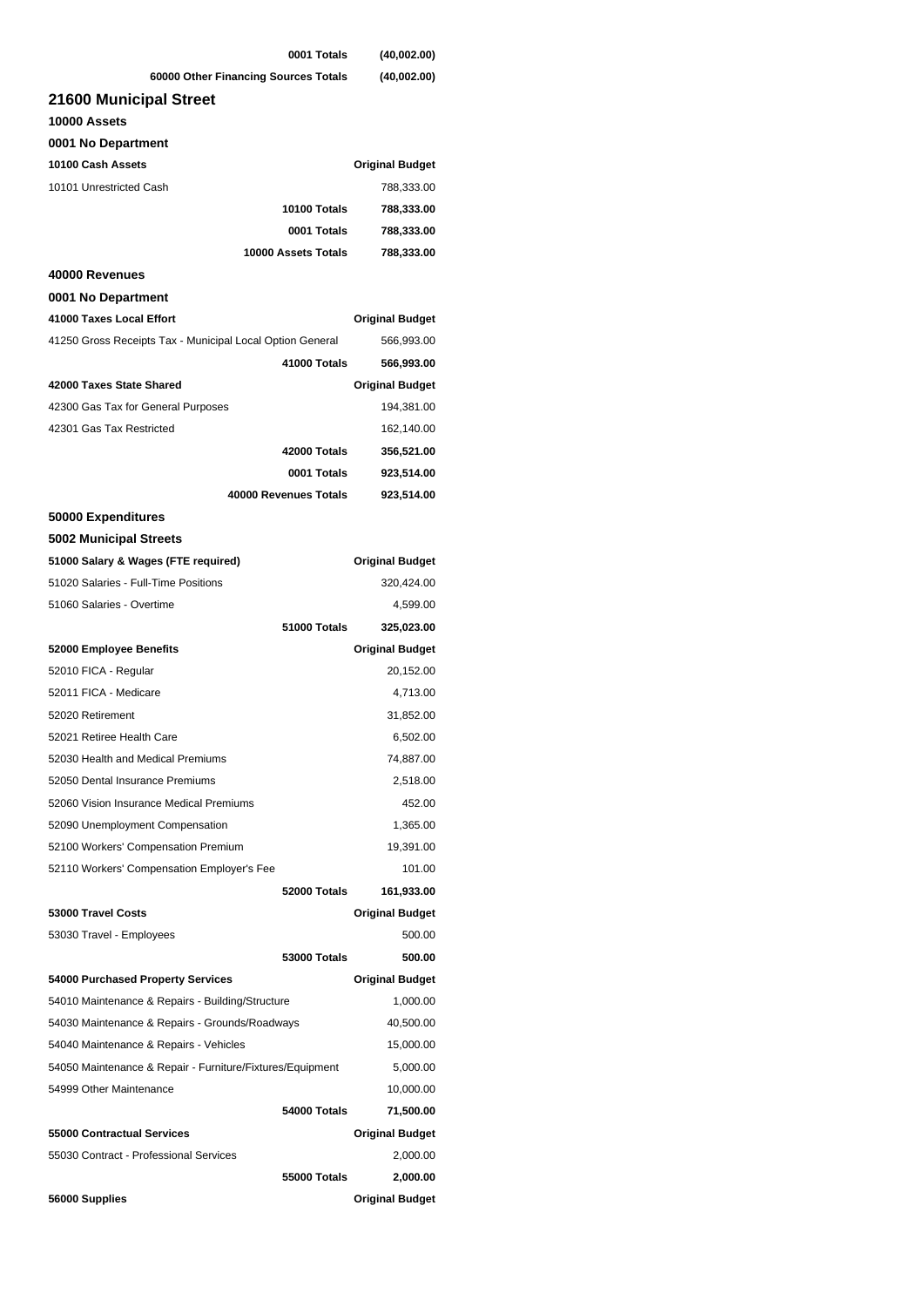| 56020 Supplies - General Office              |                                      | 1,500.00               |
|----------------------------------------------|--------------------------------------|------------------------|
| 56050 Supplies - Janitorial/Maintenance      |                                      | 1,200.00               |
| 56090 Supplies - Safety                      |                                      | 1,000.00               |
| 56110 Supplies - Uniforms/Linen              |                                      | 6,750.00               |
| 56120 Supplies - Vehicle Fuel                |                                      | 21,000.00              |
| 56999 Supplies - Other                       |                                      | 0.00                   |
|                                              | 56000 Totals                         | 31,450.00              |
| 57000 Operating Costs                        |                                      | <b>Original Budget</b> |
| 57050 Employee Training                      |                                      | 0.00                   |
| 57070 Insurance - General Liability/Property |                                      | 36,000.00              |
| 57080 Postage                                |                                      | 0.00                   |
| 57090 Printing/Publishing/Advertising        |                                      | 0.00                   |
| 57130 Rent of Equipment/Machinery            |                                      | 1,000.00               |
| 57150 Subscriptions & Dues                   |                                      | 0.00                   |
| 57160 Telecommunications                     |                                      | 1,500.00               |
| 57171 Utilities - Natural Gas                |                                      | 500.00                 |
| 57173 Utilities - Water                      |                                      | 0.00                   |
| 57999 Other Operating Costs                  |                                      | 25,606.00              |
|                                              | 57000 Totals                         | 64,606.00              |
| 58000 Capital Purchases                      |                                      | <b>Original Budget</b> |
| 58010 Buildings & Structures                 |                                      | 150,000.00             |
| 58020 Equipment & Machinery                  |                                      | 5,000.00               |
| 58030 Furniture & Fixtures                   |                                      | 500.00                 |
| 58060 Lease Purchase                         |                                      | 170,000.00             |
| 58080 Vehicles                               |                                      | 251,810.00             |
|                                              | 58000 Totals                         | 577,310.00             |
|                                              |                                      |                        |
|                                              | 5002 Totals                          | 1,234,322.00           |
|                                              | 50000 Expenditures Totals            | 1,234,322.00           |
| 60000 Other Financing Sources                |                                      |                        |
| 0001 No Department                           |                                      |                        |
| 61000 Transfers                              |                                      | <b>Original Budget</b> |
| 61200 Transfers Out                          |                                      | (15,654.00)            |
|                                              | 61000 Totals                         | (15,654.00)            |
|                                              | 0001 Totals                          | (15,654.00)            |
|                                              | 60000 Other Financing Sources Totals | (15,654.00)            |
| 21700 Recreation                             |                                      |                        |
| 10000 Assets                                 |                                      |                        |
| 0001 No Department                           |                                      |                        |
| 10100 Cash Assets                            |                                      | <b>Original Budget</b> |
| 10101 Unrestricted Cash                      |                                      | 8,291.00               |
|                                              | 10100 Totals                         | 8,291.00               |
|                                              | 0001 Totals                          | 8,291.00               |
|                                              | 10000 Assets Totals                  | 8,291.00               |
| 40000 Revenues                               |                                      |                        |
| 0001 No Department                           |                                      |                        |
| 44000 Charges for Services                   |                                      | <b>Original Budget</b> |
| 44180 Recreation Fees                        |                                      | 0.00                   |
| 44190 Rental Fees                            |                                      | 3,000.00               |
| 44990 Other Charges for Services             |                                      | 71,000.00              |
|                                              | 44000 Totals                         | 74,000.00              |
| 46000 Miscellaneous Revenues                 |                                      | <b>Original Budget</b> |
| 46100 Vending/Concession Proceeds            |                                      | 5,000.00               |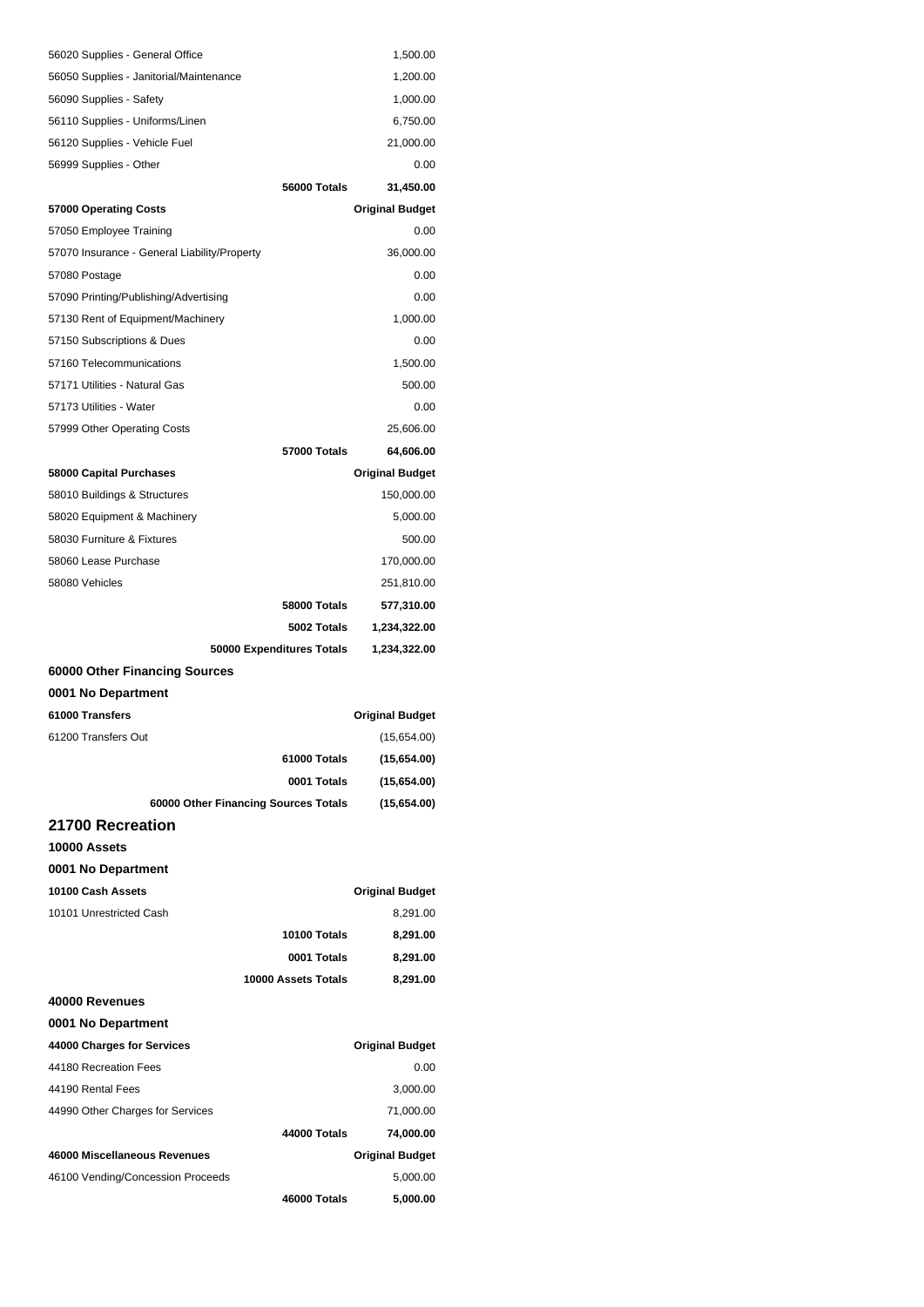|                                                             | 0001 Totals           | 79,000.00              |
|-------------------------------------------------------------|-----------------------|------------------------|
|                                                             | 40000 Revenues Totals | 79,000.00              |
| 50000 Expenditures                                          |                       |                        |
| 4003 Parks & Recreation                                     |                       |                        |
| 51000 Salary & Wages (FTE required)                         |                       | <b>Original Budget</b> |
| 51020 Salaries - Full-Time Positions                        |                       | 216,105.00             |
| 51040 Salaries - Part-Time Positions                        |                       | 46,410.00              |
| 51050 Salaries - Temporary Positions                        |                       | 0.00                   |
|                                                             | 51000 Totals          | 262,515.00             |
| 52000 Employee Benefits                                     |                       | <b>Original Budget</b> |
| 52010 FICA - Regular                                        |                       | 16,277.00              |
| 52011 FICA - Medicare                                       |                       | 3,807.00               |
| 52020 Retirement                                            |                       | 25,672.00              |
| 52021 Retiree Health Care                                   |                       | 5,248.00               |
| 52030 Health and Medical Premiums                           |                       | 15,533.00              |
| 52050 Dental Insurance Premiums                             |                       | 500.00                 |
| 52060 Vision Insurance Medical Premiums                     |                       | 143.00                 |
| 52090 Unemployment Compensation                             |                       | 1,316.00               |
| 52100 Workers' Compensation Premium                         |                       | 4,310.00               |
| 52110 Workers' Compensation Employer's Fee                  |                       | 129.00                 |
|                                                             | 52000 Totals          | 72,935.00              |
| 53000 Travel Costs                                          |                       | <b>Original Budget</b> |
| 53030 Travel - Employees                                    |                       | 0.00                   |
|                                                             | <b>53000 Totals</b>   | 0.00                   |
| 54000 Purchased Property Services                           |                       | <b>Original Budget</b> |
| 54010 Maintenance & Repairs - Building/Structure            |                       | 4,000.00               |
| 54040 Maintenance & Repairs - Vehicles                      |                       | 500.00                 |
| 54050 Maintenance & Repair - Furniture/Fixtures/Equipment   |                       | 2,500.00               |
|                                                             | 54000 Totals          | 7,000.00               |
| 55000 Contractual Services                                  |                       | <b>Original Budget</b> |
| 55030 Contract - Professional Services                      |                       | 5,000.00               |
| 55999 Contract - Other Services                             |                       | 5,000.00               |
|                                                             | 55000 Totals          | 10,000.00              |
| 56000 Supplies                                              |                       | <b>Original Budget</b> |
| 56020 Supplies - General Office                             |                       | 1,000.00               |
| 56040 Supplies - Furniture/Fixtures/Equipment (Non-Capital) |                       | 0.00                   |
| 56050 Supplies - Janitorial/Maintenance                     |                       | 6,500.00               |
| 56090 Supplies - Safety                                     |                       | 500.00                 |
| 56110 Supplies - Uniforms/Linen                             |                       | 2,000.00               |
| 56120 Supplies - Vehicle Fuel                               |                       | 1,000.00               |
| 56999 Supplies - Other                                      |                       | 3,150.00               |
|                                                             | 56000 Totals          | 14,150.00              |
| 57000 Operating Costs                                       |                       | <b>Original Budget</b> |
| 57050 Employee Training                                     |                       | 1,000.00               |
| 57080 Postage                                               |                       | 50.00                  |
| 57090 Printing/Publishing/Advertising                       |                       | 650.00                 |
| 57130 Rent of Equipment/Machinery                           |                       | 0.00                   |
| 57150 Subscriptions & Dues                                  |                       | 3,500.00               |
| 57160 Telecommunications                                    |                       | 4,000.00               |
| 57999 Other Operating Costs                                 |                       | 11,050.00              |
|                                                             | <b>57000 Totals</b>   | 20,250.00              |
| 58000 Capital Purchases                                     |                       | <b>Original Budget</b> |
| 58060 Lease Purchase                                        |                       | 2,800.00               |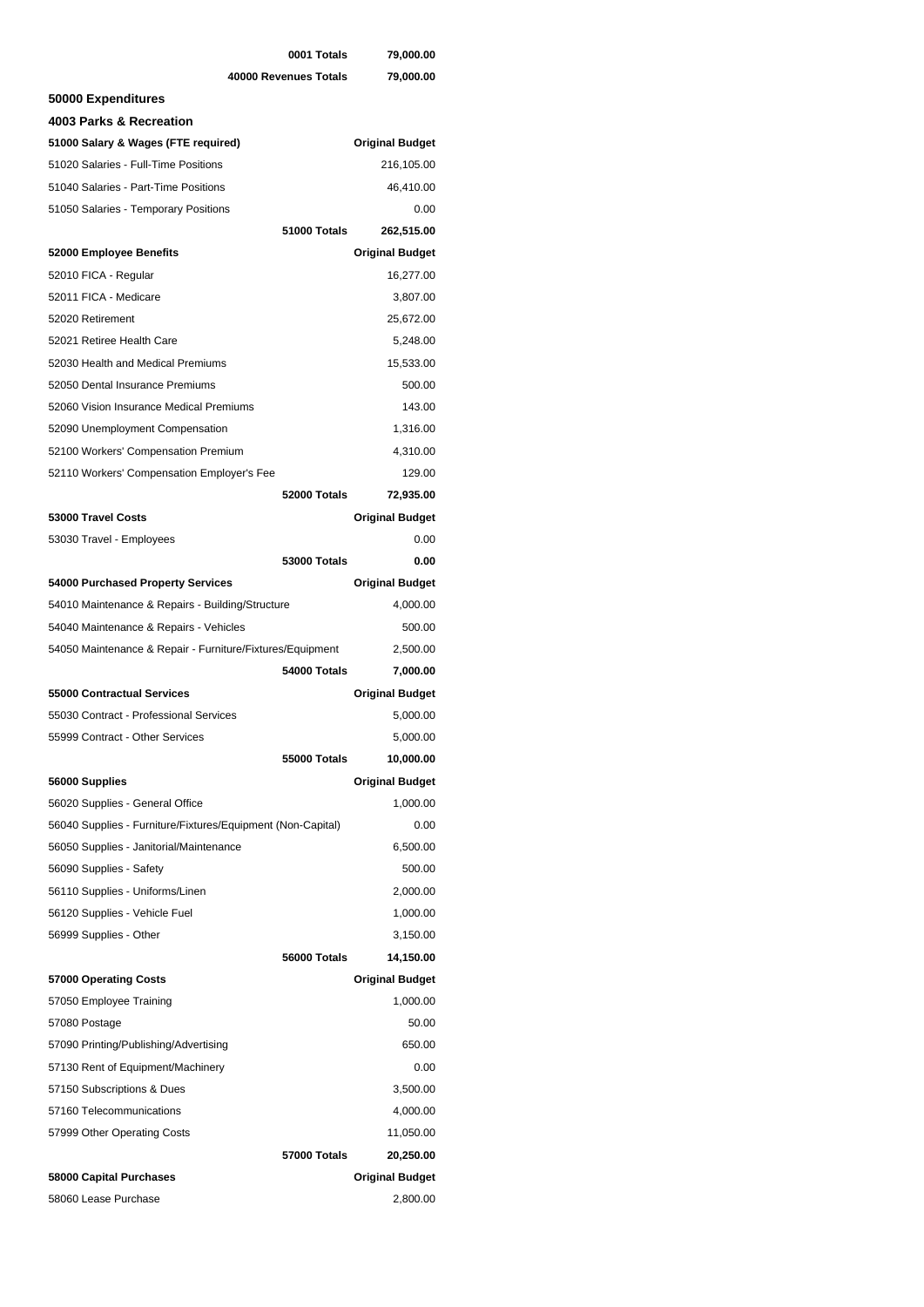| 58000 Totals                                                | 2,800.00                         |  |
|-------------------------------------------------------------|----------------------------------|--|
| 4003 Totals                                                 | 389,650.00                       |  |
| 50000 Expenditures Totals                                   | 389,650.00                       |  |
| 60000 Other Financing Sources                               |                                  |  |
| 0001 No Department                                          |                                  |  |
| 61000 Transfers                                             | <b>Original Budget</b>           |  |
| 61100 Transfers In                                          | 325,000.00                       |  |
| 61000 Totals                                                | 325,000.00                       |  |
| 0001 Totals                                                 | 325,000.00                       |  |
| 60000 Other Financing Sources Totals                        | 325,000.00                       |  |
| 21800 Intergovernmental Grants                              |                                  |  |
| 10000 Assets                                                |                                  |  |
| 0001 No Department                                          |                                  |  |
| 10100 Cash Assets                                           |                                  |  |
| 10101 Unrestricted Cash                                     | <b>Original Budget</b><br>409.00 |  |
|                                                             |                                  |  |
| 10100 Totals                                                | 409.00                           |  |
| 0001 Totals                                                 | 409.00                           |  |
| 10000 Assets Totals                                         | 409.00                           |  |
| 40000 Revenues                                              |                                  |  |
| 0001 No Department                                          |                                  |  |
| 47000 Intergovernmental Grants (Distributions)              | <b>Original Budget</b>           |  |
| 47499 Other State Grants                                    | 122,235.00                       |  |
| 47699 Federal - Other                                       | 101,609.00                       |  |
| 47000 Totals                                                | 223,844.00                       |  |
| 0001 Totals                                                 | 223,844.00                       |  |
| 40000 Revenues Totals                                       | 223,844.00                       |  |
|                                                             |                                  |  |
| 50000 Expenditures                                          |                                  |  |
| 2002 General Administration                                 |                                  |  |
| 51000 Salary & Wages (FTE required)                         | <b>Original Budget</b>           |  |
| 51020 Salaries - Full-Time Positions                        | 0.00                             |  |
| 51050 Salaries - Temporary Positions                        | 11,890.00                        |  |
| 51060 Salaries - Overtime                                   | 5,000.00                         |  |
| 51000 Totals                                                | 16,890.00                        |  |
| 52000 Employee Benefits                                     | <b>Original Budget</b>           |  |
| 52010 FICA - Regular                                        | 910.00                           |  |
| 52000 Totals                                                | 910.00                           |  |
| 53000 Travel Costs                                          | <b>Original Budget</b>           |  |
| 53030 Travel - Employees                                    | 200.00                           |  |
| <b>53000 Totals</b>                                         | 200.00                           |  |
| 54000 Purchased Property Services                           | <b>Original Budget</b>           |  |
| 54010 Maintenance & Repairs - Building/Structure            | 17,645.00                        |  |
| 54050 Maintenance & Repair - Furniture/Fixtures/Equipment   | 10,223.00                        |  |
| 54999 Other Maintenance                                     | 4,370.00                         |  |
| 54000 Totals                                                | 32,238.00                        |  |
| <b>55000 Contractual Services</b>                           | <b>Original Budget</b>           |  |
| 55030 Contract - Professional Services                      | 124,083.00                       |  |
| <b>55000 Totals</b>                                         | 124,083.00                       |  |
| 56000 Supplies                                              | <b>Original Budget</b>           |  |
| 56040 Supplies - Furniture/Fixtures/Equipment (Non-Capital) | 3,083.00                         |  |
| 56090 Supplies - Safety                                     | 100.00                           |  |
| 56999 Supplies - Other                                      | 20,100.00                        |  |
| 56000 Totals                                                | 23,283.00                        |  |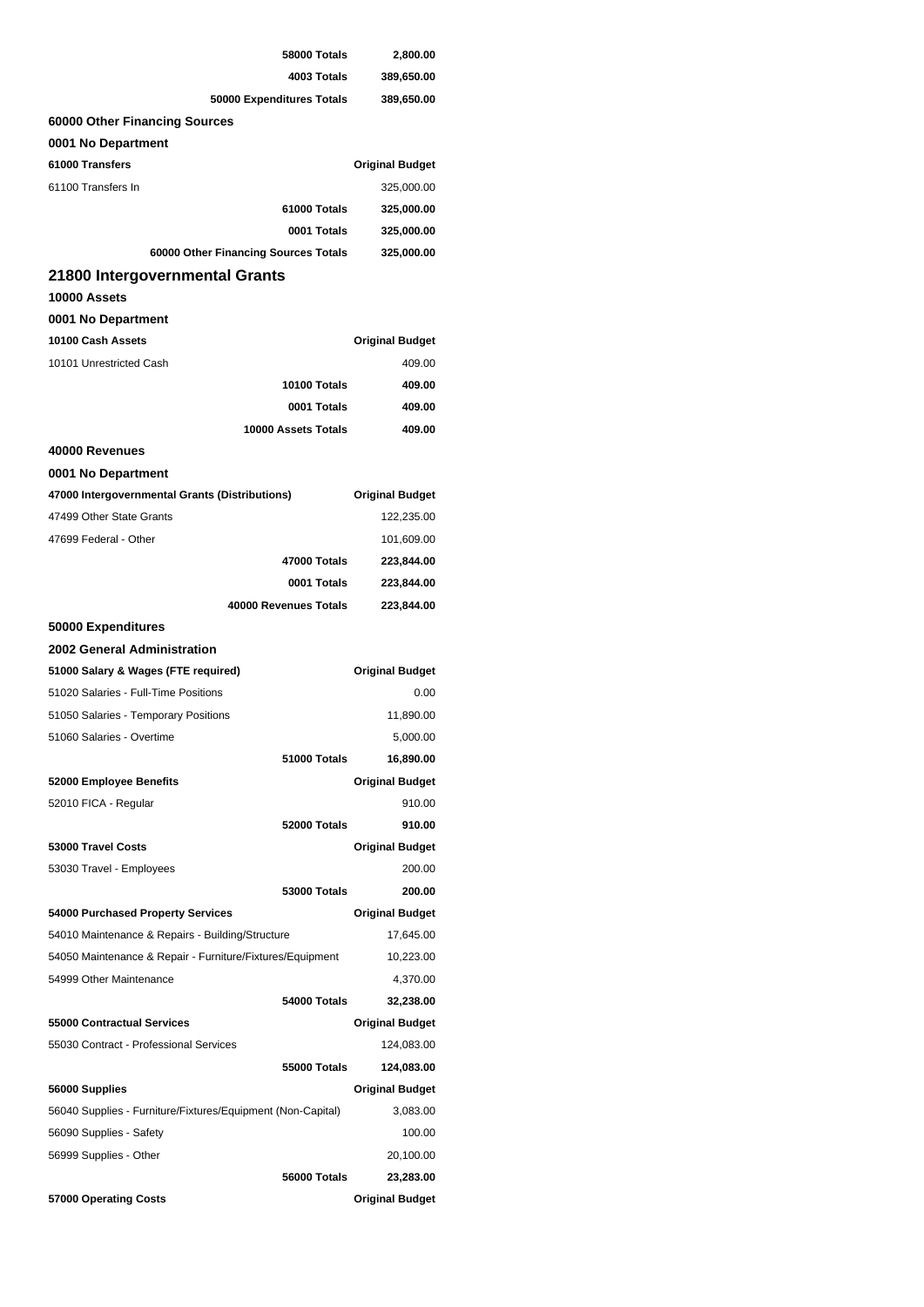| 57050 Employee Training                                                    | 200.00                 |
|----------------------------------------------------------------------------|------------------------|
| 57080 Postage                                                              | 50.00                  |
| 57090 Printing/Publishing/Advertising                                      | 50.00                  |
| 57150 Subscriptions & Dues                                                 | 400.00                 |
| 57999 Other Operating Costs                                                | 5,400.00               |
| 57000 Totals                                                               | 6,100.00               |
| 58000 Capital Purchases                                                    | <b>Original Budget</b> |
| 58020 Equipment & Machinery                                                | 0.00                   |
| 58000 Totals                                                               | 0.00                   |
| 2002 Totals                                                                | 203,704.00             |
| 50000 Expenditures Totals                                                  | 203,704.00             |
| 60000 Other Financing Sources                                              |                        |
| 0001 No Department                                                         |                        |
| 61000 Transfers                                                            | <b>Original Budget</b> |
| 61100 Transfers In                                                         | 16,000.00              |
| 61000 Totals                                                               | 16,000.00              |
| 0001 Totals                                                                | 16,000.00              |
| 60000 Other Financing Sources Totals                                       | 16,000.00              |
| 21900 Senior Citizens                                                      |                        |
| 10000 Assets                                                               |                        |
| 0001 No Department                                                         |                        |
| 10100 Cash Assets                                                          | <b>Original Budget</b> |
| 10101 Unrestricted Cash                                                    | 145,550.00             |
| 10100 Totals                                                               | 145,550.00             |
| 0001 Totals                                                                | 145,550.00             |
| 10000 Assets Totals                                                        | 145,550.00             |
| 40000 Revenues                                                             |                        |
| 0001 No Department                                                         |                        |
| 46000 Miscellaneous Revenues                                               | <b>Original Budget</b> |
| 46010 Contributions/Donations                                              | 15,000.00              |
| 46900 Miscellaneous - Other                                                | 251,471.00             |
| 46000 Totals                                                               | 266,471.00             |
| 47000 Intergovernmental Grants (Distributions)                             | <b>Original Budget</b> |
| 47010 State - Agency on Aging                                              | 754,387.00             |
| 47000 Totals                                                               | 754,387.00             |
| 0001 Totals                                                                | 1,020,858.00           |
| 40000 Revenues Totals                                                      | 1,020,858.00           |
| 50000 Expenditures                                                         |                        |
| 4008 Senior Centers/Programs                                               |                        |
| 51000 Salary & Wages (FTE required)                                        | <b>Original Budget</b> |
| 51020 Salaries - Full-Time Positions                                       | 437,710.00             |
| 51040 Salaries - Part-Time Positions                                       | 26,520.00              |
| 51900 Salaries - Other Wages                                               | 22,880.00              |
| 51000 Totals                                                               | 487,110.00             |
| 52000 Employee Benefits                                                    | <b>Original Budget</b> |
| 52010 FICA - Regular                                                       | 30,201.00              |
| 52011 FICA - Medicare                                                      | 7,063.00               |
| 52020 Retirement                                                           | 45,415.00              |
| 52021 Retiree Health Care                                                  | 8,674.00               |
| 52030 Health and Medical Premiums                                          | 33,609.00              |
| 52050 Dental Insurance Premiums                                            | 1,744.00               |
| 52060 Vision Insurance Medical Premiums<br>52090 Unemployment Compensation | 1,287.00               |
|                                                                            | 1,413.00               |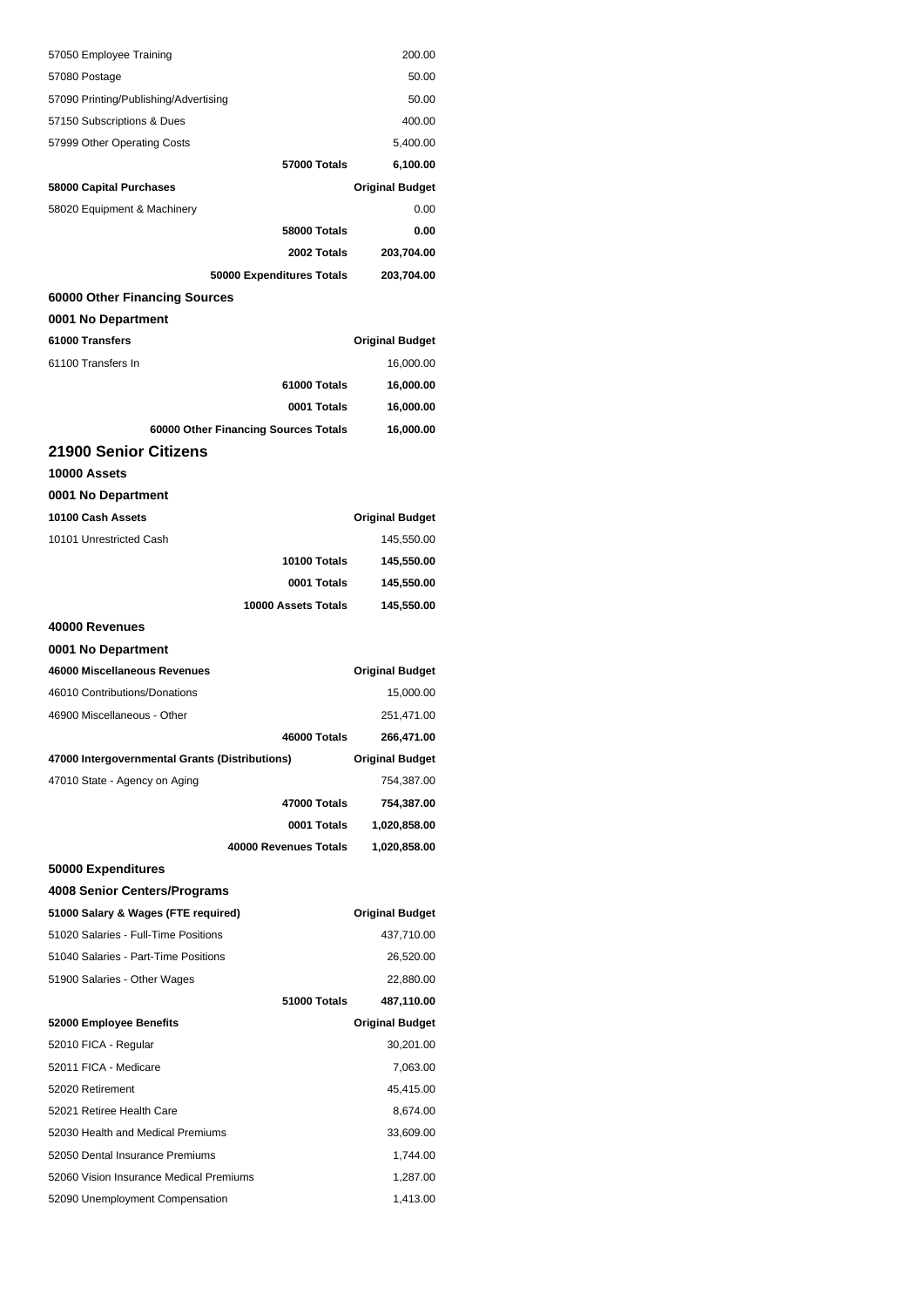| 52100 Workers' Compensation Premium                         |                           | 15,206.00              |
|-------------------------------------------------------------|---------------------------|------------------------|
|                                                             | 52000 Totals              | 144,612.00             |
| 53000 Travel Costs                                          |                           | <b>Original Budget</b> |
| 53030 Travel - Employees                                    |                           | 1,100.00               |
|                                                             | <b>53000 Totals</b>       | 1,100.00               |
| 54000 Purchased Property Services                           |                           | <b>Original Budget</b> |
| 54010 Maintenance & Repairs - Building/Structure            |                           | 2,700.00               |
| 54040 Maintenance & Repairs - Vehicles                      |                           | 3,643.00               |
| 54050 Maintenance & Repair - Furniture/Fixtures/Equipment   |                           | 2,700.00               |
| 54999 Other Maintenance                                     |                           | 1,100.00               |
|                                                             | 54000 Totals              | 10,143.00              |
| 55000 Contractual Services                                  |                           | <b>Original Budget</b> |
| 55030 Contract - Professional Services                      |                           | 31,558.00              |
|                                                             | 55000 Totals              | 31,558.00              |
| 56000 Supplies                                              |                           | <b>Original Budget</b> |
| 56020 Supplies - General Office                             |                           | 6,385.00               |
| 56040 Supplies - Furniture/Fixtures/Equipment (Non-Capital) |                           | 3,942.00               |
| 56050 Supplies - Janitorial/Maintenance                     |                           | 3,800.00               |
| 56060 Supplies - Kitchen                                    |                           | 75,722.00              |
| 56090 Supplies - Safety                                     |                           | 840.00                 |
| 56110 Supplies - Uniforms/Linen                             |                           | 2,700.00               |
| 56120 Supplies - Vehicle Fuel                               |                           | 22,000.00              |
| 56121 Supplies - Vehicle Lubricants/Anti-Freeze             |                           | 2,000.00               |
| 56122 Supplies - Vehicle Tires                              |                           | 3,000.00               |
|                                                             | 56000 Totals              | 120,389.00             |
| 57000 Operating Costs                                       |                           | <b>Original Budget</b> |
| 57050 Employee Training                                     |                           | 750.00                 |
| 57080 Postage                                               |                           | 252.00                 |
| 57090 Printing/Publishing/Advertising                       |                           | 5,660.00               |
| 57130 Rent of Equipment/Machinery                           |                           | 13,000.00              |
| 57150 Subscriptions & Dues                                  |                           | 1,000.00               |
| 57160 Telecommunications                                    |                           | 7,600.00               |
| 57170 Utilities - Electricity                               |                           | 17,500.00              |
| 57171 Utilities - Natural Gas                               |                           | 7,000.00               |
| 57172 Utilities - Propane/Butane                            |                           | 4,000.00               |
| 57173 Utilities - Water                                     |                           | 9,500.00               |
| 57999 Other Operating Costs                                 |                           | 234,685.00             |
|                                                             | 57000 Totals              | 300,947.00             |
|                                                             | 4008 Totals               | 1,095,859.00           |
|                                                             | 50000 Expenditures Totals | 1,095,859.00           |
| 60000 Other Financing Sources                               |                           |                        |
| 0001 No Department                                          |                           |                        |
| 61000 Transfers                                             |                           | <b>Original Budget</b> |
| 61100 Transfers In                                          |                           | 75,000.00              |
|                                                             | 61000 Totals              | 75,000.00              |
|                                                             | 0001 Totals               | 75,000.00              |
| 60000 Other Financing Sources Totals                        |                           | 75,000.00              |
| 29900 Other Special Revenue                                 |                           |                        |
| 10000 Assets                                                |                           |                        |
| 0001 No Department                                          |                           |                        |
| 10100 Cash Assets                                           |                           | <b>Original Budget</b> |
| 10101 Unrestricted Cash                                     |                           | 960,412.00             |
| 10102 Restricted Cash                                       |                           | 0.00                   |
|                                                             |                           |                        |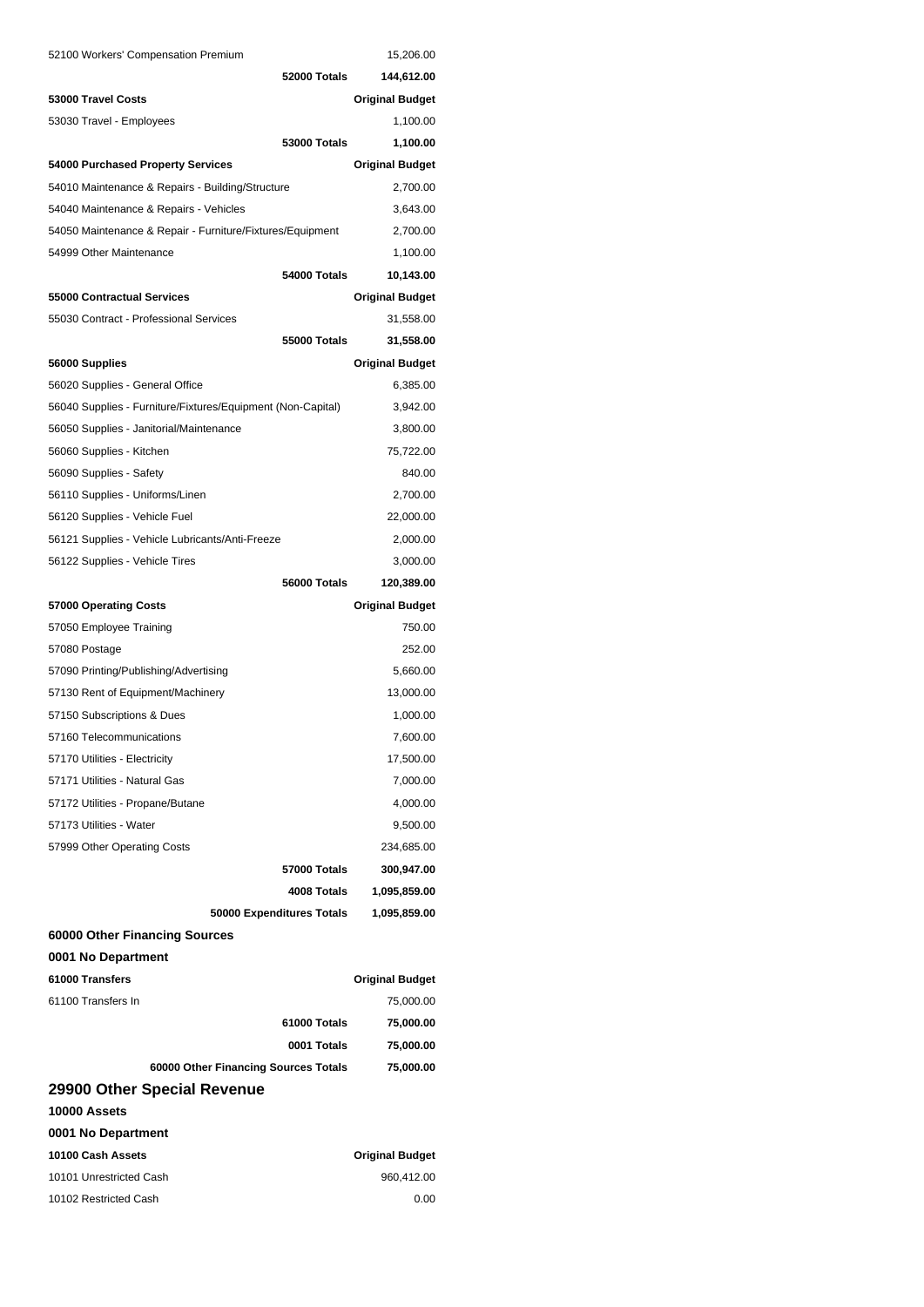|                                                             | 10100 Totals          | 960,412.00             |
|-------------------------------------------------------------|-----------------------|------------------------|
|                                                             | 0001 Totals           | 960,412.00             |
|                                                             | 10000 Assets Totals   | 960,412.00             |
| 40000 Revenues                                              |                       |                        |
| 0001 No Department                                          |                       |                        |
| 44000 Charges for Services                                  |                       | <b>Original Budget</b> |
| 44190 Rental Fees                                           |                       | 32,450.00              |
|                                                             | 44000 Totals          | 32,450.00              |
| 45000 Fines & Forfeits                                      |                       | <b>Original Budget</b> |
| 45990 Other Fines and Forfeits                              |                       | 18,000.00              |
|                                                             | 45000 Totals          | 18,000.00              |
| 46000 Miscellaneous Revenues                                |                       | <b>Original Budget</b> |
| 46010 Contributions/Donations                               |                       | 1,000.00               |
| 46030 Interest Income                                       |                       | 4,500.00               |
| 46099 Sales - Other                                         |                       | 150,000.00             |
| 46900 Miscellaneous - Other                                 |                       | 50,000.00              |
|                                                             | 46000 Totals          | 205,500.00             |
| 47000 Intergovernmental Grants (Distributions)              |                       | <b>Original Budget</b> |
| 47399 Other State Distributions (restricted)                |                       | 20,495.00              |
|                                                             | 47000 Totals          | 20,495.00              |
|                                                             | 0001 Totals           | 276,445.00             |
|                                                             | 40000 Revenues Totals | 276,445.00             |
| 50000 Expenditures                                          |                       |                        |
| 2002 General Administration                                 |                       |                        |
| 51000 Salary & Wages (FTE required)                         |                       | <b>Original Budget</b> |
| 51060 Salaries - Overtime                                   |                       | 21,471.00              |
| 51900 Salaries - Other Wages                                |                       | 50,000.00              |
|                                                             | 51000 Totals          | 71,471.00              |
| 52000 Employee Benefits                                     |                       | <b>Original Budget</b> |
| 52010 FICA - Regular                                        |                       | 0.00                   |
| 52011 FICA - Medicare                                       |                       | 0.00                   |
|                                                             |                       | 0.00                   |
| 52090 Unemployment Compensation                             | 52000 Totals          | 0.00                   |
|                                                             |                       |                        |
| 54000 Purchased Property Services                           |                       | <b>Original Budget</b> |
| 54010 Maintenance & Repairs - Building/Structure            |                       | 3,500.00               |
| 54999 Other Maintenance                                     |                       | 4,000.00               |
|                                                             | 54000 Totals          | 7,500.00               |
| 55000 Contractual Services                                  |                       | <b>Original Budget</b> |
| 55030 Contract - Professional Services                      |                       | 208,406.00             |
|                                                             | 55000 Totals          | 208,406.00             |
| 56000 Supplies                                              |                       | <b>Original Budget</b> |
| 56040 Supplies - Furniture/Fixtures/Equipment (Non-Capital) |                       | 5,000.00               |
| 56999 Supplies - Other                                      |                       | 2,000.00               |
|                                                             | 56000 Totals          | 7,000.00               |
| 57000 Operating Costs                                       |                       | <b>Original Budget</b> |
| 57050 Employee Training                                     |                       | 4,000.00               |
| 57090 Printing/Publishing/Advertising                       |                       | 1,000.00               |
| 57999 Other Operating Costs                                 |                       | 147,200.00             |
|                                                             | <b>57000 Totals</b>   | 152,200.00             |
| 58000 Capital Purchases                                     |                       | <b>Original Budget</b> |
| 58010 Buildings & Structures                                |                       | 150,000.00             |
| 58080 Vehicles                                              |                       | 31,591.00              |
|                                                             | 58000 Totals          | 181,591.00             |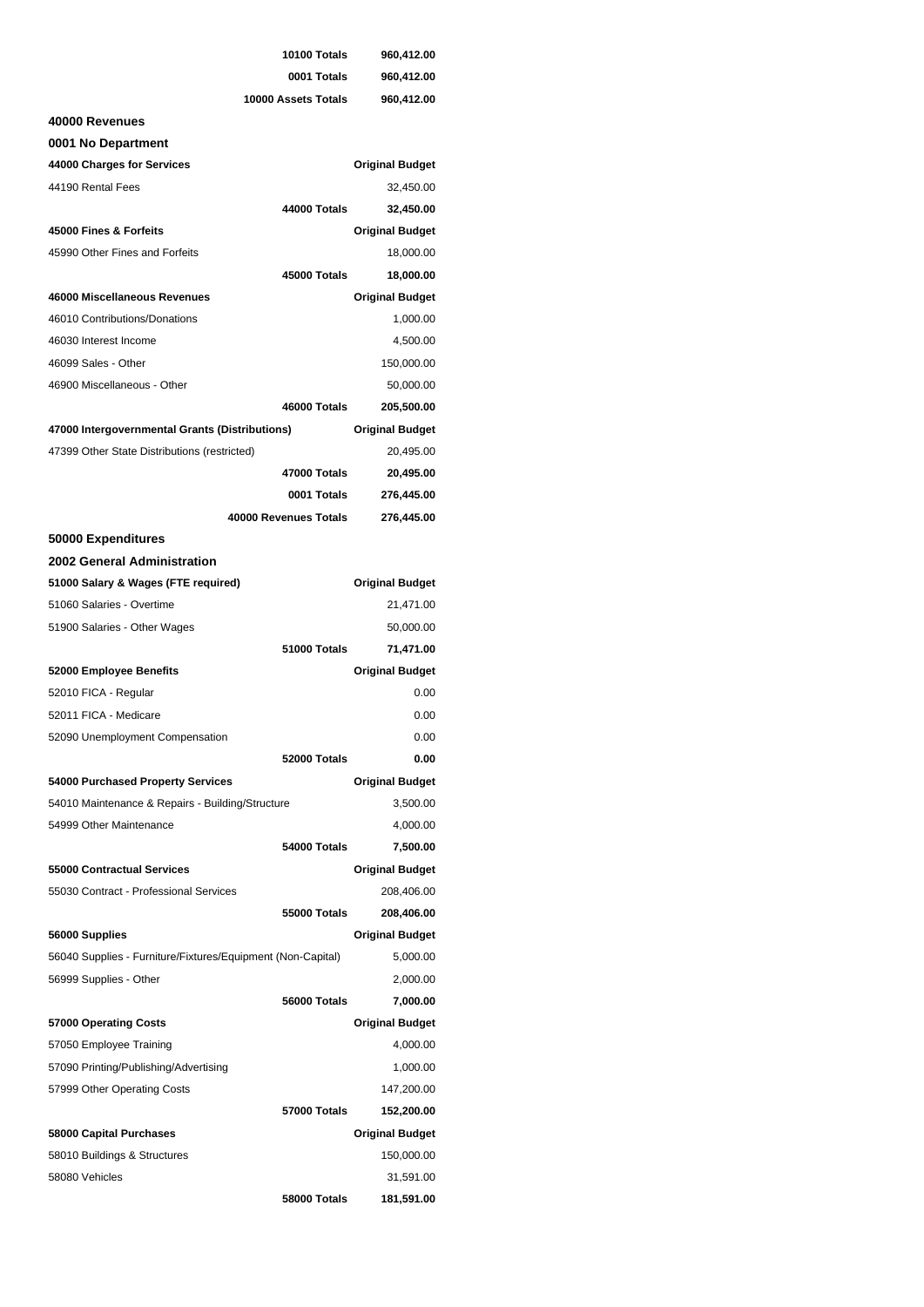|                                                | 2002 Totals         | 628,168.00             |
|------------------------------------------------|---------------------|------------------------|
| 50000 Expenditures Totals                      |                     | 628,168.00             |
| 60000 Other Financing Sources                  |                     |                        |
| 0001 No Department                             |                     |                        |
| 61000 Transfers                                |                     | <b>Original Budget</b> |
| 61100 Transfers In                             |                     | 58,000.00              |
|                                                | 61000 Totals        | 58,000.00              |
|                                                | 0001 Totals         | 58,000.00              |
| 60000 Other Financing Sources Totals           |                     | 58,000.00              |
| 30300 State Legislative Appropriation Project  |                     |                        |
| 40000 Revenues                                 |                     |                        |
| 0001 No Department                             |                     |                        |
| 46000 Miscellaneous Revenues                   |                     | <b>Original Budget</b> |
| 46900 Miscellaneous - Other                    |                     | 391,306.00             |
|                                                | 46000 Totals        | 391,306.00             |
| 47000 Intergovernmental Grants (Distributions) |                     | <b>Original Budget</b> |
| 47300 State Legislative Appropriations         |                     | 932,214.00             |
|                                                | 47000 Totals        | 932,214.00             |
|                                                | 0001 Totals         | 1,323,520.00           |
| 40000 Revenues Totals                          |                     | 1,323,520.00           |
| 50000 Expenditures                             |                     |                        |
| 2002 General Administration                    |                     |                        |
| 58000 Capital Purchases                        |                     | <b>Original Budget</b> |
| 58020 Equipment & Machinery                    |                     | 0.00                   |
| 58040 Infrastructure                           |                     | 1,253,520.00           |
| 58070 Library/Museum Acquisition               |                     | 70,000.00              |
|                                                | <b>58000 Totals</b> | 1,323,520.00           |
|                                                | 2002 Totals         | 1,323,520.00           |
| 50000 Expenditures Totals                      |                     | 1,323,520.00           |
| <b>30400 Road/Street Projects</b>              |                     |                        |
| 10000 Assets                                   |                     |                        |
| 0001 No Department                             |                     |                        |
| 10100 Cash Assets                              |                     | <b>Original Budget</b> |
| 10101 Unrestricted Cash                        |                     | 800,490.00             |
|                                                | 10100 Totals        | 800,490.00             |
|                                                | 0001 Totals         | 800,490.00             |
|                                                | 10000 Assets Totals | 800,490.00             |
| 40000 Revenues                                 |                     |                        |
| 0001 No Department                             |                     |                        |
| 47000 Intergovernmental Grants (Distributions) |                     | <b>Original Budget</b> |
| 47050 State - Co-op (DOT)                      |                     | 1,884,309.00           |
|                                                | 47000 Totals        | 1,884,309.00           |
|                                                | 0001 Totals         | 1,884,309.00           |
| 40000 Revenues Totals                          |                     | 1,884,309.00           |
| 50000 Expenditures                             |                     |                        |
| <b>5002 Municipal Streets</b>                  |                     |                        |
| 58000 Capital Purchases                        |                     | <b>Original Budget</b> |
| 58090 Roadways/Bridges                         |                     | 2,647,052.00           |
|                                                | <b>58000 Totals</b> | 2,647,052.00           |
|                                                | 5002 Totals         | 2,647,052.00           |
| 50000 Expenditures Totals                      |                     | 2,647,052.00           |
| 30500 Gross Receipts Tax Proceeds Project      |                     |                        |

**10000 Assets**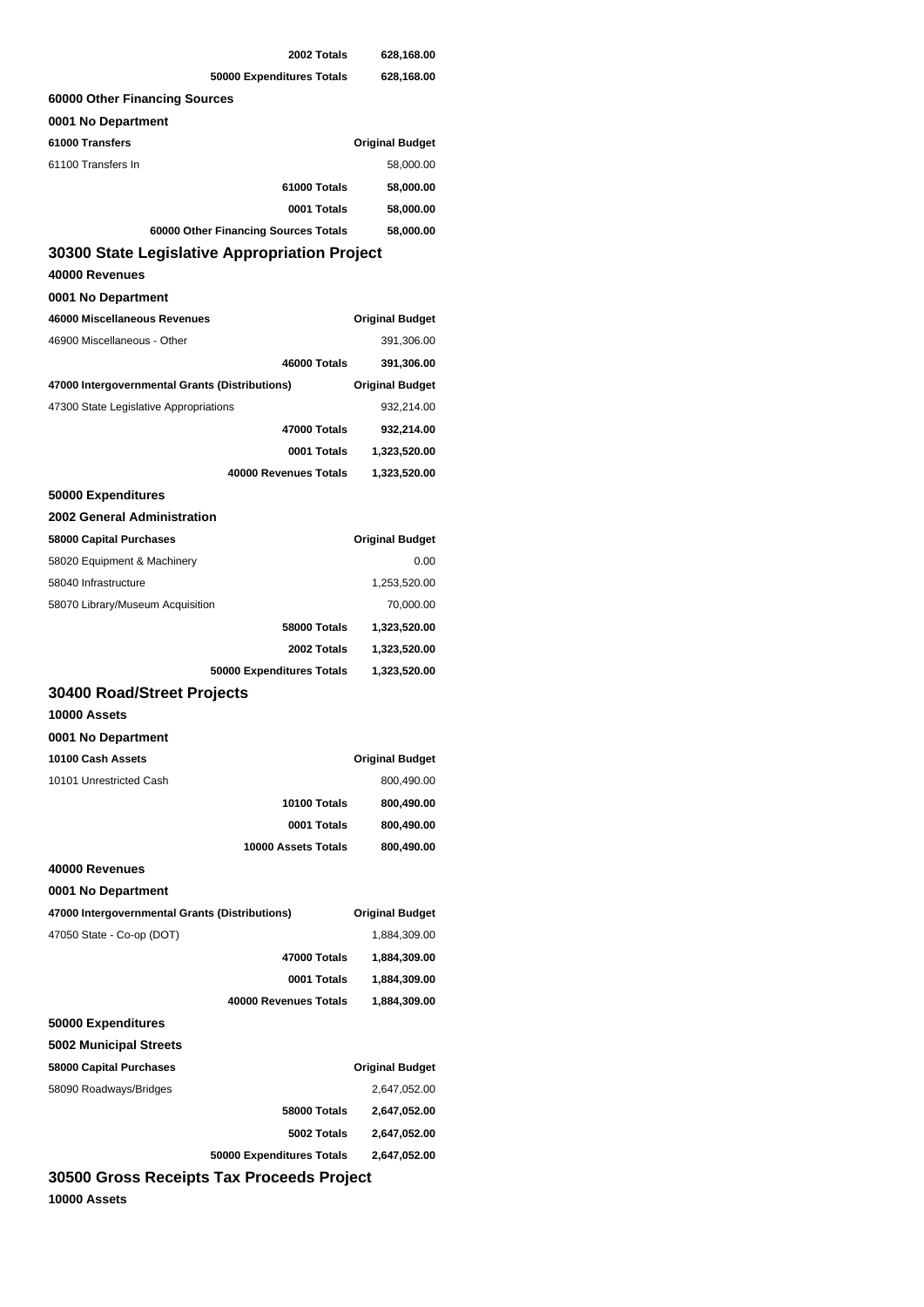#### **0001 No Department**

| 10100 Cash Assets                                           |                           | <b>Original Budget</b> |
|-------------------------------------------------------------|---------------------------|------------------------|
| 10101 Unrestricted Cash                                     |                           | 763,492.00             |
| 10102 Restricted Cash                                       |                           | 0.00                   |
|                                                             | 10100 Totals              | 763,492.00             |
|                                                             | 0001 Totals               | 763,492.00             |
|                                                             | 10000 Assets Totals       | 763,492.00             |
| 40000 Revenues                                              |                           |                        |
| 0001 No Department                                          |                           |                        |
| 41000 Taxes Local Effort                                    |                           | <b>Original Budget</b> |
| 41252 Gross Receipts Tax - Municipal Capital Outlay         |                           | 614,150.00             |
|                                                             | 41000 Totals              | 614,150.00             |
|                                                             | 0001 Totals               | 614,150.00             |
|                                                             | 40000 Revenues Totals     | 614,150.00             |
| 50000 Expenditures                                          |                           |                        |
| 2002 General Administration                                 |                           |                        |
| 56000 Supplies                                              |                           | <b>Original Budget</b> |
| 56040 Supplies - Furniture/Fixtures/Equipment (Non-Capital) |                           | 6,000.00               |
|                                                             | 56000 Totals              | 6,000.00               |
| 57000 Operating Costs                                       |                           | <b>Original Budget</b> |
| 57999 Other Operating Costs                                 |                           | 8,131.00               |
|                                                             | 57000 Totals              | 8,131.00               |
| 58000 Capital Purchases                                     |                           | <b>Original Budget</b> |
| 58010 Buildings & Structures                                |                           | 26,900.00              |
| 58080 Vehicles                                              |                           | 210,000.00             |
| 58999 Other Capital Purchases                               |                           | 20,000.00              |
|                                                             | 58000 Totals              | 256,900.00             |
|                                                             | 2002 Totals               | 271,031.00             |
|                                                             | 50000 Expenditures Totals | 271,031.00             |
| 60000 Other Financing Sources                               |                           |                        |
| 0001 No Department                                          |                           |                        |
| 61000 Transfers                                             |                           | <b>Original Budget</b> |
| 61200 Transfers Out                                         |                           | (401, 450.00)          |
|                                                             | 61000 Totals              | (401, 450.00)          |
|                                                             | 0001 Totals               | (401, 450.00)          |
| 60000 Other Financing Sources Totals                        |                           | (401, 450.00)          |
| 39900 Other Capital Projects                                |                           |                        |
| 10000 Assets                                                |                           |                        |
| 0001 No Department                                          |                           |                        |
| 10100 Cash Assets                                           |                           | <b>Original Budget</b> |
| 10101 Unrestricted Cash                                     | 10100 Totals              | 0.00                   |
|                                                             | 0001 Totals               | 0.00<br>0.00           |
|                                                             | 10000 Assets Totals       | 0.00                   |
| 40000 Revenues                                              |                           |                        |
| 0001 No Department                                          |                           |                        |
| 46000 Miscellaneous Revenues                                |                           | <b>Original Budget</b> |
| 46900 Miscellaneous - Other                                 |                           | 44,201.00              |
|                                                             | 46000 Totals              | 44,201.00              |
| 47000 Intergovernmental Grants (Distributions)              |                           | <b>Original Budget</b> |
| 47399 Other State Distributions (restricted)                |                           | 38,916.00              |
| 47699 Federal - Other                                       |                           | 550,000.00             |
|                                                             | 47000 Totals              | 588,916.00             |
|                                                             |                           |                        |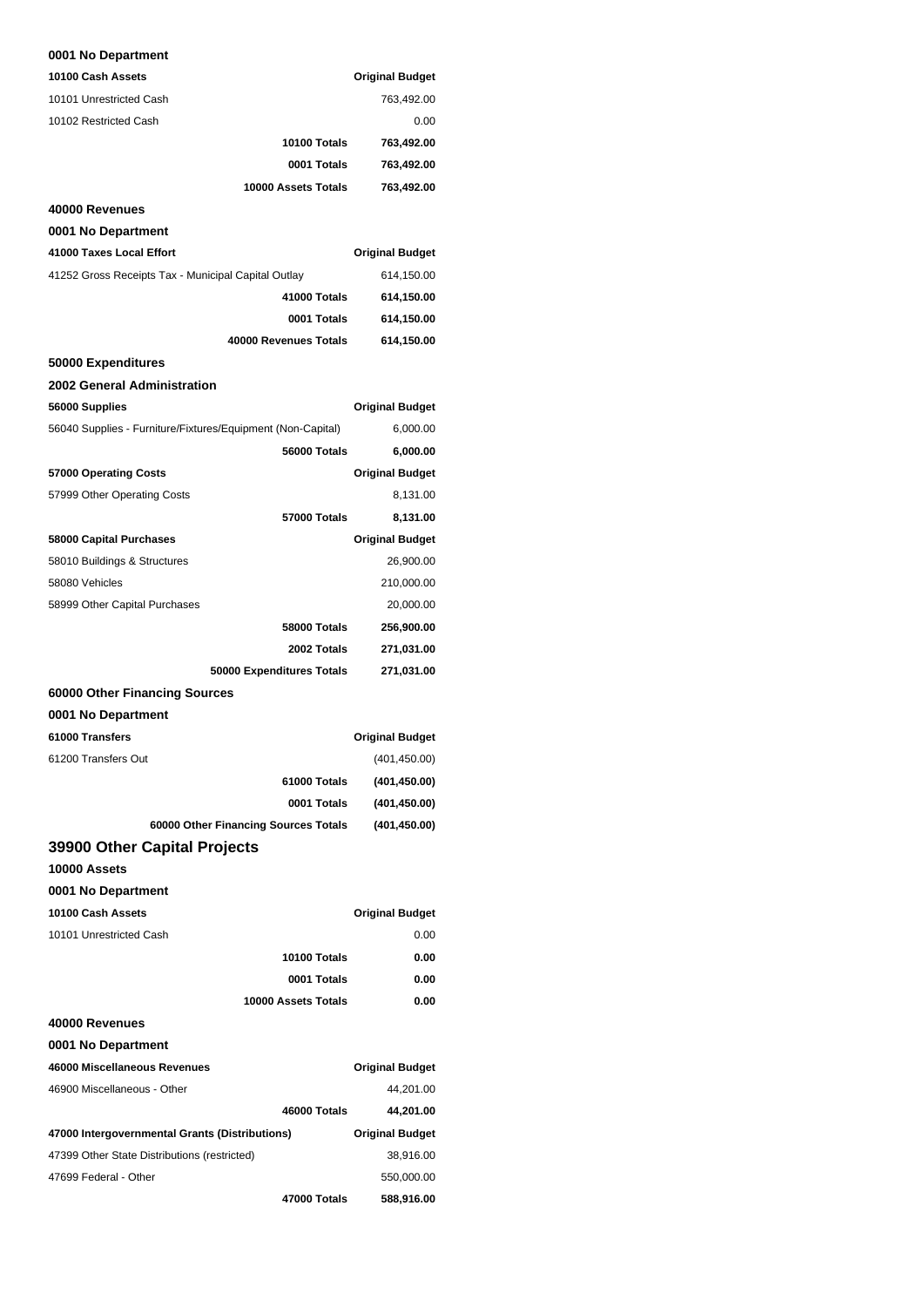|                                                     | 0001 Totals                          | 633,117.00                |
|-----------------------------------------------------|--------------------------------------|---------------------------|
|                                                     | 40000 Revenues Totals                | 633,117.00                |
| 50000 Expenditures                                  |                                      |                           |
| <b>2002 General Administration</b>                  |                                      |                           |
| <b>55000 Contractual Services</b>                   |                                      | <b>Original Budget</b>    |
| 55030 Contract - Professional Services              |                                      | 390,000.00                |
|                                                     | 55000 Totals                         | 390,000.00                |
| 58000 Capital Purchases                             |                                      | <b>Original Budget</b>    |
| 58020 Equipment & Machinery                         |                                      | 94,201.00                 |
| 58999 Other Capital Purchases                       |                                      | 218,136.00                |
|                                                     | 58000 Totals                         | 312,337.00                |
|                                                     | 2002 Totals                          | 702,337.00                |
|                                                     | 50000 Expenditures Totals            | 702,337.00                |
| 60000 Other Financing Sources                       |                                      |                           |
| 0001 No Department                                  |                                      |                           |
| 61000 Transfers                                     |                                      | <b>Original Budget</b>    |
| 61100 Transfers In                                  |                                      | 70,654.00                 |
|                                                     | 61000 Totals                         | 70,654.00                 |
|                                                     | 0001 Totals                          | 70,654.00                 |
|                                                     | 60000 Other Financing Sources Totals | 70,654.00                 |
| 40200 GRT Revenue Bond Debt Service                 |                                      |                           |
| 10000 Assets                                        |                                      |                           |
| 0001 No Department                                  |                                      |                           |
| 10100 Cash Assets                                   |                                      | <b>Original Budget</b>    |
| 10101 Unrestricted Cash                             |                                      | 1,123,010.00              |
|                                                     | 10100 Totals                         | 1,123,010.00              |
|                                                     | 0001 Totals                          | 1,123,010.00              |
|                                                     |                                      |                           |
|                                                     | 10000 Assets Totals                  | 1,123,010.00              |
| 40000 Revenues                                      |                                      |                           |
| 0001 No Department                                  |                                      |                           |
| 41000 Taxes Local Effort                            |                                      | <b>Original Budget</b>    |
| 41251 Gross Receipts Tax - Municipal Infrastructure |                                      | 356,346.00                |
|                                                     | 41000 Totals                         | 356,346.00                |
| 46000 Miscellaneous Revenues                        |                                      | <b>Original Budget</b>    |
| 46030 Interest Income                               |                                      | 1,250.00                  |
|                                                     | 46000 Totals                         | 1,250.00                  |
|                                                     | 0001 Totals                          | 357,596.00                |
|                                                     | 40000 Revenues Totals                | 357,596.00                |
| 50000 Expenditures                                  |                                      |                           |
| 2002 General Administration                         |                                      |                           |
| 59000 Debt Service                                  |                                      | <b>Original Budget</b>    |
| 59010 Debt Service - Principal Payments             |                                      | 345,000.00                |
| 59020 Debt Service - Interest Payments              |                                      | 123,350.00                |
| 59050 Commitments and Other Fees                    |                                      | 12,097.00                 |
|                                                     | 59000 Totals                         | 480,447.00                |
|                                                     | 2002 Totals                          | 480,447.00                |
|                                                     | 50000 Expenditures Totals            | 480,447.00                |
| 60000 Other Financing Sources                       |                                      |                           |
| 0001 No Department                                  |                                      |                           |
| 61000 Transfers                                     |                                      | <b>Original Budget</b>    |
| 61100 Transfers In                                  |                                      | 303,450.00                |
| 61200 Transfers Out                                 | 61000 Totals                         | (50,000.00)<br>253,450.00 |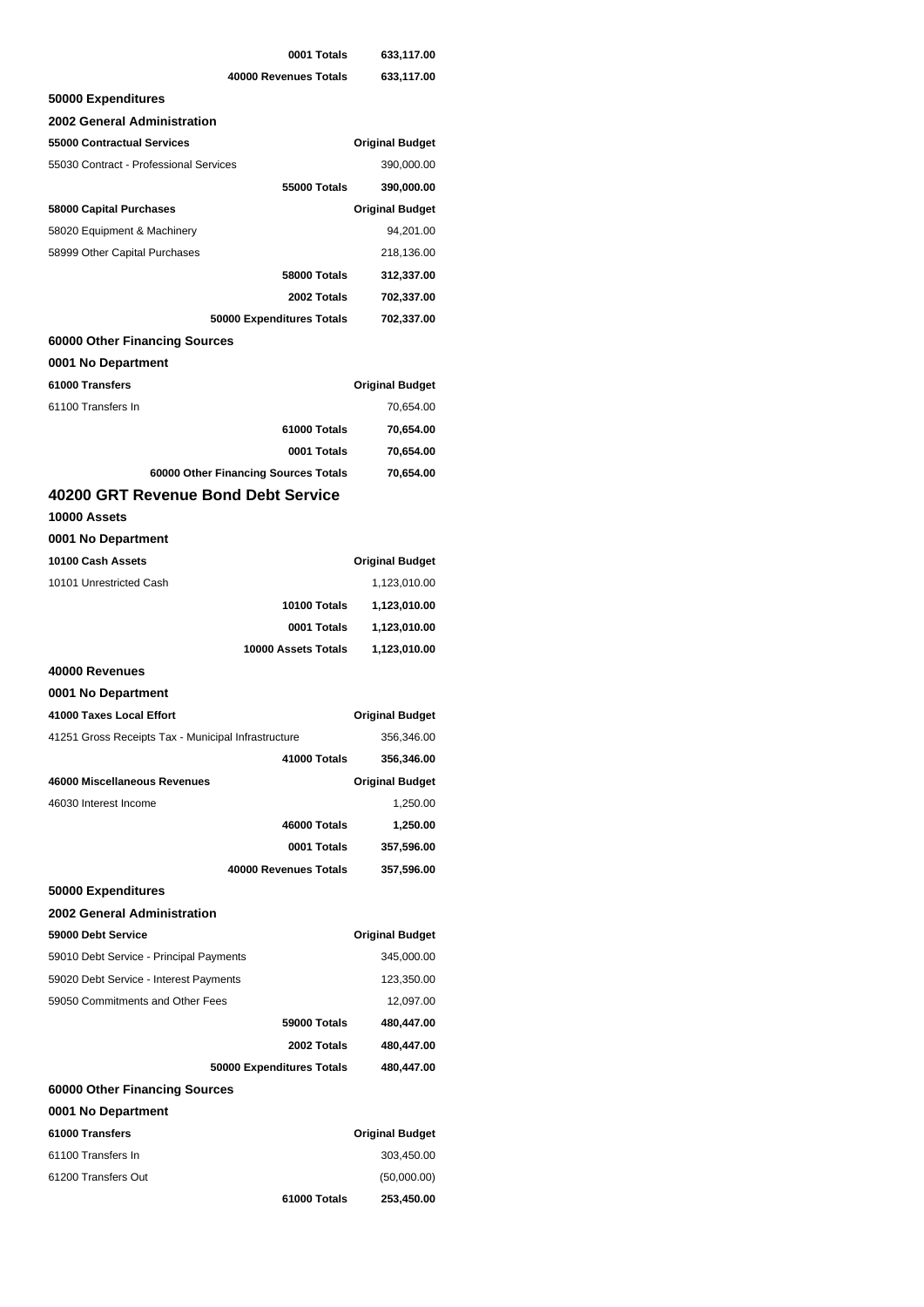| 0001 Totals                                         | 253,450.00             |
|-----------------------------------------------------|------------------------|
| 60000 Other Financing Sources Totals                | 253,450.00             |
| 40400 NMFA Loan Debt Service                        |                        |
| 10000 Assets                                        |                        |
| 0001 No Department                                  |                        |
| 10100 Cash Assets                                   | <b>Original Budget</b> |
| 10101 Unrestricted Cash                             | 2,314,672.00           |
| 10100 Totals                                        | 2,314,672.00           |
| 0001 Totals                                         | 2,314,672.00           |
| 10000 Assets Totals                                 | 2,314,672.00           |
| 40000 Revenues                                      |                        |
| 0001 No Department                                  |                        |
| 46000 Miscellaneous Revenues                        | <b>Original Budget</b> |
| 46030 Interest Income                               | 13,450.00              |
| 46000 Totals                                        | 13,450.00              |
| 0001 Totals                                         | 13,450.00              |
| 40000 Revenues Totals                               | 13,450.00              |
| 50000 Expenditures                                  |                        |
|                                                     |                        |
| 2002 General Administration                         |                        |
| 59000 Debt Service                                  | <b>Original Budget</b> |
| 59010 Debt Service - Principal Payments             | 2,258,006.00           |
| 59020 Debt Service - Interest Payments              | 199,792.00             |
| 59050 Commitments and Other Fees                    | 92.00                  |
| 59000 Totals                                        | 2,457,890.00           |
| 2002 Totals                                         | 2,457,890.00           |
| 50000 Expenditures Totals                           | 2,457,890.00           |
| 60000 Other Financing Sources                       |                        |
| 0001 No Department                                  |                        |
| 61000 Transfers                                     | <b>Original Budget</b> |
| 61100 Transfers In                                  | 2,457,888.00           |
| 61000 Totals                                        | 2,457,888.00           |
| 0001 Totals                                         | 2,457,888.00           |
| 60000 Other Financing Sources Totals                | 2,457,888.00           |
| 50100 Water Enterprise                              |                        |
| 10000 Assets                                        |                        |
| 0001 No Department                                  |                        |
| 10100 Cash Assets                                   | <b>Original Budget</b> |
| 10101 Unrestricted Cash                             | 10,736,851.00          |
| 10103 Investments                                   | 556,156.00             |
| 10100 Totals                                        | 11,293,007.00          |
| 0001 Totals                                         | 11,293,007.00          |
| 10000 Assets Totals                                 | 11,293,007.00          |
| 40000 Revenues                                      |                        |
| 0001 No Department                                  |                        |
| 41000 Taxes Local Effort                            | <b>Original Budget</b> |
| 41252 Gross Receipts Tax - Municipal Capital Outlay | 706,617.00             |
| 41000 Totals                                        | 706,617.00             |
| 44000 Charges for Services                          | <b>Original Budget</b> |
| 44230 Utility Service Fees                          | 5,110,000.00           |
| 44000 Totals                                        | 5,110,000.00           |
| 46000 Miscellaneous Revenues                        | <b>Original Budget</b> |
| 46030 Interest Income                               | 16,400.00              |
| 46300 Loan Proceeds                                 | 0.00                   |
|                                                     |                        |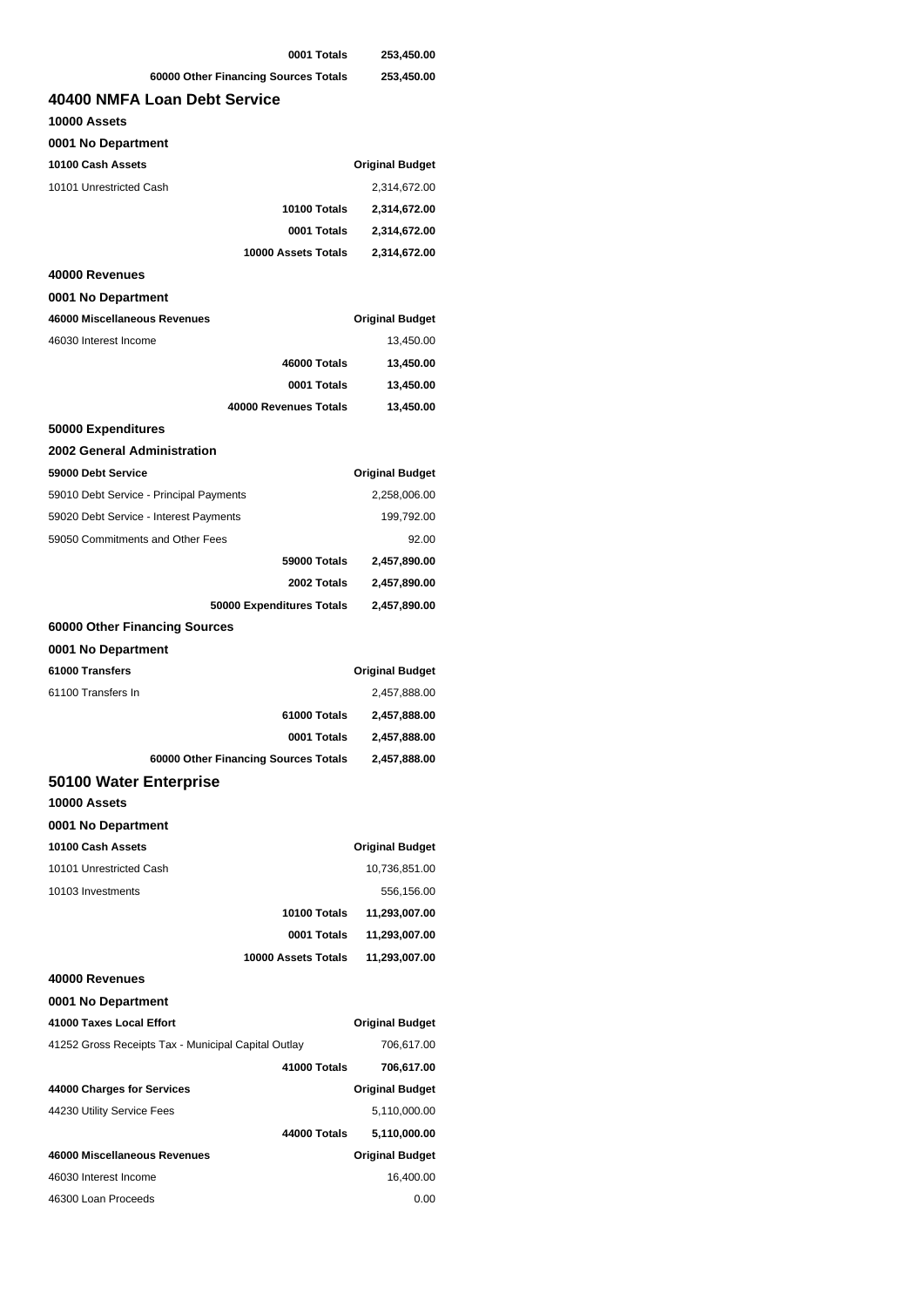| 46900 Miscellaneous - Other                                 | 459,220.00             |
|-------------------------------------------------------------|------------------------|
| 46000 Totals                                                | 475,620.00             |
| 47000 Intergovernmental Grants (Distributions)              | <b>Original Budget</b> |
| 47499 Other State Grants                                    | 0.00                   |
| 47000 Totals                                                | 0.00                   |
| 0001 Totals                                                 | 6,292,237.00           |
| 40000 Revenues Totals                                       | 6,292,237.00           |
| 50000 Expenditures                                          |                        |
| 6003 Water Utility/Authority                                |                        |
| 51000 Salary & Wages (FTE required)                         | <b>Original Budget</b> |
| 51020 Salaries - Full-Time Positions                        | 1,003,143.00           |
| 51060 Salaries - Overtime                                   | 55,000.00              |
| 51900 Salaries - Other Wages                                | 10,000.00              |
| 51000 Totals                                                | 1,068,143.00           |
| 52000 Employee Benefits                                     | <b>Original Budget</b> |
| 52010 FICA - Regular                                        | 66,227.00              |
| 52011 FICA - Medicare                                       | 15,490.00              |
| 52020 Retirement                                            | 104,678.00             |
| 52021 Retiree Health Care                                   | 21,363.00              |
| 52030 Health and Medical Premiums                           | 172,560.00             |
| 52050 Dental Insurance Premiums                             | 8,413.00               |
| 52060 Vision Insurance Medical Premiums                     | 1,271.00               |
| 52090 Unemployment Compensation                             | 3,574.00               |
| 52100 Workers' Compensation Premium                         | 33,548.00              |
| 52110 Workers' Compensation Employer's Fee                  | 285.00                 |
| 52000 Totals                                                | 427,409.00             |
| 53000 Travel Costs                                          | <b>Original Budget</b> |
| 53030 Travel - Employees                                    | 9,000.00               |
| <b>53000 Totals</b>                                         | 9,000.00               |
| 54000 Purchased Property Services                           | <b>Original Budget</b> |
| 54010 Maintenance & Repairs - Building/Structure            | 20,000.00              |
| 54030 Maintenance & Repairs - Grounds/Roadways              | 10,000.00              |
| 54040 Maintenance & Repairs - Vehicles                      | 90,000.00              |
| 54050 Maintenance & Repair - Furniture/Fixtures/Equipment   | 16,750.00              |
| 54999 Other Maintenance                                     | 400,000.00             |
| 54000 Totals                                                | 536,750.00             |
| 55000 Contractual Services                                  | <b>Original Budget</b> |
| 55020 Contract - Attorney Fees                              | 102,000.00             |
| 55030 Contract - Professional Services                      | 725,000.00             |
| 55000 Totals                                                | 827,000.00             |
| 56000 Supplies                                              | <b>Original Budget</b> |
| 56020 Supplies - General Office                             | 4,000.00               |
| 56040 Supplies - Furniture/Fixtures/Equipment (Non-Capital) | 6,000.00               |
| 56050 Supplies - Janitorial/Maintenance                     | 13,550.00              |
| 56090 Supplies - Safety                                     | 10,600.00              |
| 56110 Supplies - Uniforms/Linen                             | 9,500.00               |
| 56120 Supplies - Vehicle Fuel                               | 33,000.00              |
| 56999 Supplies - Other                                      | 64,250.00              |
| 56000 Totals                                                | 140,900.00             |
| 57000 Operating Costs                                       | <b>Original Budget</b> |
| 57050 Employee Training                                     | 11,000.00              |
| 57070 Insurance - General Liability/Property                | 86,000.00              |
| 57080 Postage                                               | 12,000.00              |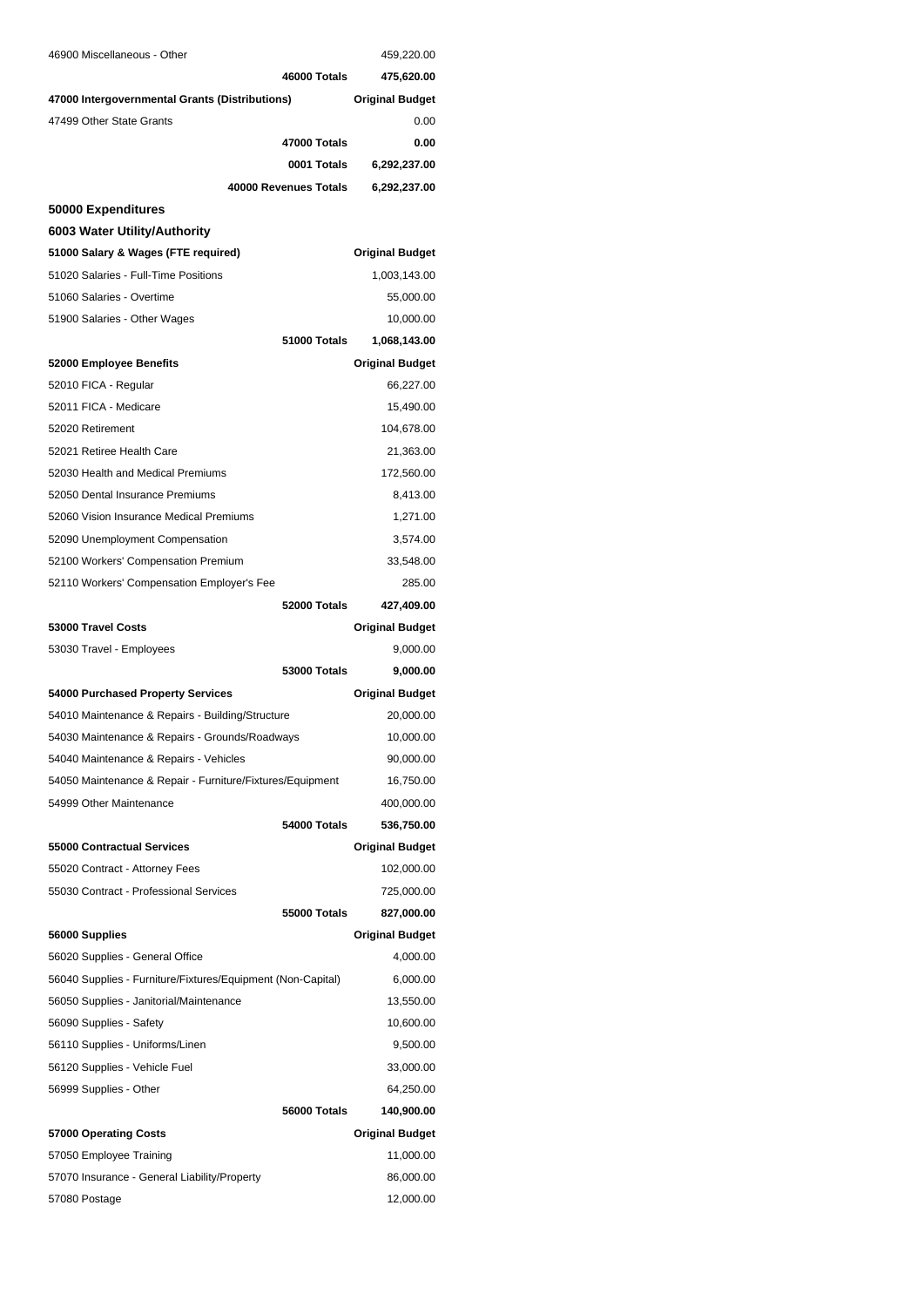| 57090 Printing/Publishing/Advertising              | 12,000.00              |
|----------------------------------------------------|------------------------|
| 57130 Rent of Equipment/Machinery                  | 13,400.00              |
| 57150 Subscriptions & Dues                         | 4,000.00               |
| 57160 Telecommunications                           | 13,000.00              |
| 57170 Utilities - Electricity                      | 135,000.00             |
| 57171 Utilities - Natural Gas                      | 2,000.00               |
| 57172 Utilities - Propane/Butane                   | 100.00                 |
| 57173 Utilities - Water                            | 25,000.00              |
| 57999 Other Operating Costs                        | 817,359.00             |
| 57000 Totals                                       | 1,130,859.00           |
| 58000 Capital Purchases                            | <b>Original Budget</b> |
| 58010 Buildings & Structures                       | 120,000.00             |
| 58020 Equipment & Machinery                        | 207,000.00             |
| 58040 Infrastructure                               | 800,000.00             |
| 58080 Vehicles                                     | 60,000.00              |
| 58999 Other Capital Purchases                      | 4,460,000.00           |
| 58000 Totals                                       | 5,647,000.00           |
| 6003 Totals                                        | 9,787,061.00           |
| 50000 Expenditures Totals                          | 9,787,061.00           |
| 60000 Other Financing Sources                      |                        |
| 0001 No Department                                 |                        |
| 61000 Transfers                                    | <b>Original Budget</b> |
| 61100 Transfers In                                 | 1,310,000.00           |
| 61200 Transfers Out                                | (2,415,099.00)         |
| 61000 Totals                                       | (1, 105, 099.00)       |
| 0001 Totals                                        | (1, 105, 099.00)       |
|                                                    |                        |
| 60000 Other Financing Sources Totals               | (1, 105, 099.00)       |
| 50200 Solid Waste Enterprise                       |                        |
| 10000 Assets                                       |                        |
| 0001 No Department                                 |                        |
| 10100 Cash Assets                                  | <b>Original Budget</b> |
| 10101 Unrestricted Cash                            | 3,582,286.00           |
| 10100 Totals                                       | 3,582,286.00           |
| 0001 Totals                                        | 3,582,286.00           |
| 10000 Assets Totals                                | 3,582,286.00           |
| 40000 Revenues                                     |                        |
| 0001 No Department                                 |                        |
| 41000 Taxes Local Effort                           | <b>Original Budget</b> |
| 41253 Gross Receipts Tax - Municipal Environmental | 177,007.00             |
| 41000 Totals                                       | 177,007.00             |
| 44000 Charges for Services                         | <b>Original Budget</b> |
| 44990 Other Charges for Services                   | 3,200,000.00           |
| 44000 Totals                                       | 3,200,000.00           |
| 46000 Miscellaneous Revenues                       | <b>Original Budget</b> |
| 46030 Interest Income                              | 5,000.00               |
| 46060 Reimbursements/Refunds                       | 100.00                 |
| 46900 Miscellaneous - Other                        | 12,000.00              |
| 46000 Totals                                       | 17,100.00              |
| 0001 Totals                                        | 3,394,107.00           |
| 40000 Revenues Totals                              | 3,394,107.00           |
| 50000 Expenditures                                 |                        |
| 6004 Solid Waste Utility/Authority                 |                        |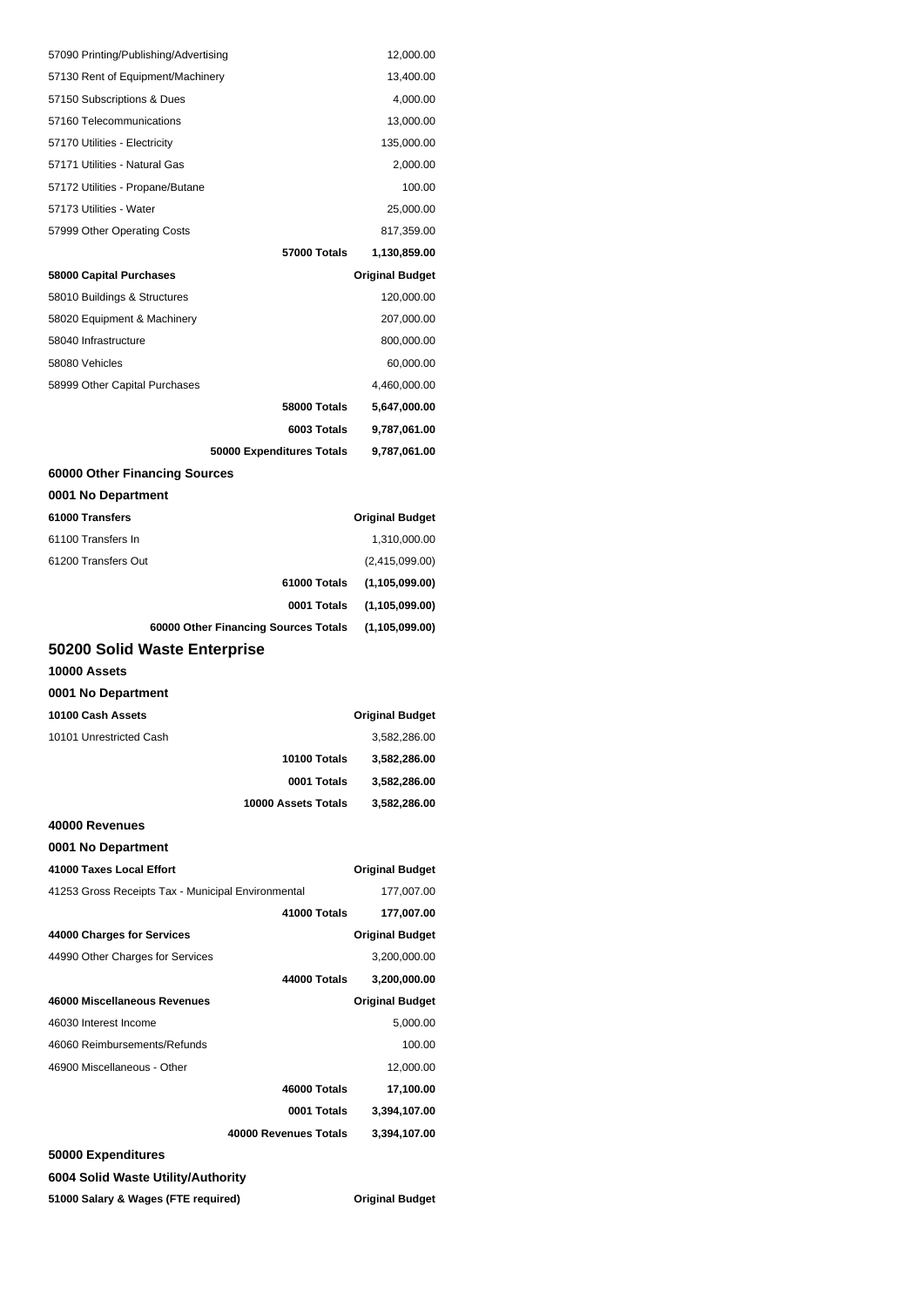| 51020 Salaries - Full-Time Positions                        |              | 693,721.00             |
|-------------------------------------------------------------|--------------|------------------------|
| 51060 Salaries - Overtime                                   |              | 38,000.00              |
| 51900 Salaries - Other Wages                                |              | 7,500.00               |
|                                                             | 51000 Totals | 739,221.00             |
| 52000 Employee Benefits                                     |              | <b>Original Budget</b> |
| 52010 FICA - Regular                                        |              | 45,833.00              |
| 52011 FICA - Medicare                                       |              | 10,719.00              |
| 52020 Retirement                                            |              | 72,378.00              |
| 52021 Retiree Health Care                                   |              | 14,785.00              |
| 52030 Health and Medical Premiums                           |              | 131,649.00             |
| 52050 Dental Insurance Premiums                             |              | 5,315.00               |
| 52060 Vision Insurance Medical Premiums                     |              | 876.00                 |
| 52090 Unemployment Compensation                             |              | 2,767.00               |
| 52100 Workers' Compensation Premium                         |              | 45,328.00              |
| 52110 Workers' Compensation Employer's Fee                  |              | 194.00                 |
|                                                             | 52000 Totals | 329,844.00             |
| 53000 Travel Costs                                          |              | <b>Original Budget</b> |
| 53030 Travel - Employees                                    |              | 6,500.00               |
|                                                             | 53000 Totals | 6,500.00               |
| 54000 Purchased Property Services                           |              | <b>Original Budget</b> |
| 54010 Maintenance & Repairs - Building/Structure            |              | 11,000.00              |
| 54040 Maintenance & Repairs - Vehicles                      |              | 264,000.00             |
| 54050 Maintenance & Repair - Furniture/Fixtures/Equipment   |              | 2,300.00               |
| 54999 Other Maintenance                                     |              | 5,500.00               |
|                                                             | 54000 Totals | 282,800.00             |
| 55000 Contractual Services                                  |              | <b>Original Budget</b> |
|                                                             |              |                        |
| 55030 Contract - Professional Services                      |              | 170,000.00             |
|                                                             | 55000 Totals | 170,000.00             |
| 56000 Supplies                                              |              | <b>Original Budget</b> |
| 56020 Supplies - General Office                             |              | 6,000.00               |
| 56040 Supplies - Furniture/Fixtures/Equipment (Non-Capital) |              | 5,200.00               |
| 56050 Supplies - Janitorial/Maintenance                     |              | 5,000.00               |
| 56090 Supplies - Safety                                     |              | 3,500.00               |
| 56110 Supplies - Uniforms/Linen                             |              | 10,500.00              |
| 56120 Supplies - Vehicle Fuel                               |              | 134,000.00             |
| 56999 Supplies - Other                                      |              | 950.00                 |
|                                                             | 56000 Totals | 165,150.00             |
| 57000 Operating Costs                                       |              | <b>Original Budget</b> |
| 57050 Employee Training                                     |              | 4,500.00               |
| 57070 Insurance - General Liability/Property                |              | 110,000.00             |
| 57080 Postage                                               |              | 2,600.00               |
| 57090 Printing/Publishing/Advertising                       |              | 3,000.00               |
| 57130 Rent of Equipment/Machinery                           |              | 4,000.00               |
| 57150 Subscriptions & Dues                                  |              | 1,600.00               |
| 57160 Telecommunications                                    |              | 9,000.00               |
| 57170 Utilities - Electricity                               |              | 2,800.00               |
| 57172 Utilities - Propane/Butane                            |              | 5,000.00               |
| 57173 Utilities - Water                                     |              | 4,000.00               |
| 57999 Other Operating Costs                                 |              | 849,650.00             |
|                                                             | 57000 Totals | 996,150.00             |
| 58000 Capital Purchases                                     |              | <b>Original Budget</b> |
| 58010 Buildings & Structures                                |              | 347,000.00             |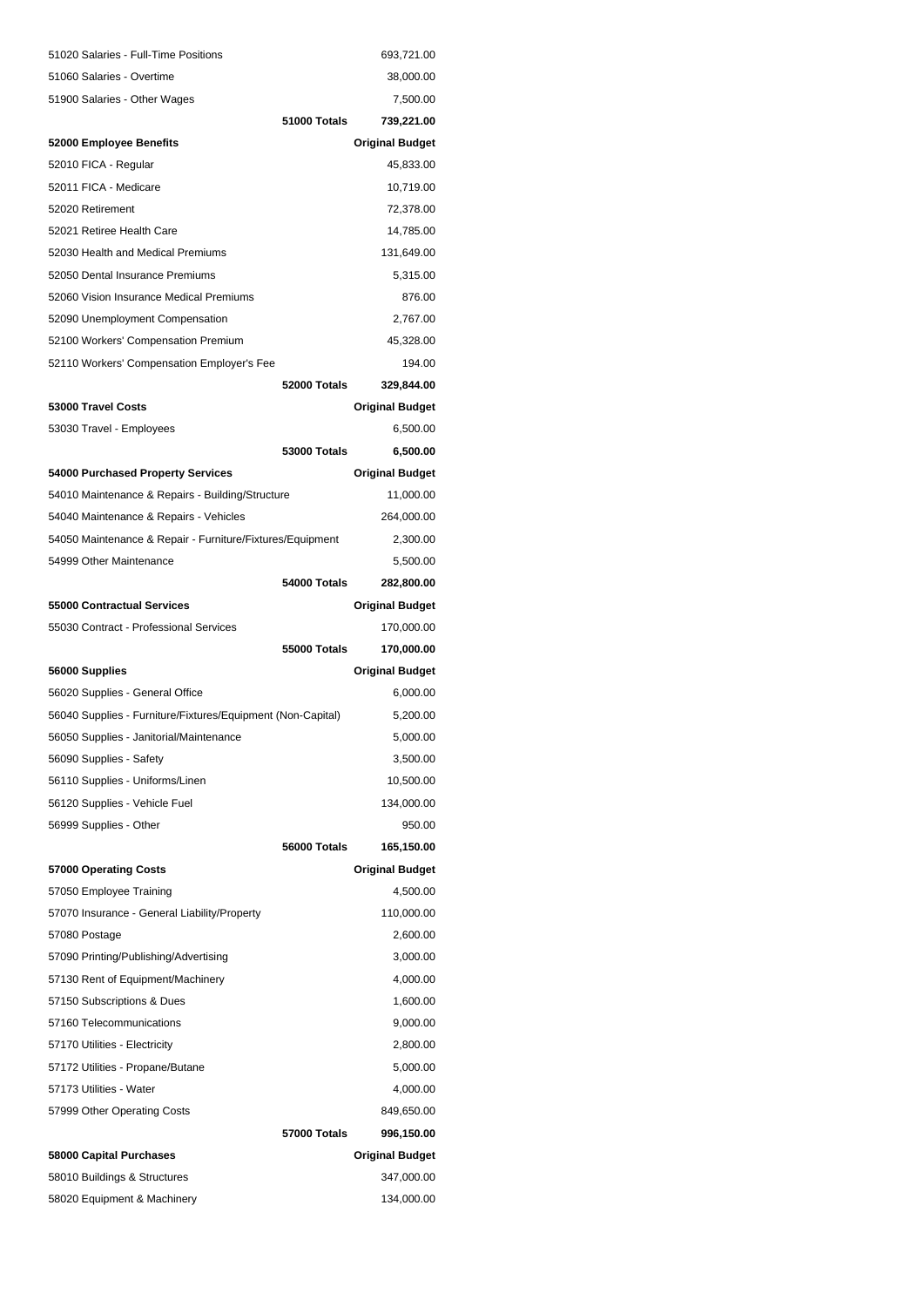| 58060 Lease Purchase                           |                           | 105,000.00             |
|------------------------------------------------|---------------------------|------------------------|
| 58080 Vehicles                                 |                           | 570,000.00             |
|                                                | 58000 Totals              | 1,156,000.00           |
|                                                | 6004 Totals               | 3,845,665.00           |
|                                                | 50000 Expenditures Totals | 3,845,665.00           |
| 60000 Other Financing Sources                  |                           |                        |
| 0001 No Department                             |                           |                        |
| 61000 Transfers                                |                           | <b>Original Budget</b> |
| 61100 Transfers In                             |                           | 300,000.00             |
| 61200 Transfers Out                            |                           | (1,349,115.00)         |
|                                                | 61000 Totals              | (1,049,115.00)         |
|                                                | 0001 Totals               | (1,049,115.00)         |
| 60000 Other Financing Sources Totals           |                           | (1,049,115.00)         |
| 50300 Wastewater/Sewer Enterprise              |                           |                        |
| 10000 Assets                                   |                           |                        |
| 0001 No Department                             |                           |                        |
| 10100 Cash Assets                              |                           | <b>Original Budget</b> |
| 10101 Unrestricted Cash                        |                           | 1,840,470.00           |
| 10103 Investments                              |                           | 888,738.00             |
|                                                | 10100 Totals              | 2,729,208.00           |
|                                                | 0001 Totals               | 2,729,208.00           |
|                                                | 10000 Assets Totals       | 2,729,208.00           |
| 40000 Revenues                                 |                           |                        |
| 0001 No Department                             |                           |                        |
| 44000 Charges for Services                     |                           | <b>Original Budget</b> |
| 44230 Utility Service Fees                     |                           | 3,016,000.00           |
|                                                | 44000 Totals              | 3,016,000.00           |
| 46000 Miscellaneous Revenues                   |                           | <b>Original Budget</b> |
| 46030 Interest Income                          |                           | 3,800.00               |
| 46900 Miscellaneous - Other                    |                           | 126,800.00             |
|                                                | 46000 Totals              | 130,600.00             |
| 47000 Intergovernmental Grants (Distributions) |                           | <b>Original Budget</b> |
| 47499 Other State Grants                       |                           | 450,000.00             |
|                                                | 47000 Totals              | 450,000.00             |
|                                                | 0001 Totals               | 3,596,600.00           |
|                                                | 40000 Revenues Totals     | 3,596,600.00           |
| 50000 Expenditures                             |                           |                        |
| 6005 Wastewater Utility/Authority              |                           |                        |
| 51000 Salary & Wages (FTE required)            |                           | <b>Original Budget</b> |
| 51020 Salaries - Full-Time Positions           |                           | 537,472.00             |
| 51060 Salaries - Overtime                      |                           | 25,000.00              |
| 51900 Salaries - Other Wages                   |                           | 5,000.00               |
|                                                | 51000 Totals              | 567,472.00             |
| 52000 Employee Benefits                        |                           | <b>Original Budget</b> |
| 52010 FICA - Regular                           |                           | 35,182.00              |
| 52011 FICA - Medicare                          |                           | 8,228.00               |
| 52020 Retirement                               |                           | 55,612.00              |
| 52021 Retiree Health Care                      |                           | 11,351.00              |
| 52030 Health and Medical Premiums              |                           | 75,393.00              |
| 52050 Dental Insurance Premiums                |                           | 3,198.00               |
| 52060 Vision Insurance Medical Premiums        |                           | 619.00                 |
| 52090 Unemployment Compensation                |                           | 1,893.00               |
| 52100 Workers' Compensation Premium            |                           | 17,821.00              |
|                                                |                           |                        |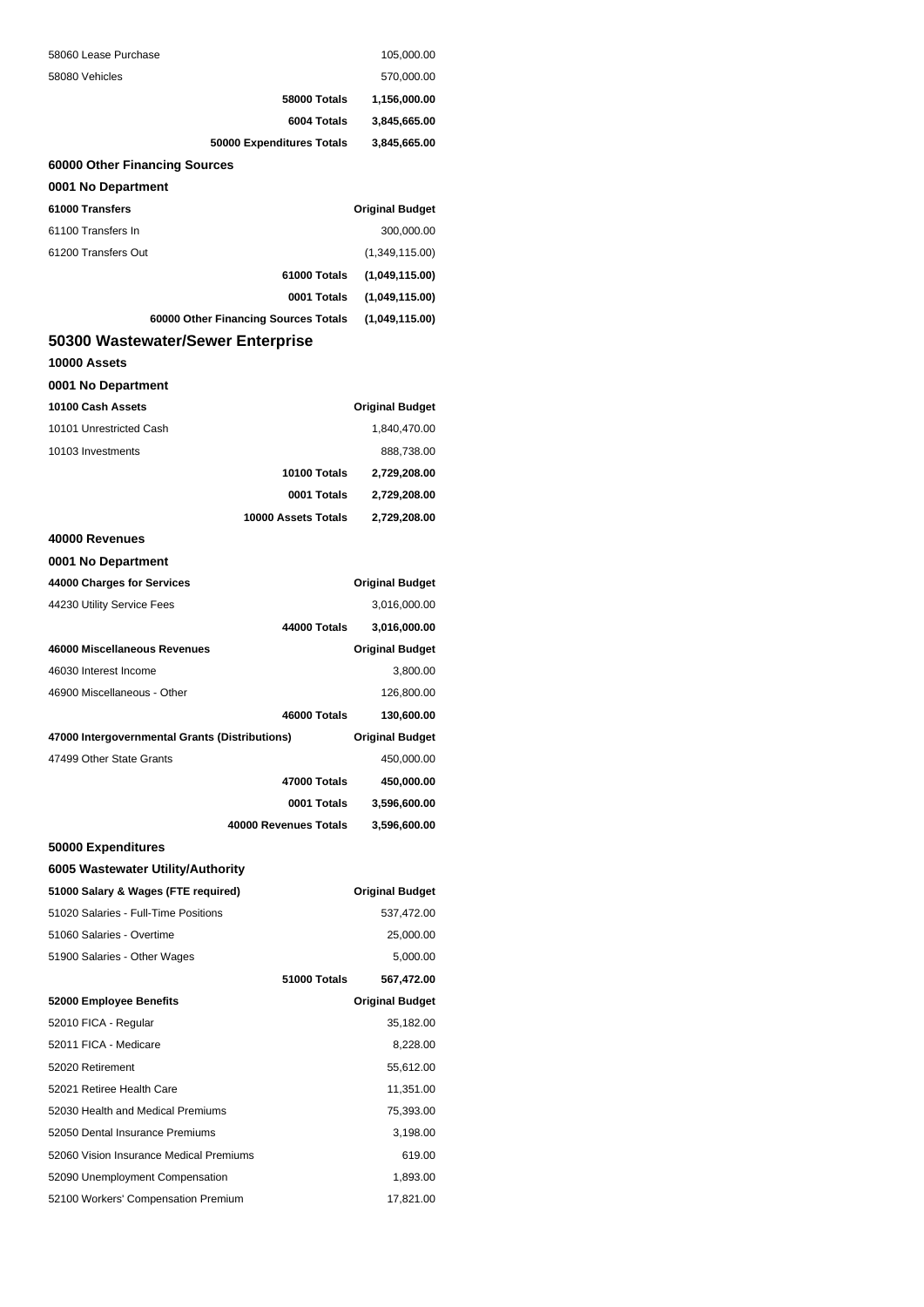| 52110 Workers' Compensation Employer's Fee                  |                           | 129.00                 |
|-------------------------------------------------------------|---------------------------|------------------------|
|                                                             | 52000 Totals              | 209,426.00             |
| 53000 Travel Costs                                          |                           | <b>Original Budget</b> |
| 53030 Travel - Employees                                    |                           | 2,500.00               |
|                                                             | <b>53000 Totals</b>       | 2,500.00               |
| 54000 Purchased Property Services                           |                           | <b>Original Budget</b> |
| 54010 Maintenance & Repairs - Building/Structure            |                           | 7,000.00               |
| 54030 Maintenance & Repairs - Grounds/Roadways              |                           | 1,000.00               |
| 54040 Maintenance & Repairs - Vehicles                      |                           | 35,000.00              |
| 54050 Maintenance & Repair - Furniture/Fixtures/Equipment   |                           | 5,500.00               |
| 54999 Other Maintenance                                     |                           | 190,000.00             |
|                                                             | 54000 Totals              | 238,500.00             |
| 55000 Contractual Services                                  |                           | <b>Original Budget</b> |
| 55030 Contract - Professional Services                      |                           | 250,000.00             |
|                                                             | 55000 Totals              | 250,000.00             |
| 56000 Supplies                                              |                           | <b>Original Budget</b> |
| 56020 Supplies - General Office                             |                           | 3,500.00               |
| 56030 Supplies - Field Supplies                             |                           | 4,000.00               |
| 56040 Supplies - Furniture/Fixtures/Equipment (Non-Capital) |                           | 2,000.00               |
| 56050 Supplies - Janitorial/Maintenance                     |                           | 4,000.00               |
| 56090 Supplies - Safety                                     |                           | 8,500.00               |
| 56110 Supplies - Uniforms/Linen                             |                           | 4,000.00               |
| 56120 Supplies - Vehicle Fuel                               |                           | 20,000.00              |
| 56999 Supplies - Other                                      |                           | 20,750.00              |
|                                                             | 56000 Totals              | 66,750.00              |
| 57000 Operating Costs                                       |                           | <b>Original Budget</b> |
| 57050 Employee Training                                     |                           | 3,000.00               |
| 57070 Insurance - General Liability/Property                |                           | 110,000.00             |
| 57080 Postage                                               |                           | 8,250.00               |
| 57090 Printing/Publishing/Advertising                       |                           | 1,500.00               |
| 57130 Rent of Equipment/Machinery                           |                           | 3,500.00               |
| 57150 Subscriptions & Dues                                  |                           | 250.00                 |
| 57160 Telecommunications                                    |                           | 15,000.00              |
| 57170 Utilities - Electricity                               |                           | 150,000.00             |
| 57172 Utilities - Propane/Butane                            |                           | 18,000.00              |
| 57173 Utilities - Water                                     |                           | 0.00                   |
| 57999 Other Operating Costs                                 |                           | 364,428.00             |
|                                                             | 57000 Totals              | 673,928.00             |
| 58000 Capital Purchases                                     |                           | <b>Original Budget</b> |
| 58010 Buildings & Structures                                |                           | 30,000.00              |
| 58020 Equipment & Machinery                                 |                           | 163,000.00             |
| 58080 Vehicles                                              |                           |                        |
|                                                             |                           | 40,000.00              |
| 58999 Other Capital Purchases                               |                           | 860,000.00             |
|                                                             | <b>58000 Totals</b>       | 1,093,000.00           |
|                                                             | 6005 Totals               | 3,101,576.00           |
|                                                             | 50000 Expenditures Totals | 3,101,576.00           |
| 60000 Other Financing Sources                               |                           |                        |
| 0001 No Department<br>61000 Transfers                       |                           |                        |
|                                                             |                           | <b>Original Budget</b> |
| 61100 Transfers In                                          |                           | 350,000.00             |
| 61200 Transfers Out                                         |                           | (1,478,430.00)         |
|                                                             | 61000 Totals              | (1, 128, 430.00)       |
|                                                             | 0001 Totals               | (1, 128, 430.00)       |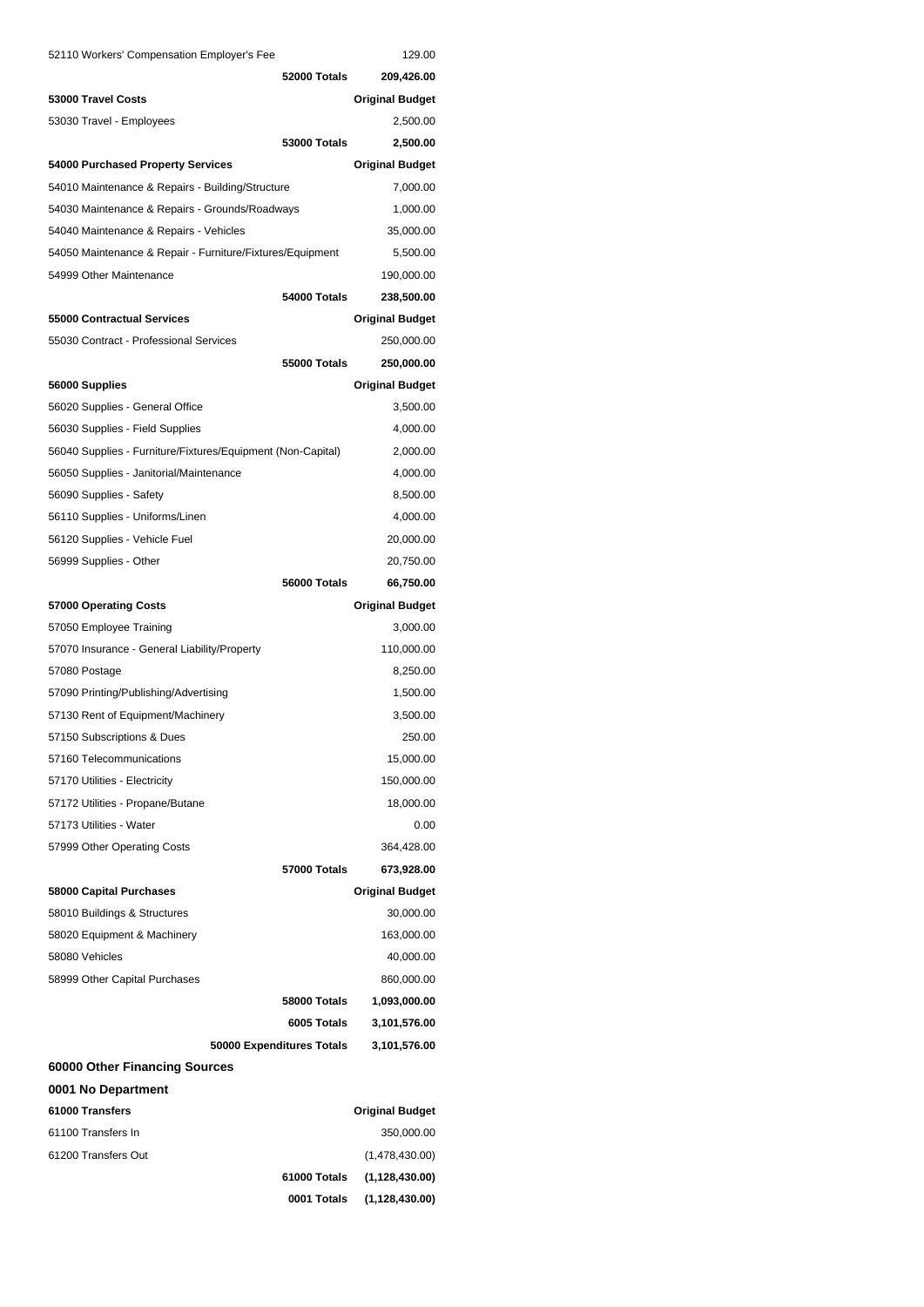### **50700 Housing Enterprise**

| 10000 Assets                                              |                       |                        |
|-----------------------------------------------------------|-----------------------|------------------------|
| 0001 No Department                                        |                       |                        |
| 10100 Cash Assets                                         |                       | <b>Original Budget</b> |
| 10101 Unrestricted Cash                                   |                       | 891,492.00             |
|                                                           | 10100 Totals          | 891,492.00             |
|                                                           | 0001 Totals           | 891,492.00             |
|                                                           | 10000 Assets Totals   | 891,492.00             |
| 40000 Revenues                                            |                       |                        |
| 0001 No Department                                        |                       |                        |
| 44000 Charges for Services                                |                       | <b>Original Budget</b> |
| 44190 Rental Fees                                         |                       | 560,000.00             |
|                                                           | 44000 Totals          | 560,000.00             |
| 46000 Miscellaneous Revenues                              |                       | <b>Original Budget</b> |
| 46030 Interest Income                                     |                       | 400.00                 |
| 46900 Miscellaneous - Other                               |                       | 145,252.00             |
|                                                           | 46000 Totals          | 145,652.00             |
| 47000 Intergovernmental Grants (Distributions)            |                       | <b>Original Budget</b> |
| 47580 Federal - Housing Authority                         |                       | 2,514,242.00           |
|                                                           | 47000 Totals          | 2,514,242.00           |
|                                                           | 0001 Totals           | 3,219,894.00           |
|                                                           | 40000 Revenues Totals | 3,219,894.00           |
| 50000 Expenditures                                        |                       |                        |
| 9001 Public Housing                                       |                       |                        |
| 51000 Salary & Wages (FTE required)                       |                       | <b>Original Budget</b> |
| 51020 Salaries - Full-Time Positions                      |                       | 495,477.00             |
| 51060 Salaries - Overtime                                 |                       | 10,500.00              |
|                                                           | 51000 Totals          | 505,977.00             |
| 52000 Employee Benefits                                   |                       | <b>Original Budget</b> |
| 52010 FICA - Regular                                      |                       | 30,720.00              |
| 52011 FICA - Medicare                                     |                       | 7,185.00               |
| 52020 Retirement                                          |                       | 48,557.00              |
| 52021 Retiree Health Care                                 |                       | 9,910.00               |
| 52030 Health and Medical Premiums                         |                       | 109,571.00             |
| 52050 Dental Insurance Premiums                           |                       | 4,554.00               |
| 52060 Vision Insurance Medical Premiums                   |                       | 803.00                 |
| 52090 Unemployment Compensation                           |                       | 4,000.00               |
| 52100 Workers' Compensation Premium                       |                       | 24,831.00              |
| 52110 Workers' Compensation Employer's Fee                |                       | 102.00                 |
|                                                           | 52000 Totals          | 240,233.00             |
| 53000 Travel Costs                                        |                       | <b>Original Budget</b> |
| 53030 Travel - Employees                                  |                       | 4,600.00               |
|                                                           | <b>53000 Totals</b>   | 4,600.00               |
| 54000 Purchased Property Services                         |                       | <b>Original Budget</b> |
| 54010 Maintenance & Repairs - Building/Structure          |                       | 50,000.00              |
| 54040 Maintenance & Repairs - Vehicles                    |                       | 15,000.00              |
| 54050 Maintenance & Repair - Furniture/Fixtures/Equipment |                       | 5,500.00               |
| 54999 Other Maintenance                                   |                       | 12,000.00              |
|                                                           | 54000 Totals          | 82,500.00              |
| <b>55000 Contractual Services</b>                         |                       | <b>Original Budget</b> |
| 55010 Contract - Audit                                    |                       | 16,000.00              |
| 55020 Contract - Attorney Fees                            |                       | 10,500.00              |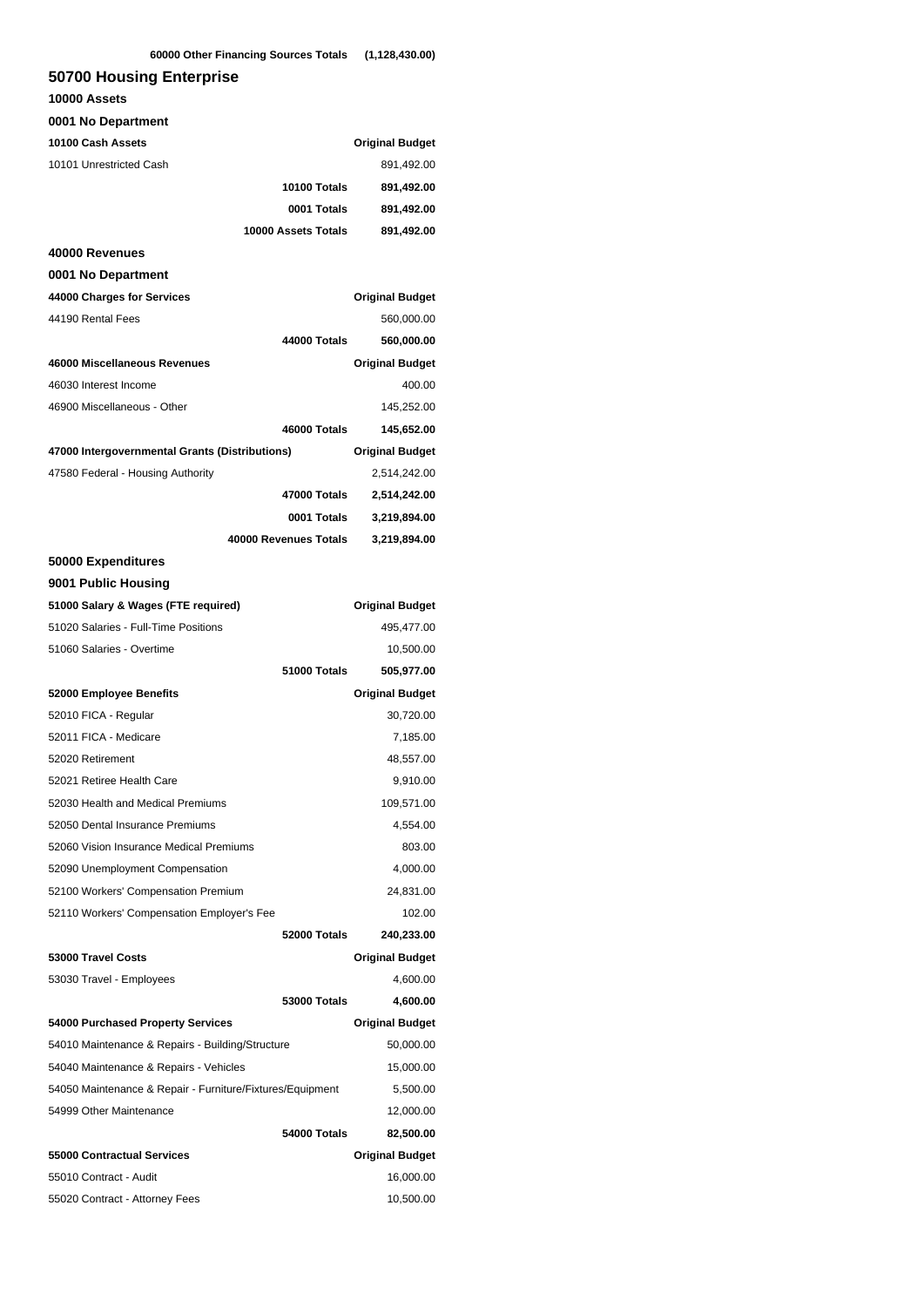| 55030 Contract - Professional Services       |                           | 1,500.00               |
|----------------------------------------------|---------------------------|------------------------|
|                                              | 55000 Totals              | 28,000.00              |
| 56000 Supplies                               |                           | <b>Original Budget</b> |
| 56020 Supplies - General Office              |                           | 4,500.00               |
| 56050 Supplies - Janitorial/Maintenance      |                           | 64,000.00              |
| 56090 Supplies - Safety                      |                           | 10,000.00              |
| 56110 Supplies - Uniforms/Linen              |                           | 3,500.00               |
| 56120 Supplies - Vehicle Fuel                |                           | 6,000.00               |
|                                              | 56000 Totals              | 88,000.00              |
| 57000 Operating Costs                        |                           | <b>Original Budget</b> |
| 57050 Employee Training                      |                           | 46,910.00              |
| 57070 Insurance - General Liability/Property |                           | 67,000.00              |
| 57080 Postage                                |                           | 4,000.00               |
| 57090 Printing/Publishing/Advertising        |                           | 2,000.00               |
| 57160 Telecommunications                     |                           | 15,000.00              |
| 57170 Utilities - Electricity                |                           | 18,000.00              |
| 57171 Utilities - Natural Gas                |                           | 80,000.00              |
| 57173 Utilities - Water                      |                           | 85,000.00              |
| 57999 Other Operating Costs                  |                           | 271,052.00             |
|                                              | <b>57000 Totals</b>       | 588,962.00             |
| 58000 Capital Purchases                      |                           | <b>Original Budget</b> |
| 58010 Buildings & Structures                 |                           | 787,198.00             |
| 58020 Equipment & Machinery                  |                           | 84,200.00              |
| 58080 Vehicles                               |                           | 65,000.00              |
| 58999 Other Capital Purchases                |                           | 1,262,813.00           |
|                                              | 58000 Totals              | 2,199,211.00           |
|                                              | 9001 Totals               | 3,737,483.00           |
|                                              | 50000 Expenditures Totals | 3,737,483.00           |
| 60000 Other Financing Sources                |                           |                        |
| 0001 No Department                           |                           |                        |
| 61000 Transfers                              |                           | <b>Original Budget</b> |
| 61100 Transfers In                           |                           | 483,941.00             |
| 61200 Transfers Out                          |                           | (117, 573.00)          |
|                                              | 61000 Totals              | 366,368.00             |
|                                              | 0001 Totals               | 366,368.00             |
| 60000 Other Financing Sources Totals         |                           | 366,368.00             |
| 51700 Gas Utility                            |                           |                        |
| 10000 Assets                                 |                           |                        |
| 0001 No Department                           |                           |                        |
| 10100 Cash Assets                            |                           | <b>Original Budget</b> |
| 10101 Unrestricted Cash                      |                           | 6,561,687.00           |

| 10103 Investments                |                     | 1,935,413.00           |
|----------------------------------|---------------------|------------------------|
|                                  | 10100 Totals        | 8,497,100.00           |
|                                  | 0001 Totals         | 8,497,100.00           |
|                                  | 10000 Assets Totals | 8,497,100.00           |
| 40000 Revenues                   |                     |                        |
| 0001 No Department               |                     |                        |
| 44000 Charges for Services       |                     | <b>Original Budget</b> |
| 44230 Utility Service Fees       |                     | 5,022,000.00           |
| 44990 Other Charges for Services |                     | 1,000.00               |
|                                  | 44000 Totals        | 5,023,000.00           |
| 46000 Miscellaneous Revenues     |                     | <b>Original Budget</b> |
| 46030 Interest Income            |                     | 20,250.00              |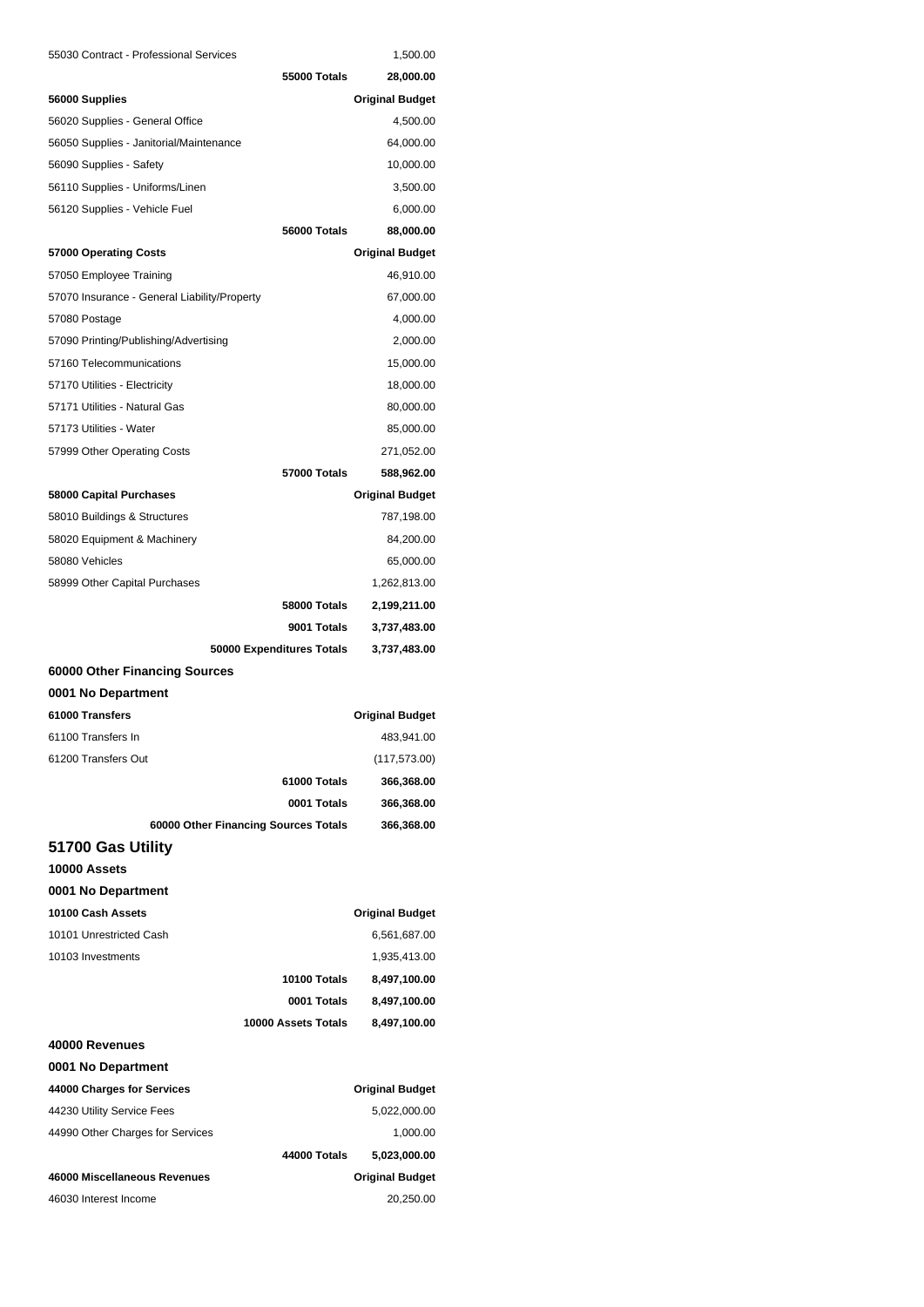| 46900 Miscellaneous - Other                                 |                       | 8,000.00               |
|-------------------------------------------------------------|-----------------------|------------------------|
|                                                             | 46000 Totals          | 28,250.00              |
|                                                             | 0001 Totals           | 5,051,250.00           |
|                                                             | 40000 Revenues Totals | 5,051,250.00           |
| 50000 Expenditures                                          |                       |                        |
| 6002 Gas Utility/Authority                                  |                       |                        |
| 51000 Salary & Wages (FTE required)                         |                       | <b>Original Budget</b> |
| 51020 Salaries - Full-Time Positions                        |                       | 487,802.00             |
| 51060 Salaries - Overtime                                   |                       | 20,000.00              |
| 51900 Salaries - Other Wages                                |                       | 2,750.00               |
|                                                             | 51000 Totals          | 510,552.00             |
| 52000 Employee Benefits                                     |                       | <b>Original Budget</b> |
| 52010 FICA - Regular                                        |                       | 31,653.00              |
| 52011 FICA - Medicare                                       |                       | 7,405.00               |
| 52020 Retirement                                            |                       | 50,034.00              |
| 52021 Retiree Health Care                                   |                       | 10,176.00              |
| 52030 Health and Medical Premiums                           |                       | 65,684.00              |
| 52050 Dental Insurance Premiums                             |                       | 2,058.00               |
| 52060 Vision Insurance Medical Premiums                     |                       | 359.00                 |
| 52090 Unemployment Compensation                             |                       | 1,907.00               |
| 52100 Workers' Compensation Premium                         |                       | 13,261.00              |
| 52110 Workers' Compensation Employer's Fee                  |                       | 138.00                 |
|                                                             | 52000 Totals          | 182,675.00             |
| 53000 Travel Costs                                          |                       | <b>Original Budget</b> |
| 53030 Travel - Employees                                    |                       | 2,000.00               |
|                                                             | <b>53000 Totals</b>   | 2,000.00               |
| 54000 Purchased Property Services                           |                       | <b>Original Budget</b> |
| 54010 Maintenance & Repairs - Building/Structure            |                       | 8,000.00               |
| 54030 Maintenance & Repairs - Grounds/Roadways              |                       | 5,000.00               |
| 54040 Maintenance & Repairs - Vehicles                      |                       | 20,000.00              |
| 54050 Maintenance & Repair - Furniture/Fixtures/Equipment   |                       | 10,000.00              |
| 54999 Other Maintenance                                     |                       | 95,000.00              |
|                                                             | 54000 Totals          | 138,000.00             |
| 55000 Contractual Services                                  |                       | <b>Original Budget</b> |
| 55020 Contract - Attorney Fees                              |                       | 2,000.00               |
| 55030 Contract - Professional Services                      |                       | 55,000.00              |
|                                                             | <b>55000 Totals</b>   | 57,000.00              |
| 56000 Supplies                                              |                       | <b>Original Budget</b> |
| 56020 Supplies - General Office                             |                       | 2,500.00               |
| 56040 Supplies - Furniture/Fixtures/Equipment (Non-Capital) |                       | 7,000.00               |
| 56050 Supplies - Janitorial/Maintenance                     |                       | 7,800.00               |
| 56090 Supplies - Safety                                     |                       | 7,000.00               |
| 56110 Supplies - Uniforms/Linen                             |                       | 6,000.00               |
| 56120 Supplies - Vehicle Fuel                               |                       | 15,000.00              |
| 56999 Supplies - Other                                      |                       | 500.00                 |
|                                                             | 56000 Totals          | 45,800.00              |
| 57000 Operating Costs                                       |                       | <b>Original Budget</b> |
| 57050 Employee Training                                     |                       | 5,000.00               |
| 57070 Insurance - General Liability/Property                |                       | 80,000.00              |
| 57080 Postage                                               |                       | 2,200.00               |
| 57090 Printing/Publishing/Advertising                       |                       | 2,000.00               |
| 57130 Rent of Equipment/Machinery                           |                       | 500.00                 |
| 57150 Subscriptions & Dues                                  |                       | 1,500.00               |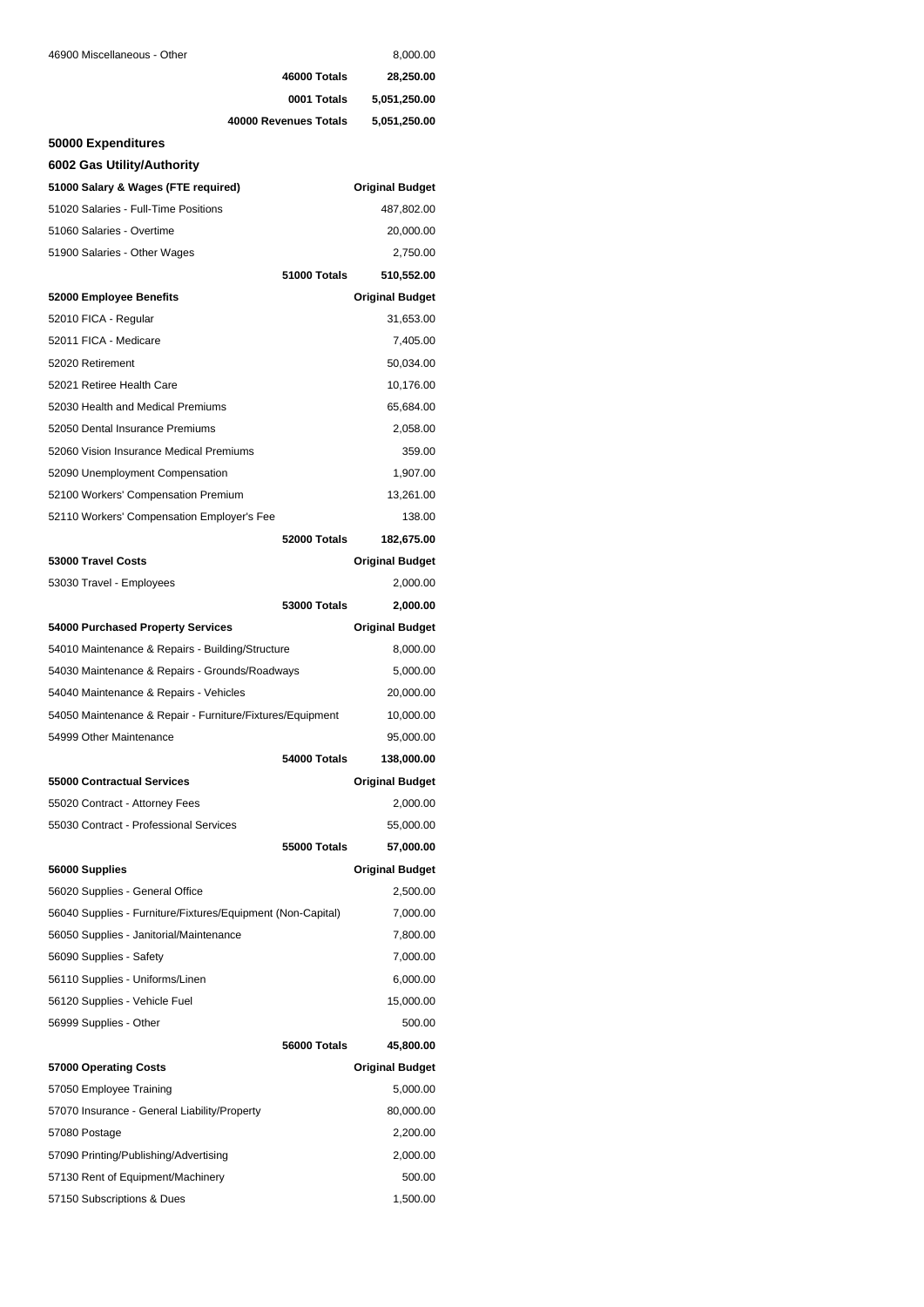| 57160 Telecommunications                       | 10,000.00              |
|------------------------------------------------|------------------------|
| 57170 Utilities - Electricity                  | 500.00                 |
| 57171 Utilities - Natural Gas                  | 2,000.00               |
| 57173 Utilities - Water                        | 1,500.00               |
| 57999 Other Operating Costs                    | 4,056,100.00           |
| <b>57000 Totals</b>                            | 4,161,300.00           |
| 58000 Capital Purchases                        | <b>Original Budget</b> |
| 58010 Buildings & Structures                   | 50,000.00              |
| 58020 Equipment & Machinery                    | 131,000.00             |
| 58040 Infrastructure                           | 300,000.00             |
| 58080 Vehicles                                 | 85,000.00              |
| 58999 Other Capital Purchases                  | 704,000.00             |
| 58000 Totals                                   | 1,270,000.00           |
| 6002 Totals                                    | 6,367,327.00           |
| 50000 Expenditures Totals                      | 6,367,327.00           |
| 60000 Other Financing Sources                  |                        |
| 0001 No Department                             |                        |
| 61000 Transfers                                | <b>Original Budget</b> |
| 61100 Transfers In                             | 500,000.00             |
| 61200 Transfers Out                            | (1,005,000.00)         |
| 61000 Totals                                   | (505,000.00)           |
| 0001 Totals                                    | (505,000.00)           |
| 60000 Other Financing Sources Totals           | (505,000.00)           |
| 53200 Transit Enterprise                       |                        |
| 10000 Assets                                   |                        |
| 0001 No Department                             |                        |
| 10100 Cash Assets                              | <b>Original Budget</b> |
| 10101 Unrestricted Cash                        | 28,369.00              |
| 10100 Totals                                   | 28,369.00              |
| 0001 Totals                                    | 28,369.00              |
| 10000 Assets Totals                            | 28,369.00              |
| 40000 Revenues                                 |                        |
| 0001 No Department                             |                        |
| 44000 Charges for Services                     | <b>Original Budget</b> |
| 44170 Public Transportation Fees               | 5,000.00               |
| 44190 Rental Fees                              | 0.00                   |
| 44000 Totals                                   | 5,000.00               |
| 47000 Intergovernmental Grants (Distributions) | <b>Original Budget</b> |
| 47699 Federal - Other                          | 361,636.00             |
| 47000 Totals                                   | 361,636.00             |
| 0001 Totals                                    | 366,636.00             |
| 40000 Revenues Totals                          | 366,636.00             |
| 50000 Expenditures                             |                        |
| 2002 General Administration                    |                        |
| 58000 Capital Purchases                        | <b>Original Budget</b> |
| 58080 Vehicles                                 | 100,000.00             |
| 58000 Totals                                   | 100,000.00             |
| 2002 Totals                                    | 100,000.00             |
| 7002 City Bus                                  |                        |
| 51000 Salary & Wages (FTE required)            | <b>Original Budget</b> |
| 51020 Salaries - Full-Time Positions           | 176,530.00             |
| 51000 Totals                                   | 176,530.00             |
| 52000 Employee Benefits                        | <b>Original Budget</b> |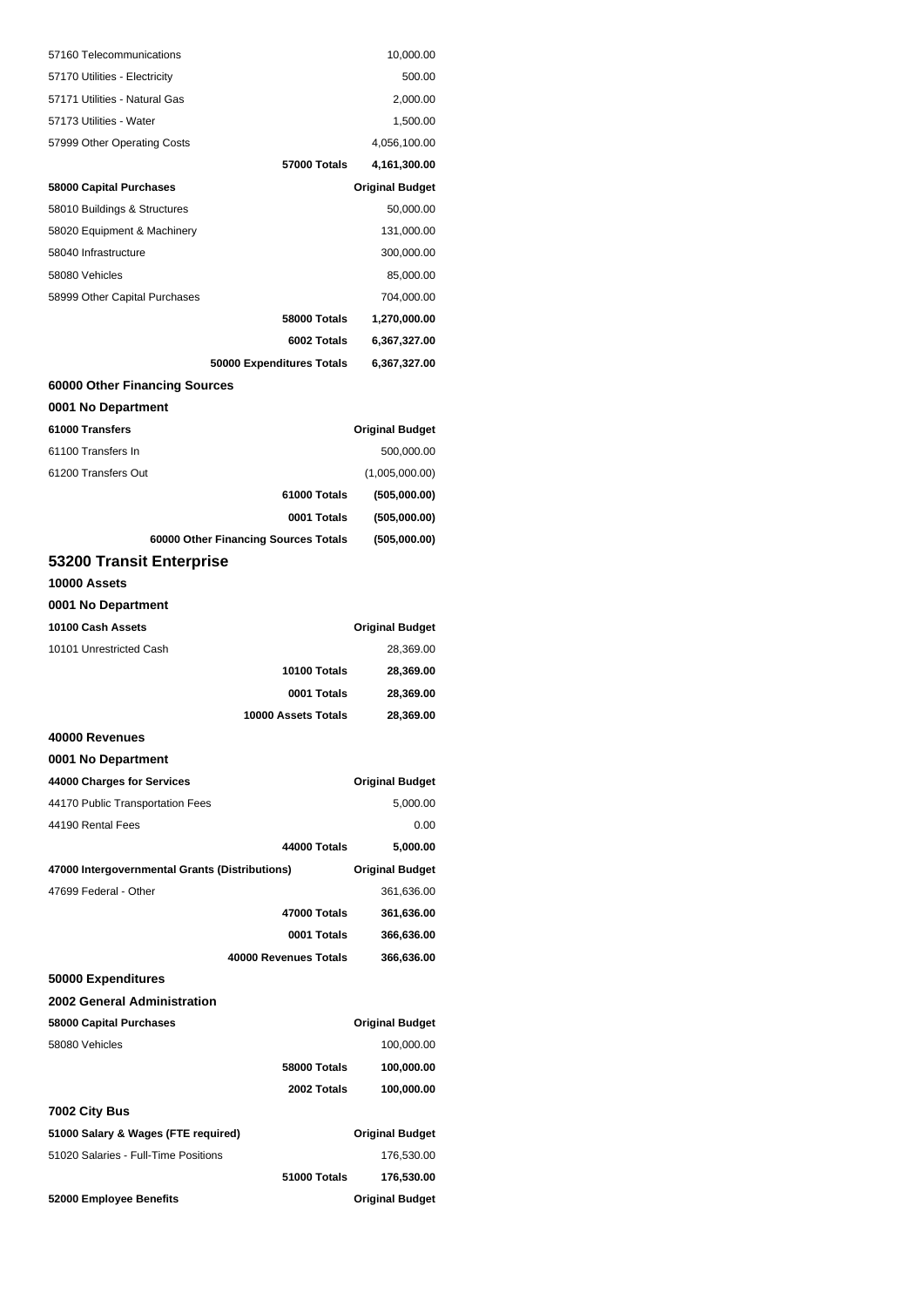| 52010 FICA - Regular                                        | 10,945.00              |
|-------------------------------------------------------------|------------------------|
| 52011 FICA - Medicare                                       | 2,560.00               |
| 52020 Retirement                                            | 17,300.00              |
| 52021 Retiree Health Care                                   | 3,531.00               |
| 52030 Health and Medical Premiums                           | 26,528.00              |
| 52050 Dental Insurance Premiums                             | 999.00                 |
| 52060 Vision Insurance Medical Premiums                     | 182.00                 |
| 52090 Unemployment Compensation                             | 822.00                 |
| 52100 Workers' Compensation Premium                         | 6,223.00               |
| 52110 Workers' Compensation Employer's Fee                  | 55.00                  |
| 52000 Totals                                                | 69,145.00              |
| 53000 Travel Costs                                          | <b>Original Budget</b> |
| 53030 Travel - Employees                                    | 1,500.00               |
| <b>53000 Totals</b>                                         | 1,500.00               |
| 54000 Purchased Property Services                           | <b>Original Budget</b> |
| 54010 Maintenance & Repairs - Building/Structure            | 10,000.00              |
| 54040 Maintenance & Repairs - Vehicles                      | 10,000.00              |
| 54050 Maintenance & Repair - Furniture/Fixtures/Equipment   | 0.00                   |
| 54000 Totals                                                | 20,000.00              |
| 56000 Supplies                                              | <b>Original Budget</b> |
| 56020 Supplies - General Office                             | 750.00                 |
| 56040 Supplies - Furniture/Fixtures/Equipment (Non-Capital) | 500.00                 |
| 56050 Supplies - Janitorial/Maintenance                     | 2,500.00               |
| 56090 Supplies - Safety                                     | 200.00                 |
| 56110 Supplies - Uniforms/Linen                             | 1,050.00               |
| 56120 Supplies - Vehicle Fuel                               | 18,000.00              |
| 56000 Totals                                                | 23,000.00              |
| 57000 Operating Costs                                       | <b>Original Budget</b> |
| 57050 Employee Training                                     | 1,500.00               |
| 57070 Insurance - General Liability/Property                | 11,500.00              |
| 57080 Postage                                               | 100.00                 |
| 57090 Printing/Publishing/Advertising                       | 1,101.00               |
| 57130 Rent of Equipment/Machinery                           | 1,400.00               |
| 57150 Subscriptions & Dues                                  | 200.00                 |
| 57160 Telecommunications                                    | 4,500.00               |
| 57000 Totals                                                | 20,301.00              |
| 7002 Totals                                                 | 310,476.00             |
| 50000 Expenditures Totals                                   | 410,476.00             |
| 60000 Other Financing Sources                               |                        |
| 0001 No Department                                          |                        |
| 61000 Transfers                                             | <b>Original Budget</b> |
| 61100 Transfers In                                          | 43,957.00              |
| 61000 Totals                                                | 43,957.00              |
| 0001 Totals                                                 | 43,957.00              |
|                                                             |                        |
| 60000 Other Financing Sources Totals                        | 43,957.00              |
| 69900 Other Internal Service<br>10000 Assets                |                        |
| 0001 No Department                                          |                        |
| 10100 Cash Assets                                           | <b>Original Budget</b> |
| 10101 Unrestricted Cash                                     | 737,560.00             |
| <b>10100 Totals</b>                                         | 737,560.00             |
| 0001 Totals                                                 | 737,560.00             |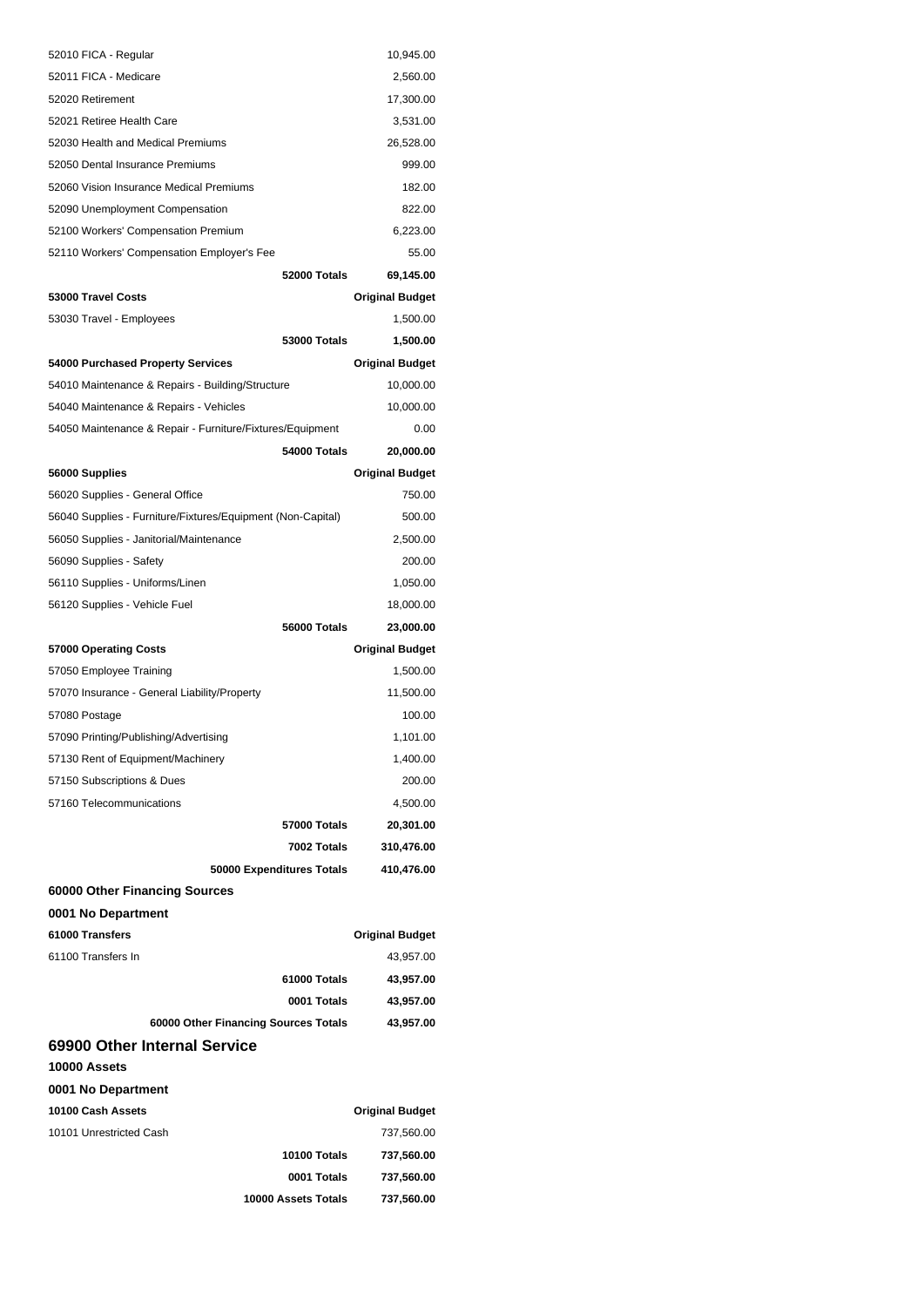#### **40000 Revenues**

**0001 No Department**

| 46000 Miscellaneous Revenues                                |                       | <b>Original Budget</b> |
|-------------------------------------------------------------|-----------------------|------------------------|
| 46030 Interest Income                                       |                       | 2,000.00               |
|                                                             | 46000 Totals          | 2,000.00               |
|                                                             | 0001 Totals           | 2,000.00               |
|                                                             | 40000 Revenues Totals | 2,000.00               |
| 50000 Expenditures                                          |                       |                        |
| <b>2015 Internal Services</b>                               |                       |                        |
| 51000 Salary & Wages (FTE required)                         |                       | <b>Original Budget</b> |
| 51020 Salaries - Full-Time Positions                        |                       | 1,145,778.00           |
| 51060 Salaries - Overtime                                   |                       | 11,500.00              |
| 51900 Salaries - Other Wages                                |                       | 1,850.00               |
|                                                             | 51000 Totals          | 1,159,128.00           |
| 52000 Employee Benefits                                     |                       | <b>Original Budget</b> |
| 52010 FICA - Regular                                        |                       | 71,867.00              |
| 52011 FICA - Medicare                                       |                       | 16,810.00              |
| 52020 Retirement                                            |                       | 112,615.00             |
| 52021 Retiree Health Care                                   |                       | 23,184.00              |
| 52030 Health and Medical Premiums                           |                       | 161,791.00             |
| 52050 Dental Insurance Premiums                             |                       | 7,777.00               |
| 52060 Vision Insurance Medical Premiums                     |                       | 1,374.00               |
| 52090 Unemployment Compensation                             |                       | 4,438.00               |
| 52100 Workers' Compensation Premium                         |                       | 12,340.00              |
| 52110 Workers' Compensation Employer's Fee                  |                       | 313.00                 |
|                                                             | 52000 Totals          | 412,509.00             |
| 53000 Travel Costs                                          |                       | <b>Original Budget</b> |
| 53030 Travel - Employees                                    |                       | 2,500.00               |
|                                                             | <b>53000 Totals</b>   | 2,500.00               |
| 54000 Purchased Property Services                           |                       | <b>Original Budget</b> |
| 54010 Maintenance & Repairs - Building/Structure            |                       | 5,000.00               |
| 54040 Maintenance & Repairs - Vehicles                      |                       | 1,000.00               |
| 54050 Maintenance & Repair - Furniture/Fixtures/Equipment   |                       | 296,000.00             |
|                                                             | 54000 Totals          | 302,000.00             |
| 55000 Contractual Services                                  |                       | <b>Original Budget</b> |
| 55030 Contract - Professional Services                      |                       | 5,438.00               |
|                                                             | 55000 Totals          | 5,438.00               |
| 56000 Supplies                                              |                       | <b>Original Budget</b> |
| 56020 Supplies - General Office                             |                       | 13,500.00              |
| 56030 Supplies - Field Supplies                             |                       | 23,000.00              |
| 56040 Supplies - Furniture/Fixtures/Equipment (Non-Capital) |                       |                        |
|                                                             |                       | 13,000.00              |
| 56050 Supplies - Janitorial/Maintenance                     |                       | 2,600.00               |
| 56090 Supplies - Safety                                     |                       | 2,900.00               |
| 56120 Supplies - Vehicle Fuel                               |                       | 6,500.00               |
| 56121 Supplies - Vehicle Lubricants/Anti-Freeze             |                       | 750.00                 |
| 56122 Supplies - Vehicle Tires                              |                       | 5,000.00               |
| 56999 Supplies - Other                                      |                       | 7,000.00               |
|                                                             | 56000 Totals          | 74,250.00              |
| 57000 Operating Costs                                       |                       | <b>Original Budget</b> |
| 57050 Employee Training                                     |                       | 2,500.00               |
| 57080 Postage                                               |                       | 60,200.00              |
| 57090 Printing/Publishing/Advertising                       |                       | 1,250.00               |